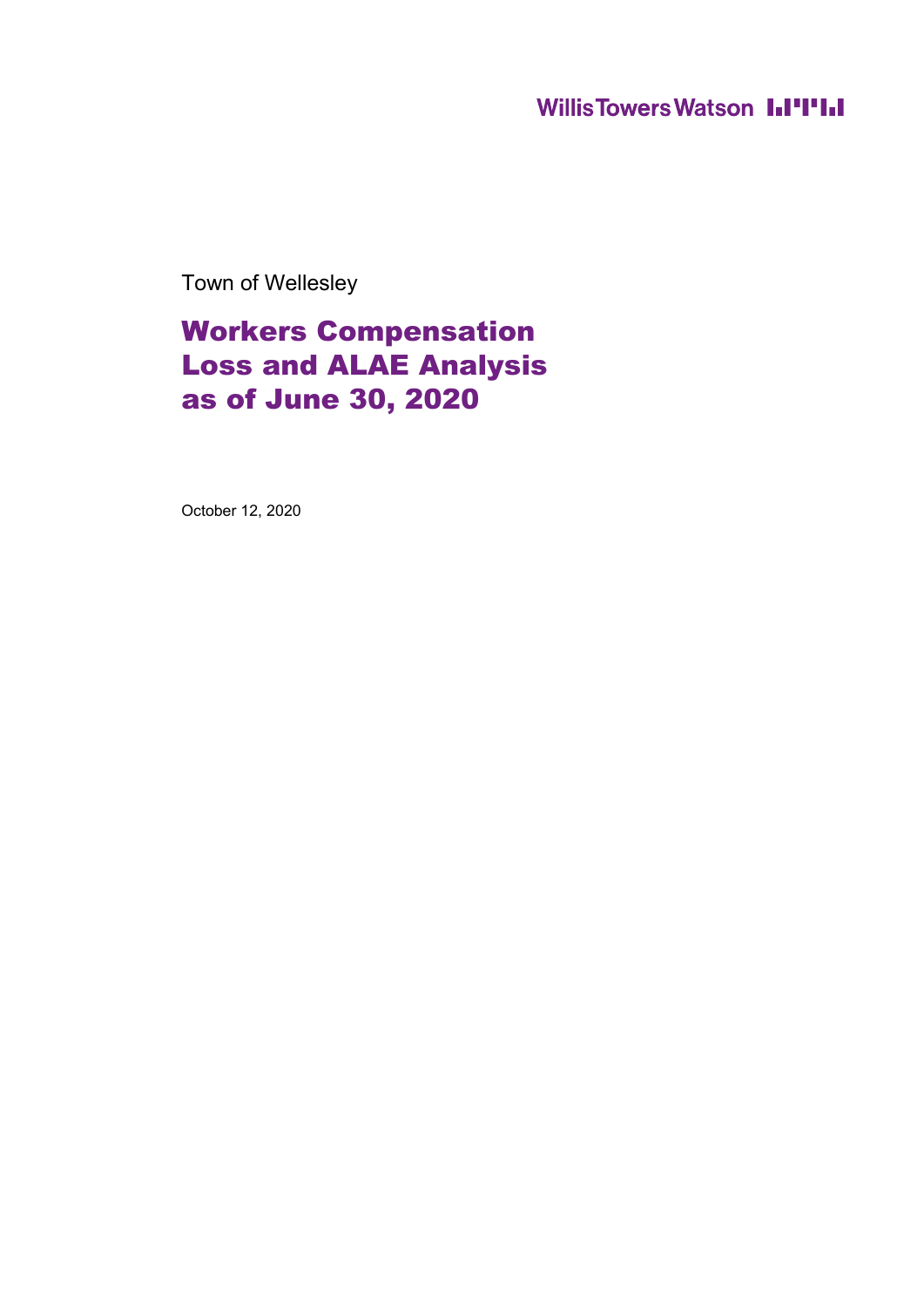### **Willis Towers Watson I.I'I'I.I**

October 12, 2020

Mr. Marc Waldman **Treasurer** Town of Wellesley 525 Washington St. Wellesley, MA 02481

Dear Marc:

Attached is our report regarding the Town of Wellesley's (Wellesley's) workers compensation selfinsured unpaid loss and allocated loss adjustment expense as of June 30, 2020. We also include estimated ultimate loss amounts for accident periods July 1, 2020-2021 and July 1, 2021-2022.

This report replaces and supersedes the draft report that was issued on October 6, 2020.

Attention is called to the section of the report entitled *Distribution*, which sets out the limits on distribution of the final report.

This report contains workpapers, trade secrets, and confidential information of both Wellesley and Willis Towers Watson, and as such, it is not intended to be subject to disclosure requirements under any Freedom of Information Act or similar laws.

I, Christina L. Centofanti, am a member of the American Academy of Actuaries and meet its qualification standards to render the actuarial opinion contained herein.

Please contact me if you have any questions.

Sincerely,

ChanaCeatfarti

Christina L. Centofanti, FCAS, MAAA 617.638.3986

**Attachment** 

cc: Jim Swanke Wills Towers Watson

The Prudential Tower 800 Boylston Street Boston, MA 02199

T +1.617.638.3700 W willistowerswatson.com

Willis Towers Watson US LLC

I:\City of Wellesley - 111746\2020\WCRSV06302020\05\_Work\90\_Word\Wellesley 063020.FINALsent.2020Oct12.docx 1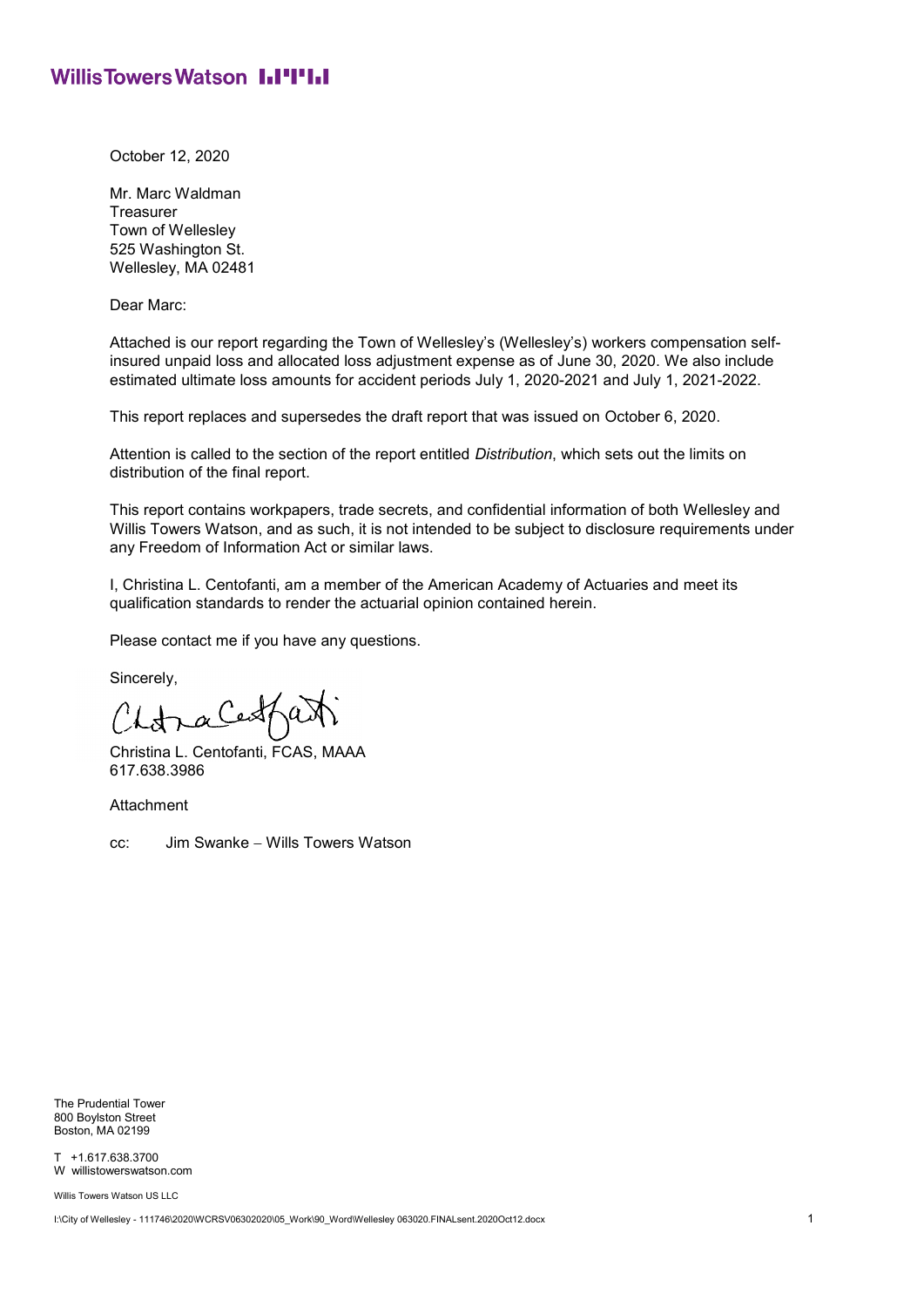## **Table of Contents**

| Comparison of Estimated Ultimate Losses and ALAE for 7/1/94 through 6/30/20 |        |
|-----------------------------------------------------------------------------|--------|
|                                                                             |        |
|                                                                             |        |
|                                                                             |        |
|                                                                             |        |
|                                                                             |        |
|                                                                             |        |
|                                                                             |        |
|                                                                             |        |
|                                                                             |        |
|                                                                             |        |
|                                                                             |        |
|                                                                             |        |
| <b>Reliances and Limitations.</b>                                           | ……. 14 |
|                                                                             |        |
|                                                                             |        |
|                                                                             |        |
|                                                                             |        |
|                                                                             |        |
|                                                                             |        |
|                                                                             |        |
|                                                                             |        |
|                                                                             |        |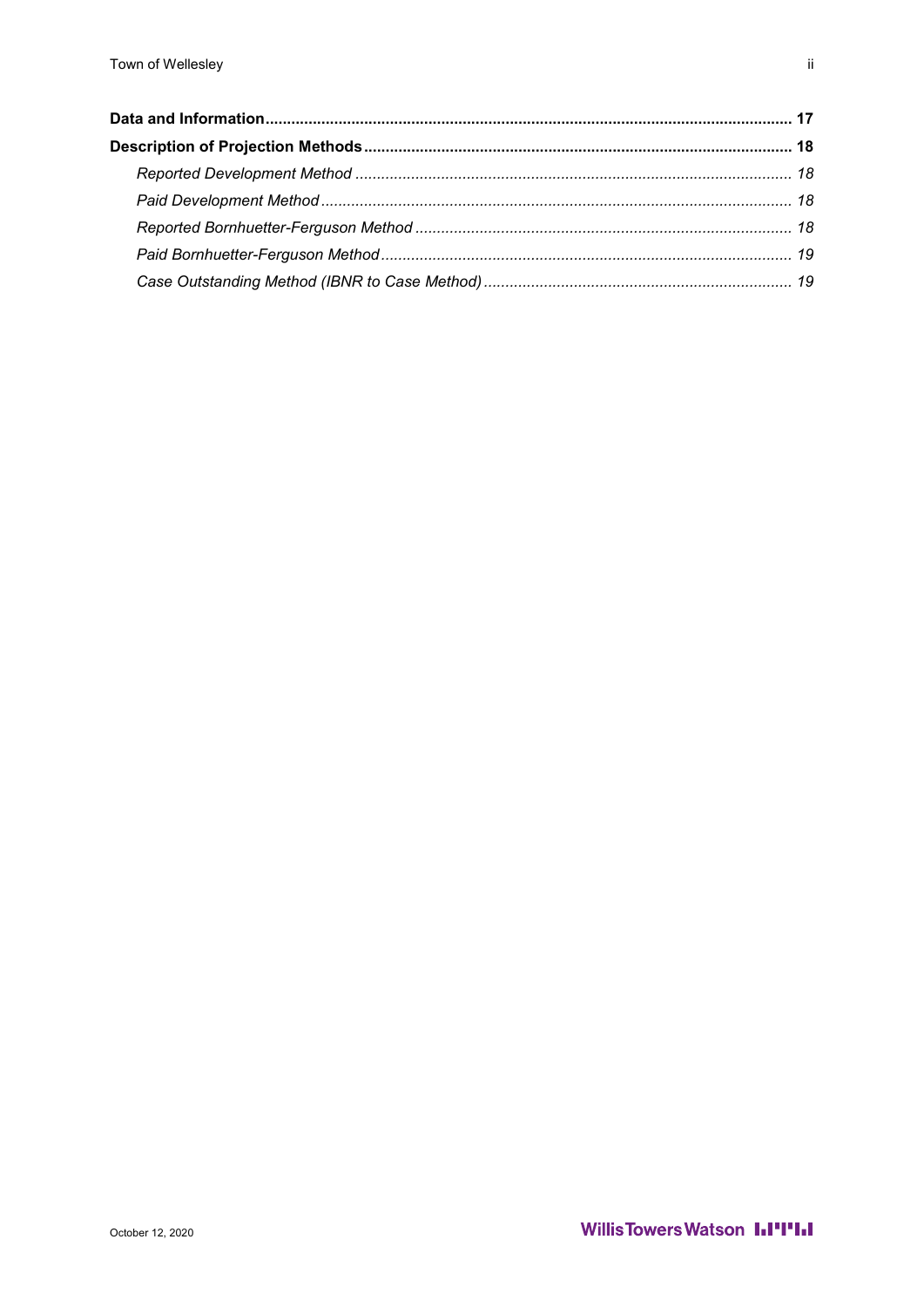## Purpose and Scope

Willis Towers Watson was retained by the Town of Wellesley (Wellesley or the Town) to prepare an actuarial analysis of Wellesley's loss and allocated loss adjustment expense (ALAE) experience for the purpose of estimating unpaid loss and ALAE as of June 30, 2020 and June 30, 2021. We also provide projections of ultimate loss and ALAE for the July 1, 2020-2021 (2020/21) and July 1, 2021- 2022 (2021/22) accident periods.

This report was prepared for the internal use of Wellesley management to present our findings with respect to this analysis. It is our understanding that Wellesley management will consider our findings for the purpose of establishing liability estimates for external financial reporting and internal management reporting.

Our report is not intended or necessarily suitable for any other purpose.

The exhibits attached in support of our conclusions are an integral part of this report. These sections have been prepared so that our actuarial assumptions and judgments are documented. Judgments about the analysis and findings presented in this report should be made only after considering the report in its entirety. Our projections are predicated on a number of assumptions as to future conditions and events. These assumptions are documented in subsequent sections of this report, and should be understood in order to place the actuarial estimates in their appropriate context. In addition, these projections are subject to a number of reliances and limitations, as described in subsequent sections of this report.

We are available to answer any questions that may arise regarding this report. We assume that the user of this report will seek such explanation on any matter in question.

In this report, we provide estimates of Wellesley's unpaid loss and ALAE as of June 30, 2020 and June 30, 2021 on several bases representing various intended measures. These include an actuarial central estimate, as well as estimates above the actuarial central estimate. The actuarial central estimate was arrived at through evaluation of the results of various actuarial methods and models applied to Wellesley's experience. As such, the derivation of this estimate does not reflect extreme events which are believed to have a remote possibility of occurring. The other higher estimates are intended to present measures of Wellesley's unpaid loss and ALAE that consider risk margins or outcomes that may be considered unlikely, but that are not remote. We consider the actuarial central estimate presented here suitable for use in financial reporting contexts. The unpaid losses at higher confidence levels may not be suitable for this purpose.

We also provide estimates of Wellesley's projected 2020/21 and 2021/22 ultimate losses on several bases representing various intended measures. These include an actuarial central estimate, as well as estimates both above and below the actuarial central estimate. The actuarial central estimate was described in the preceding paragraph. The range of estimates are intended to present measures of Wellesley's prospective loss and ALAE that consider outcomes that may be considered unlikely, but that are not remote. We consider the range of estimated prospective ultimate losses presented here suitable for use in financial reporting contexts.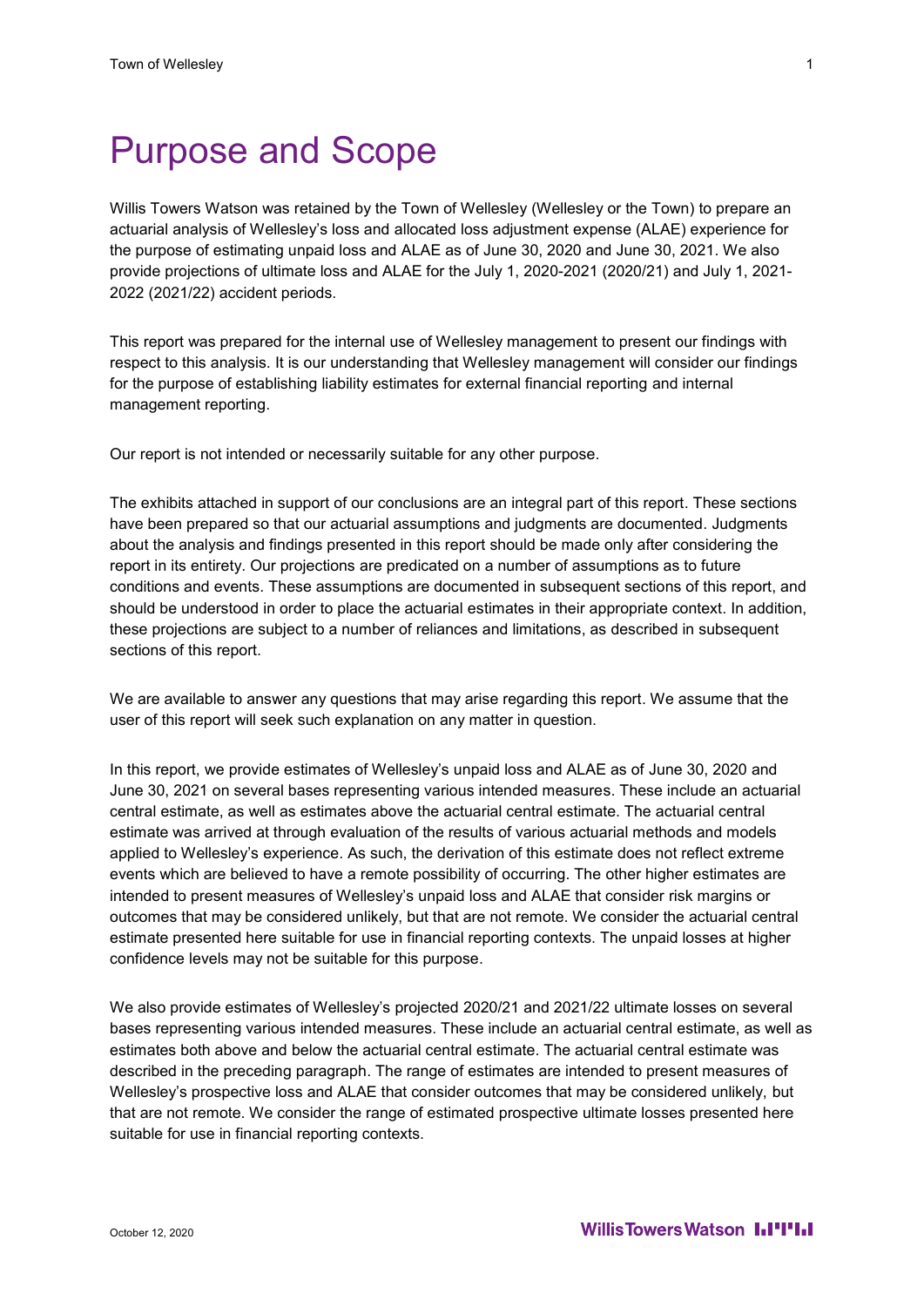For the purpose of our report, the "accounting date" of June 30, 2020 is the date used to separate paid and unpaid claim amounts. Transactions through the "valuation date" of August 31, 2020 are included in the data used in our analysis. No account whatsoever has been taken in the projections of developments or data received subsequent to the "review date" of October 5, 2020.

With the exception of coverage period 1/1/01-6/30/01, our analysis was performed net of excess insurance and net of anticipated future salvage and subrogation. Our estimate for the 1/1/01-6/30/01 period is on a gross basis as Wellesley does not believe that there will be any recovery for losses in excess of the aggregate retention for those periods. This is due to the fact that the Town's former excess insurer, Legion Insurance Company (Legion), is in liquidation. We have assumed that all of the Town's excess insurance for other coverage periods and all future salvage/subrogation or other recoveries will be valid and collectible.

All unpaid and prospective ultimate loss amounts are stated on both an undiscounted and discounted basis as regards future investment income.

We have not included in our estimate of unpaid loss and ALAE as of June 30, 2020 any provision for any expenses other than ALAE, such as the cost of excess reinsurance, actuarial and audit fees, risk management fees or in-house legal counsel fees. The ALAE amounts included in our unpaid loss and ALAE as of June 30, 2020 include only those categories of loss adjustment expenses (e.g., claims defense, cost containment) that are reflected in the historical ALAE data provided to us. In contrast, the *Findings* section of this report includes an estimate of the additional contribution for the 2021/22 fiscal year. This estimate does include provision for excess insurance, risk management, actuarial and audit fees.

Throughout this report, the use of the term loss without modification includes loss and ALAE but does not include unallocated loss adjustment expense (ULAE).

#### **Material Assumptions Set by Wellesley**

The findings in this report are materially influenced by certain assumptions selected by Wellesley, specifically: the 4% interest rate used for discounting, estimated operational expenses for 2021/22 and estimated exposure growth for 2020/21 and 2021/22. The interest rate assumption is based on Wellesley's knowledge of its investment returns. The operational expense and exposure growth assumptions are based on Wellesley's knowledge of its projected budget and personnel changes. Evaluating the reasonableness of these assumptions is outside the scope of this assignment.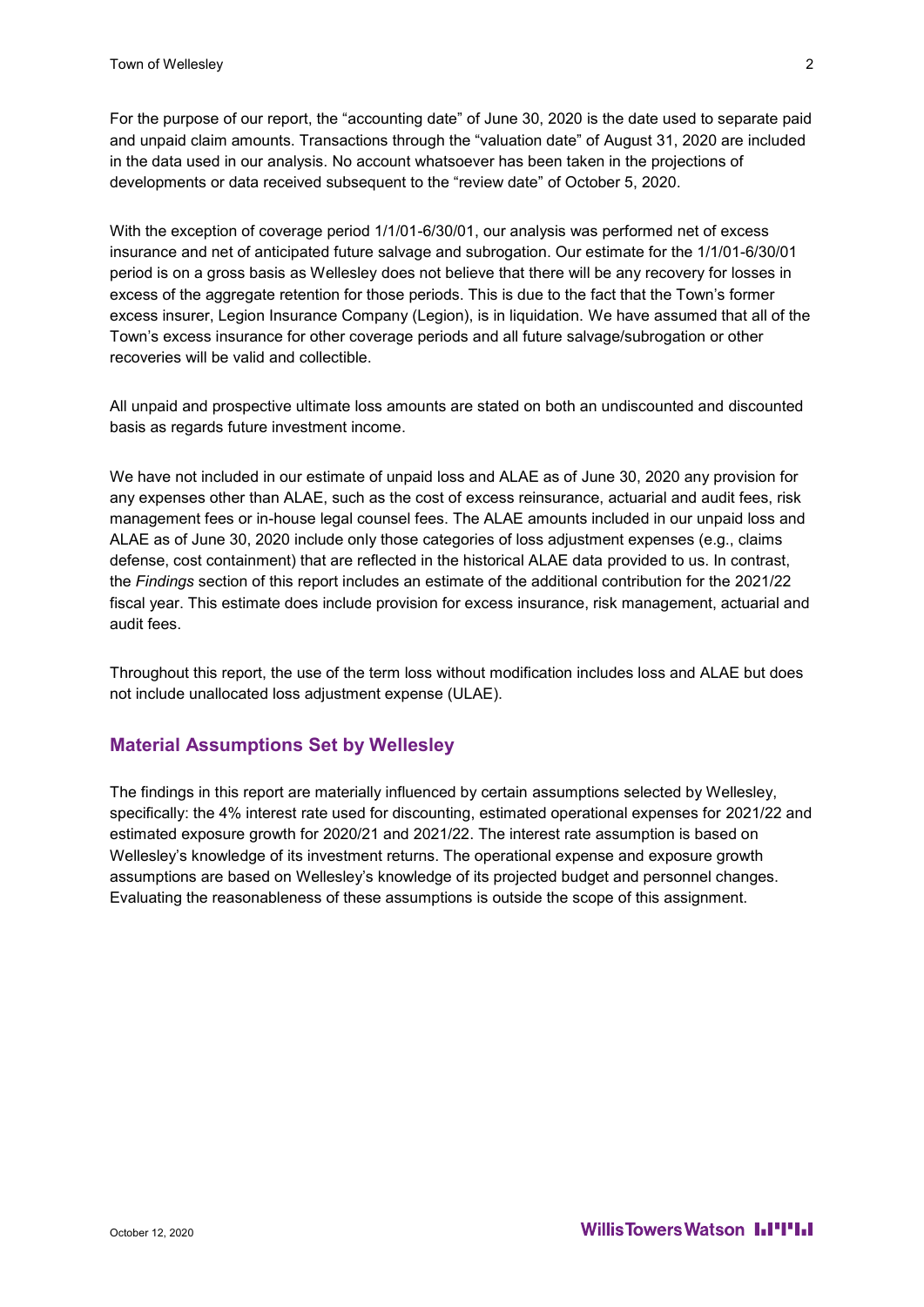## **Distribution**

Our report is delivered under the following terms and conditions:

- This report is provided to Wellesley solely for the intended purpose, and may not be referenced or distributed to any other party without our prior written consent
- The report has been prepared for use by persons technically competent in the areas covered and with the necessary background information
- Draft versions of this report must not be relied upon by any person for any purpose
- A copy of the final version of this report may be shared with your external auditors solely in the context of their performing regular audit activities
- You shall not refer to us or include any portion of this report in any shareholder communication or in any offering materials or fairness opinion provided by your professional advisors prepared in connection with the public offering or private placement of any security
- This report may be shared with your affiliates, provided that you ensure that each such affiliate complies with the terms above and the applicable statement of work as if it were a party to them, and you remain responsible for such compliance

In addition, we understand that Wellesley may wish to provide copies of the final version of this report to its current or prospective excess insurers and brokers (the Recipients). Permission is hereby granted for such distribution on the conditions that:

- The report is distributed in its entirety
- Each Recipient agrees not to reference or distribute the report to any other party
- Each Recipient recognizes that the furnishing of this report is not a substitute for its own due diligence and agrees to place no reliance on this report or the data contained herein that would result in the creation of any duty or liability by Willis Towers Watson to such party
- Each Recipient understands that such RECIPIENT IS DEEMED TO HAVE ACCEPTED THESE TERMS AND CONDITIONS by retaining a copy of this report

We accept no responsibility for any consequences arising from any third party relying on this report. If we agree to provide this report to a third party, you are responsible for ensuring that the report is provided in its entirety, that the third party is made aware of the fact that they are not entitled to rely upon it, and that they may not distribute the report to any other party.

This report contains workpapers, trade secrets, and confidential information of both Wellesley and Willis Towers Watson. Because of the nature of the material contained in the report, it is not intended to be subject to disclosure requirements under any Freedom of Information Act or similar laws.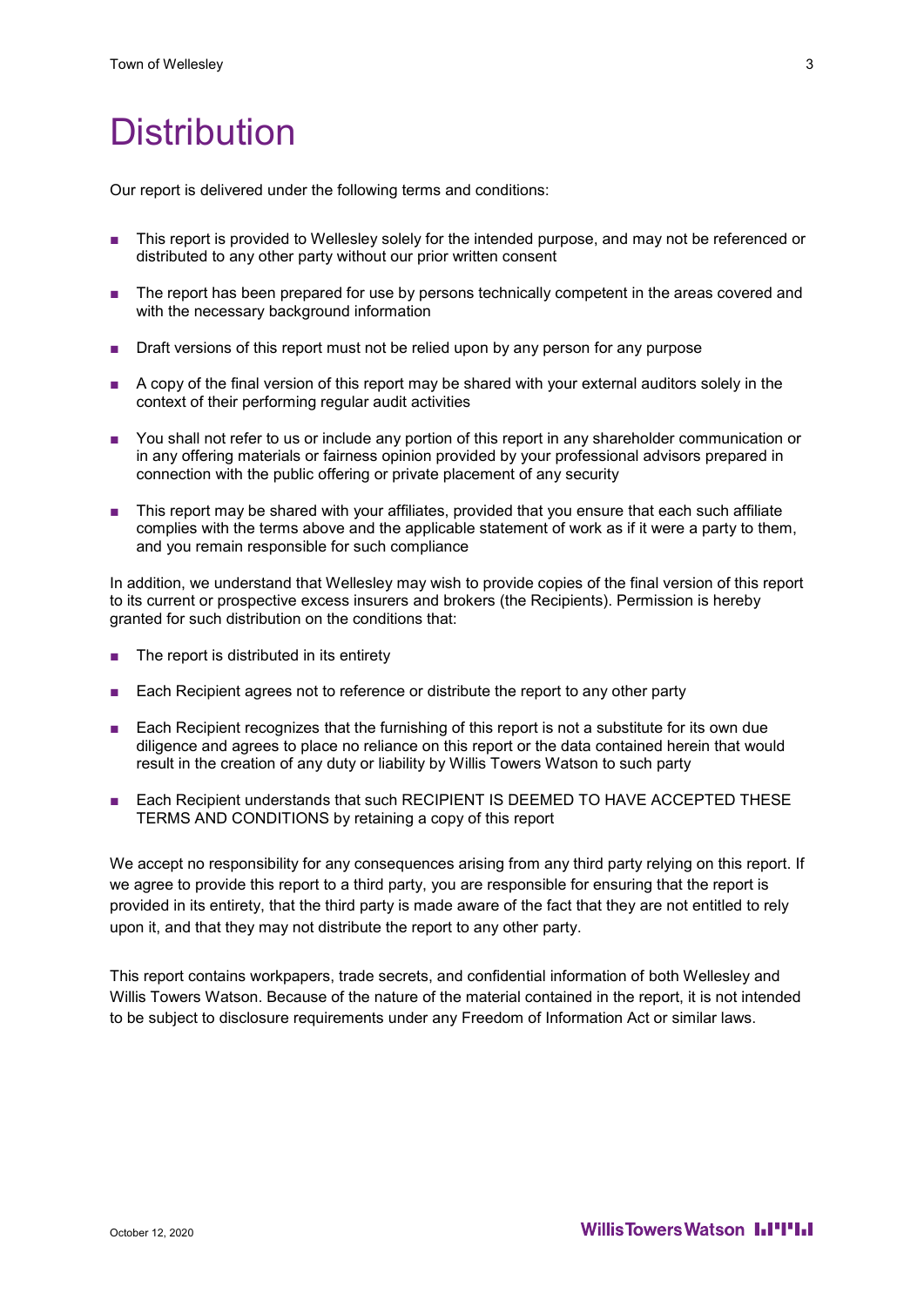# **Background**

#### **Overview**

Wellesley became self-insured on January 1, 1993 for its workers compensation exposures. Effective July 1, 1993, the program year changed from a January 1 to December 31 year to a July 1 to June 30 program year. As a result of this change, the program has a 6-month plan year from January 1, 1993 to June 30, 1993. In the past, Wellesley's self-insured retention (SIR) was on a calendar year basis. As of June 30, 2001, however, Wellesley's excess insurance is on a fiscal year basis, which coincides with the policy periods of its trust fund.

### **Changes in Operations**

Based on discussions with Wellesley management, we are not aware of any recent changes in its claim, excess insurance or any other aspect of the Town's operation that would be expected to materially affect the methods or assumptions used in this analysis. Consequently, we have not made any adjustments to the data, methods, assumptions or parameters implied by the Town's historical data to account for such changes.

#### **Excess Insurance**

| <b>Period</b>                  | <b>Per Occurrence SIR</b> | <b>Aggregate SIR</b> |
|--------------------------------|---------------------------|----------------------|
| 1/1/93-12/31/97                | Unlimited                 | N/A                  |
| 1/1/98-99                      | Unlimited                 | \$470,880            |
| 1/1/99-00                      | Unlimited                 | \$410,293            |
| 1/1/00-01                      | \$200,000                 | \$412,123            |
| 1/1/01-6/30/01                 | \$200,000                 | \$206,000            |
| 7/1/01-6/30/02                 | \$250,000                 | \$424,779            |
| 7/1/02-6/30/03                 | \$300,000                 | \$995,000            |
| 7/1/03-6/30/04                 | \$350,000                 | \$870,148            |
| 7/1/04-6/30/05                 | \$350,000                 | \$999,914            |
| 7/1/05-6/30/06                 | \$400,000                 | \$1,000,812          |
| 7/1/06-6/30/07, 7/1/08-6/30/12 | \$500,000                 | \$2,000,000          |
| 7/1/07-6/30/08                 | \$550,000                 | \$2,000,000          |
| 7/1/13-6/30/18                 | \$600,000                 | \$2,000,000          |
| 7/1/18-6/30/21                 | \$650,000                 | \$2,000,000          |

Wellesley's historical per occurrence and aggregate SIRs are as follows: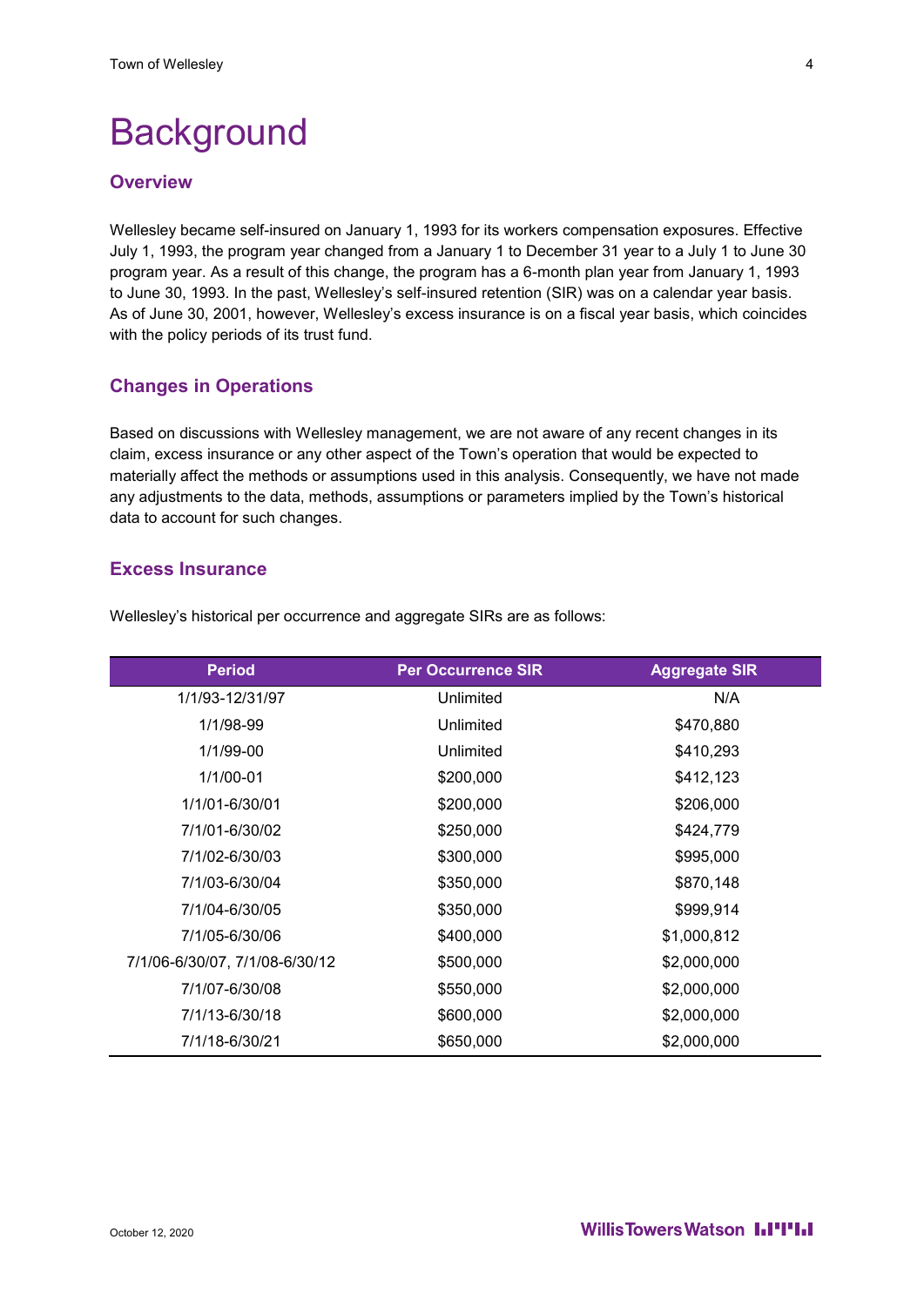#### **Terminology**

**Accident Year:** Includes all claims that occurred during the "accident year," e.g., accident year July 1, 2020 through June 30, 2021 would include all claims during that period, regardless of when they were reported.

**Allocated Loss Adjustment Expense (ALAE):** ALAE refers to defense, litigation and medical cost containment expenses, whether internal or external (e.g., attorney fees for defense, cost of engaging experts).

**Case Reserves:** The estimate of unpaid loss (or loss and ALAE) amounts established for unpaid claims that have been reported to Wellesley. Case reserves are established on an individual claim basis.

**Exposure:** The units in which the exposure to loss are measured. In Wellesley's case, exposures are defined as payroll.

**Frequency:** Claims per unit of exposure.

**IBNR:** Loss and/or ALAE for claims Incurred But Not Reported. In this report, we have used the term in its broader, more general sense, to represent development on outstanding case reserves (also referred to as supplemental or IBNER – Incurred But Not Enough Reported) and unreported claims (also referred to as "pure" IBNR or IBNYR – Incurred But Not Yet Reported).

**Loss Adjustment Expense (LAE):** The term LAE includes both allocated and unallocated loss adjustment expense. See definition of unallocated loss adjustment expense below.

**Loss Development Factors:** Factors used to project losses and/or ALAE to their ultimate value. These factors adjust actual losses to include IBNR and case reserve adequacy, or total unpaid amounts, to produce an estimate of total or ultimate loss (and/or ALAE).

**Loss Reserves:** A liability item on the balance sheet to provide for unpaid claims. It consists of two components – case reserves and IBNR reserves.

**Paid Loss:** The amount of money that has been paid to cover claims.

**Pure Premium:** Loss (or loss and ALAE) per unit of exposure.

**Reported Loss:** The total of paid loss and case reserves for known claims.

**Severity: Average loss per claim.**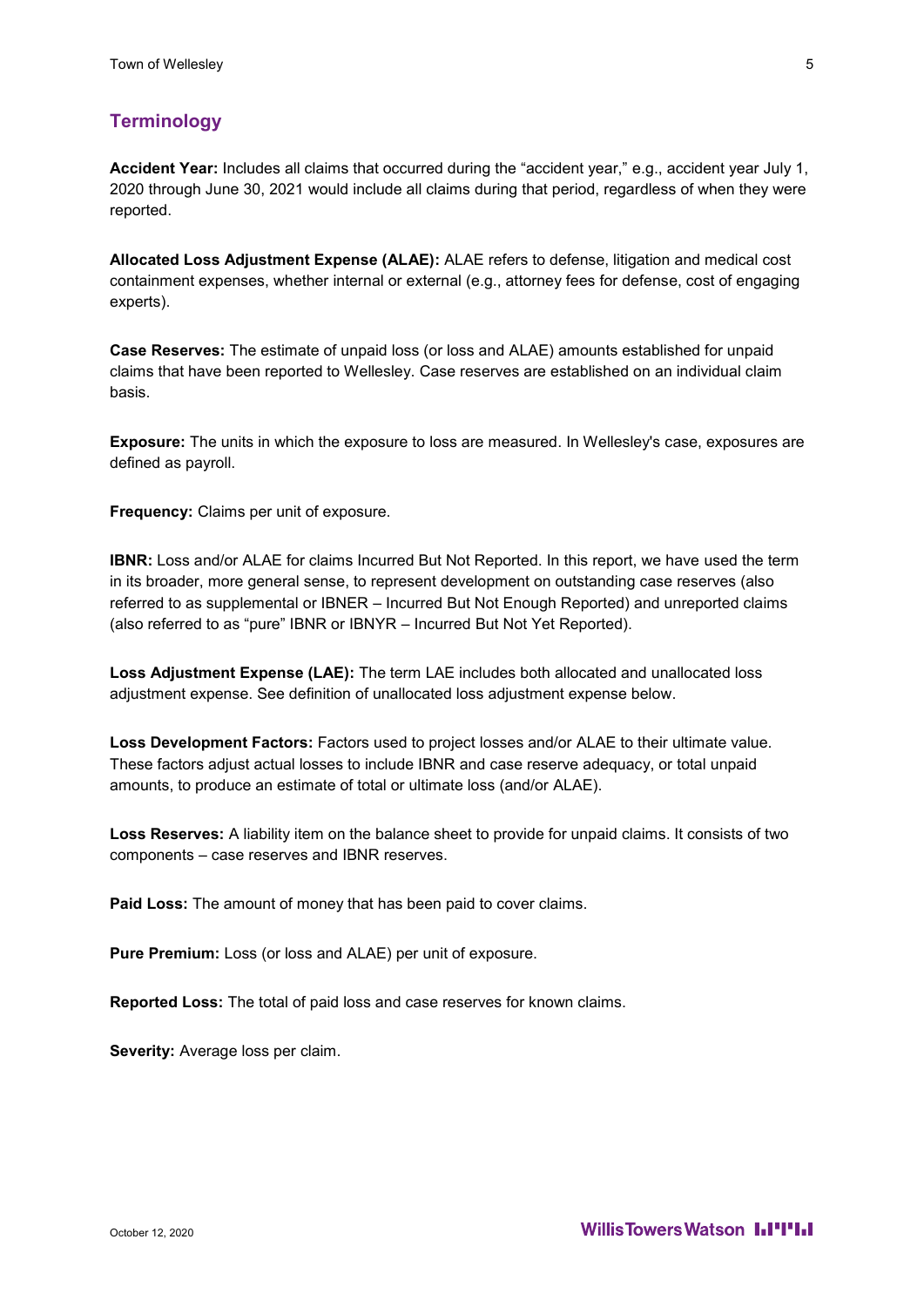**Trend Factors:** Factors used to adjust the past loss experience to the cost levels of the period being considered. Trend factors include the effects of inflation and may also include adjustment for anticipated changes in laws, technology and other factors which may be expected to affect loss frequency or severity.

**Ultimate Loss:** The total of reported loss and IBNR.

**Unallocated Loss Adjustment Expense (ULAE):** Those loss adjustment expenses not included within ALAE (e.g., fees of adjusters, attorney fees incurred in the determination of coverage).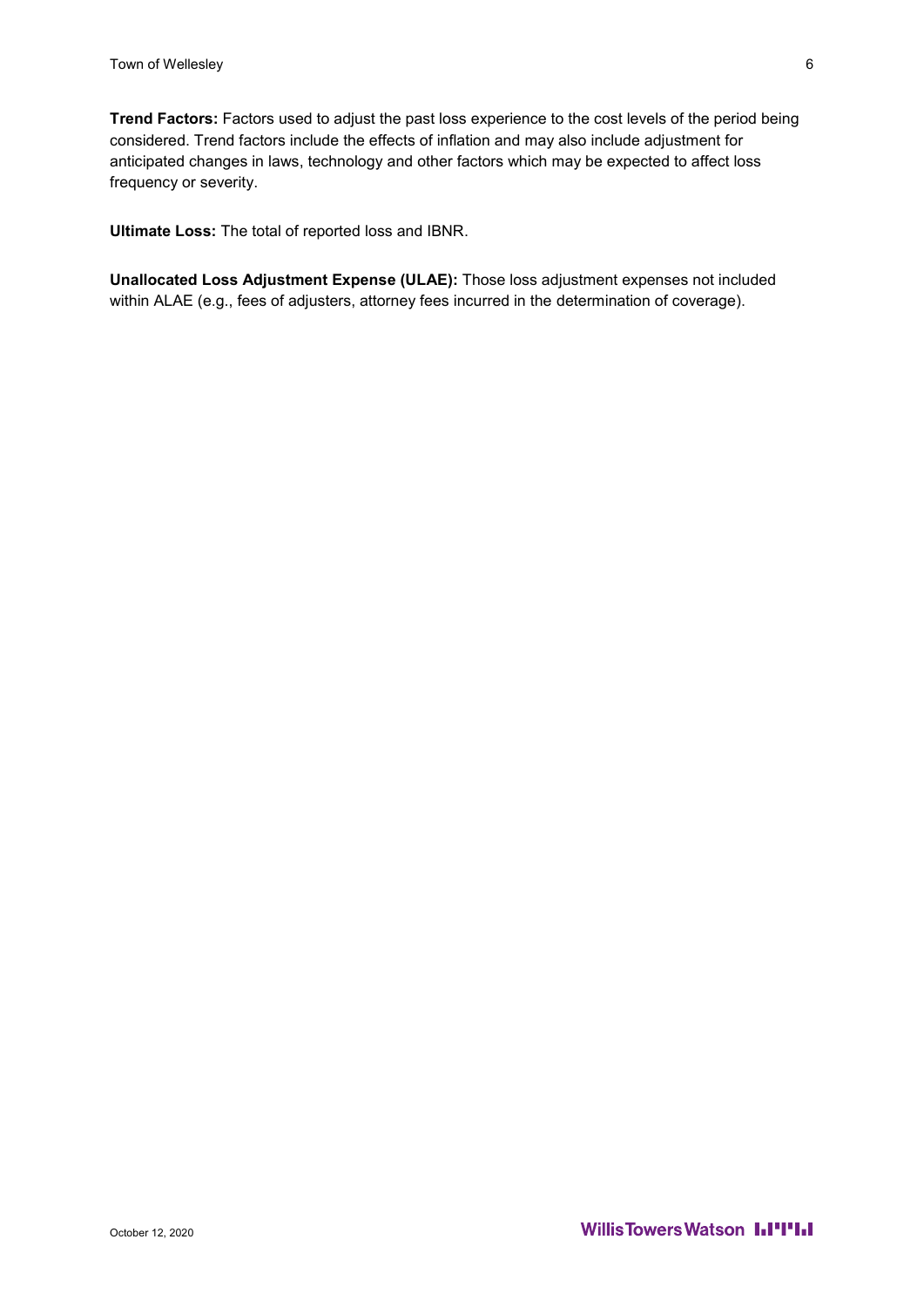# **Findings**

Based on our analysis of Wellesley's experience at June 30, 2020 and August 31, 2020, and subject to the considerations set forth in the *Reliances and Limitations* section, we have reached the following conclusions.

#### **Net Unpaid Loss and ALAE as of June 30, 2020**

**NET UNPAID LOSS AND ALAE AS OF JUNE 30, 2020 (\$000s) Accident Year Nominal Discounted @ 4%** 7/95\*-6/14 \$0 \$0 2014/15 0 0 2015/16 4 4 2016/17 39 36 2017/18 21 2017/18 2018/19 117 108 2019/20 318 294 Total \$500 \$460

The table below details the estimated net unpaid loss and ALAE as of June 30, 2020.

\*1/1/93-6/30/95 not shown on exhibits, but have \$0 unpaid loss

Discounting of estimated unpaid loss and ALAE is based on the assumption that all investment income earned on the assets underlying the unpaid loss and ALAE liabilities is used to fund loss and ALAE payments as those become due.

These results are summarized on Exhibit 1, Sheet 1. We also calculated discounted unpaid loss and ALAE at 75% and 90% confidence levels as of June 30, 2020 to be \$580,000 and \$750,000, respectively. The 75% confidence level implies there is a 75% probability that Wellesley's discounted unpaid loss and ALAE will be less than \$580,000. Other results on Exhibit 1, Sheet 1 can be interpreted similarly.

#### **Estimated Prospective Losses**

We use our estimates of historical ultimate losses, adjusted for loss cost trend, benefit level changes and varying retentions, to project ultimate losses for the 2020/21 and 2021/22 accident years. In Exhibit 2, Sheet 1, we select a range of pure premiums, with a central estimate pure premium of \$0.475 per hundred dollars of payroll. This represents a 1.6% decrease from the trended, benefit level adjusted expected pure premium used in our previous analysis reflecting Wellesley's favorable loss emergence since our prior review. We multiply the selected pure premiums by the projected payroll for 2020/21 to provide a low, actuarial central estimate and high estimate of ultimate losses. The undiscounted, actuarial central estimate is \$469,000. This estimate is based on a \$650,000 retention.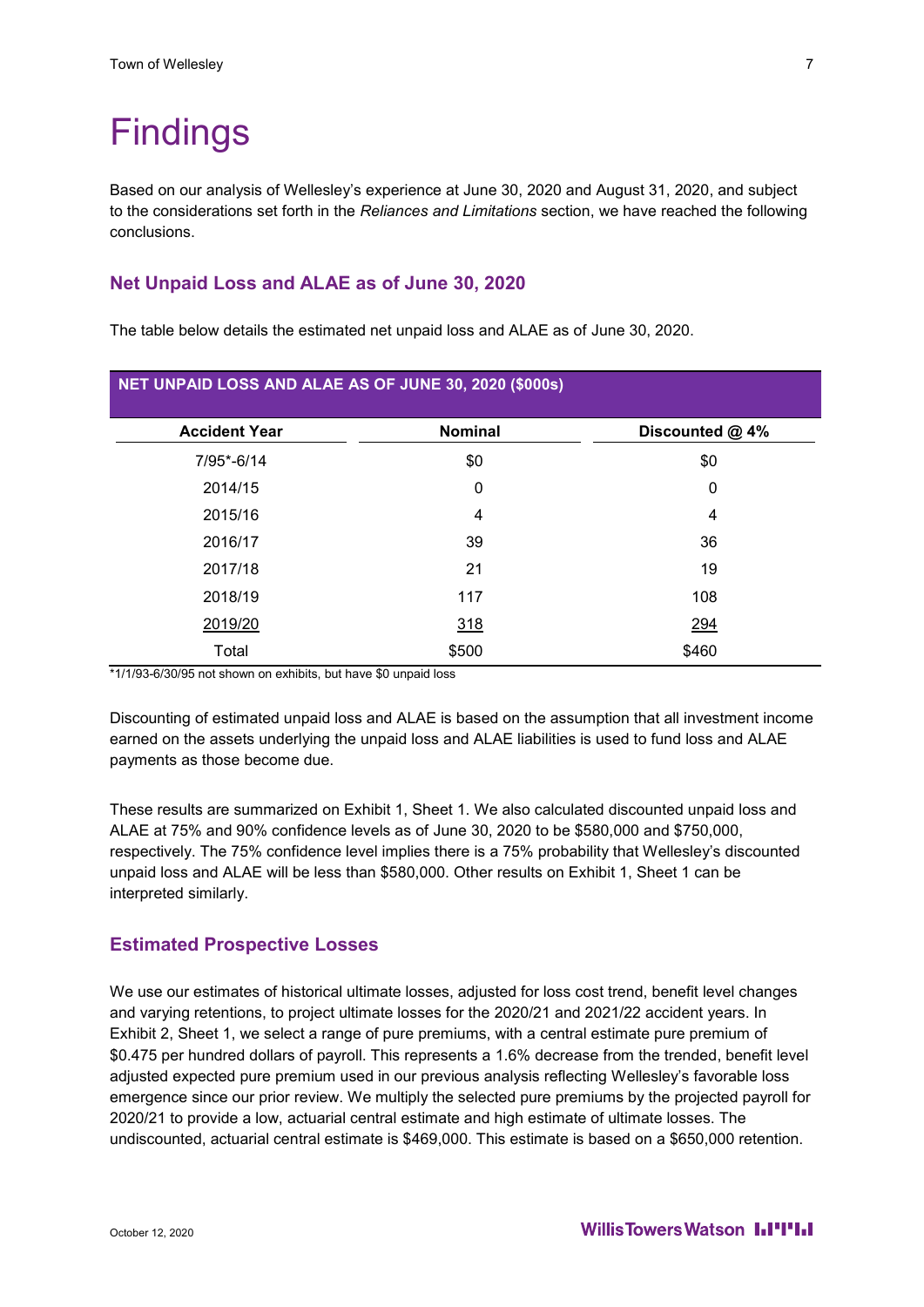We also calculate losses discounted at 4.0% and at higher confidence levels.

A similar approach is used for the 2021/22 accident year, based on a 4.0% trend in payroll, as advised by Wellesley, estimated pure premium trend, estimated benefit level adjustments and an assumed \$650,000 retention. Note that the low and high estimates do not represent best or worst case scenarios; results outside of this range are possible if not likely. As noted above, the 2020/21 and 2021/22 accident period estimates are highly dependent on Wellesley's exposure estimates.

#### **Indicated Contribution for the July 1, 2021/22 Fiscal Year**

The following table displays the total estimated operational expenses for fiscal year 2021/22, as provided by Wellesley:

#### **TOWN OF WELLESLEY WORKERS COMPENSATION JULY 1, 2021/22 FISCAL YEAR ESTIMATED OPERATIONAL EXPENSES (\$000s)**

| <b>Operational Expenses</b>                | <b>Undiscounted</b> |
|--------------------------------------------|---------------------|
| Excess Insurance                           | \$115               |
| <b>Claims Handling</b>                     | 25                  |
| Audit/Actuarial/Legal                      | 22                  |
| Miscellaneous/Clerical                     | <u>_44</u>          |
| <b>Total Estimated Miscellaneous Costs</b> | \$206               |

The following table provides a comparison of the total estimated unpaid loss and ALAE as of July 1, 2021 compared to the June 30, 2020 market value of Wellesley's workers compensation fund:

#### **TOWN OF WELLESLEY WORKERS COMPENSATION ESTIMATED CONTRIBUTION FOR THE JULY 1, 2021/22 FISCAL YEAR (\$000s)**

|                                 |               | <b>75% Confidence Level</b> | <b>Expected Level</b> |             |  |
|---------------------------------|---------------|-----------------------------|-----------------------|-------------|--|
| Cost                            | <b>Undisc</b> | Disc $(4%)$                 | <b>Undisc</b>         | Disc $(4%)$ |  |
| Estimated Unpaid Loss and ALAE  | \$730         | \$670                       | \$580                 | \$533       |  |
| Loss and ALAE for 2021/22       | 611           | 566                         | 485                   | 449         |  |
| <b>Operational Expenses</b>     | 206           | 206                         | 206                   | 206         |  |
| Total                           | 1.547         | 1.442                       | 1.271                 | 1.189       |  |
| Market Value as of 6/30/20      | 1,407         | 1,407                       | 1,407                 | 1,407       |  |
| Estimated (Excess)/Contribution | \$141         | \$35                        | (\$136)               | (\$218)     |  |

As seen in the table, the fund value as of June 30, 2020 of \$1,406,705 is approximately \$141,000 less than the total estimated undiscounted unpaid loss at a 75% confidence level as of June 30, 2021 plus losses and operational expenses for fiscal year 2021/22. The fund value is projected to be \$35,000 less than the unpaid loss as of June 30, 2021 plus the fiscal year 2021/22 expense on a discounted, 75% confidence level basis.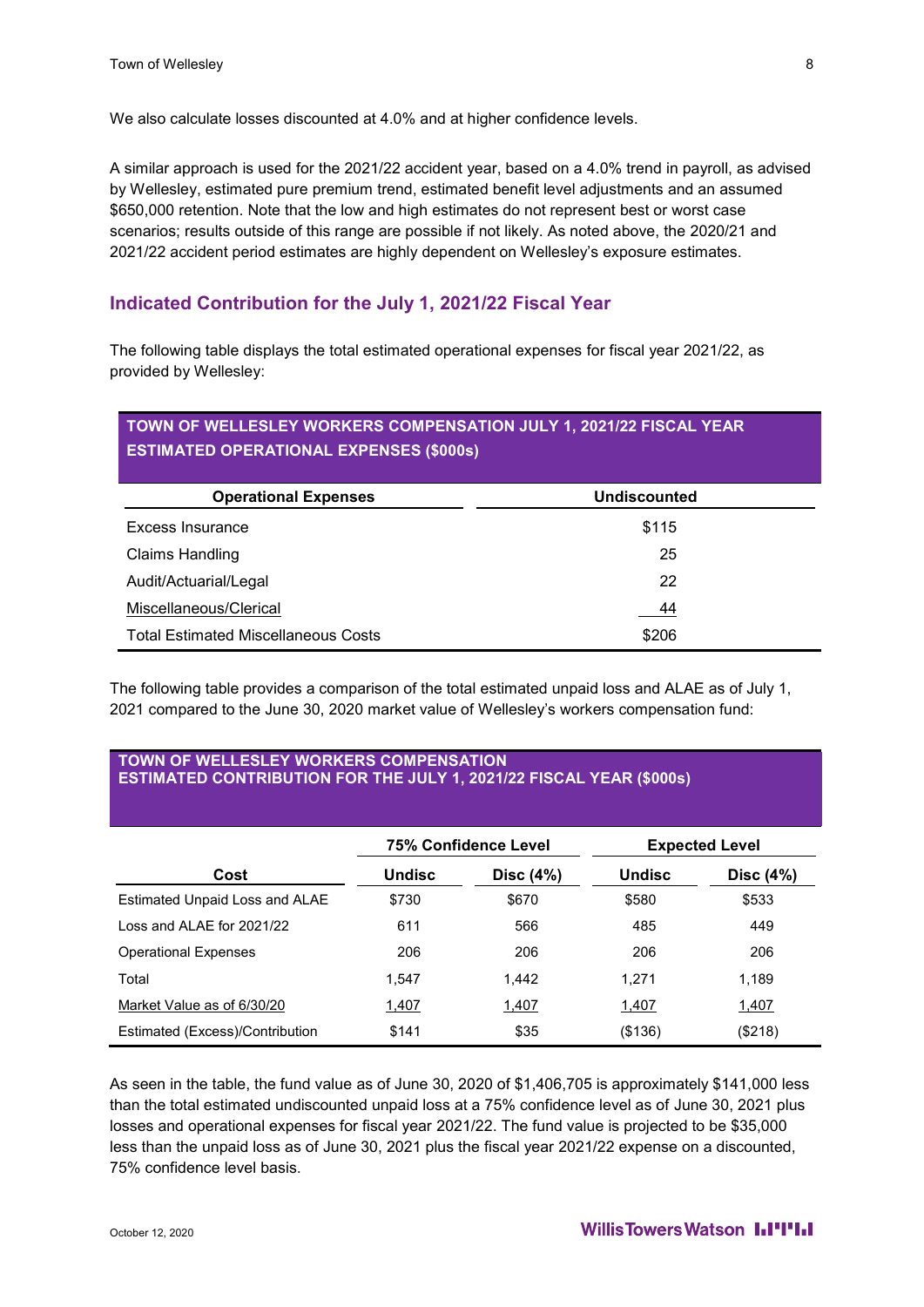The estimated loss for 2021/22 is dependent on the estimated payroll for that period and the selected loss cost. The estimated payroll is based on the 2019/20 payroll, trended forward two years at 4.0% each year.

The estimated unpaid loss and ALAE as of June 30, 2020 and June 30, 2021 can be found on Exhibit 1, Sheet 1. The expected losses and contingency margin for fiscal years 2020/21 and 2021/22 can be found on Exhibit 2, Sheet 1.

#### **Comparison of Estimated Ultimate Loss and ALAE for 7/1/95 through 6/30/20**

A comparison of current and prior estimates of ultimate loss and ALAE is shown in the following table.

#### **COMPARISON OF ESTIMATED ULTIMATE LOSS AND ALAE PRIOR TO AGGREGATE (\$000s)**

|                      | <b>Valuation</b> |         |                              |
|----------------------|------------------|---------|------------------------------|
| <b>Accident Year</b> | 2019             | 2020    | <b>Percentage Difference</b> |
| 7/95-6/14            | \$5,565          | \$5,556 | 0%                           |
| 2014/15              | 95               | 93      | $-2%$                        |
| 2015/16              | 68               | 66      | $-3%$                        |
| 2016/17              | 490              | 535     | 9%                           |
| 2017/18              | 130              | 80      | $-35%$                       |
| 2018/19              | 430              | 360     | $-16%$                       |
| 2019/20*             | 456              | 370     | $-19%$                       |
| Total                | \$7,234          | \$7,066 | $-2%$                        |

\*Adjusted for updated payroll.

Note that the 1/1/93-6/30/95 periods are not shown on the exhibits since they are closed.

Overall, Wellesley's workers compensation ultimate losses decreased 2% compared to last year. This is due primarily to an increase in the 2016/17 accident year, offset by improvement in the 2017/18 through 2019/20 accident years. The increase in the 2016/17 accident period was due to greater than expected development on a large claim, however all claims for that period are now closed. We note the estimate for 2019/20 was, to some extent, impacted by a lower level of payroll than anticipated by Wellesley in our prior analysis.

#### **Estimated Loss Payout Projection**

Exhibit 1, Sheet 2 displays the projected expected payments (by accident period, by fiscal year) for Wellesley's workers compensation unpaid loss and ALAE as of June 30, 2020. Of the indicated \$500,000 of unpaid loss as of June 30, 2020 (i.e., excluding accident year 2020/21), \$220,000 (44%) is expected to be paid in the 2020/21 fiscal year and \$280,000 (56%) is expected to be paid thereafter.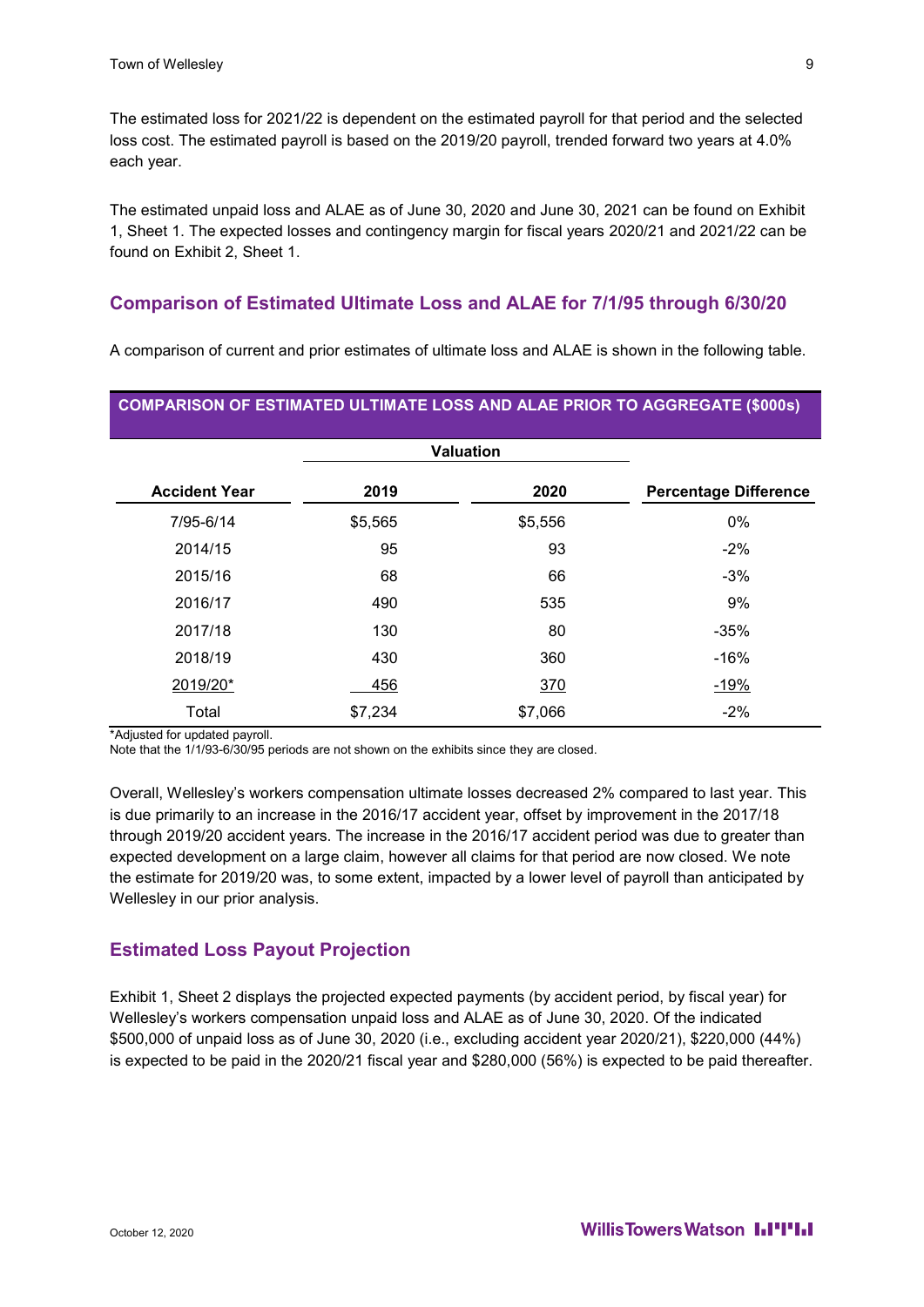### **Summary Statistics**

Exhibit 2, Sheet 2 shows estimated claim frequencies (ultimate claims relative to \$1,000 of payroll) and estimated claim severities limited to historical retentions (average cost per claim). We also calculate benefit level-adjusted, trended severities assuming a 0% annual trend rate. Key observations are as follows:

Claim Frequency – As we observed last year, there was an increase in frequency for the 2018/19 accident year; however, the 2019/20 frequency is more in line with prior years.

Claim Severity – Claim severity has been volatile. This is due primarily to the relatively large retention levels as compared to Wellesley's annual volume of loss. Higher values are generally observed in periods where there is a claim worth \$100,000 or more (e.g., 2016/17), which comprise less than 1% of Wellesley's overall volume of claims.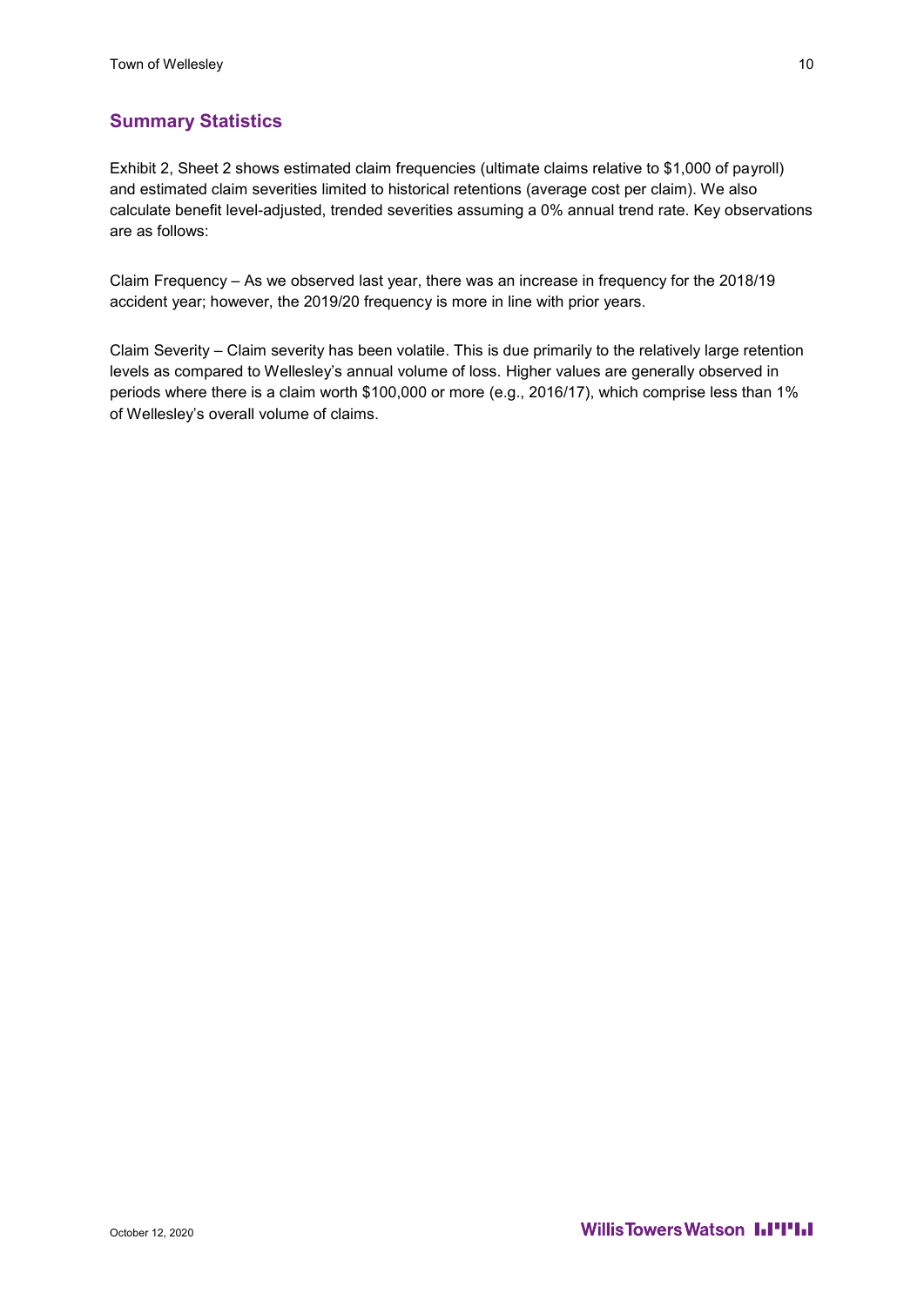## Analysis

Our analysis consisted of the steps outlined below.

#### **Development Patterns**

Our projection of future claim reporting and payment is based on Wellesley's historical experience. Using historical loss development experience provided by Wellesley, we select report-to-report (RTR) development factors. In cases for which Wellesley's historical data is not sufficiently credible, stable, or mature, we have supplemented Wellesley's experience with benchmark workers compensation reporting and payment patterns for the state of Massachusetts.

The benchmark development patterns were constructed based on analysis of Massachusetts workers compensation data compiled by the National Council on Compensation Insurance (NCCI). These results were reviewed for consistency and reasonableness. Benchmark patterns were selected for each state. Using an interpolation routine, monthly patterns were calculated from annual values.

While each entity's own development can be expected to vary from the benchmark based on individual circumstances, we believe the benchmark is an appropriate supplement to the analysis of entity data, as it represents our current judgment as to the typical emergence of loss that can be expected for that class of business.

The selected development patterns are used for the development, Bornhuetter-Ferguson and case outstanding projection methods and the cash flow projection.

#### **Initial Expected Losses**

The selected initial expected losses (IELs) for accident periods through 7/1/2018-2019 (2018/19) are based on the selected ultimate losses from our prior analysis. The IEL for accident period 7/1/2019- 2020 (2019/20) is based on the pure premium selected in our prior report and Wellesley's most recent 2019/20 payroll data.

#### **Selected Ultimate Losses**

In general, our selected ultimate losses are based on the results of five projection methods: the reported and paid development methods, the reported and paid Bornhuetter-Ferguson methods and the case outstanding method. Our selections are based on judgment reflecting the range of estimates produced by the methods and the strengths and weaknesses of each method. These methods are described in the final section of this report.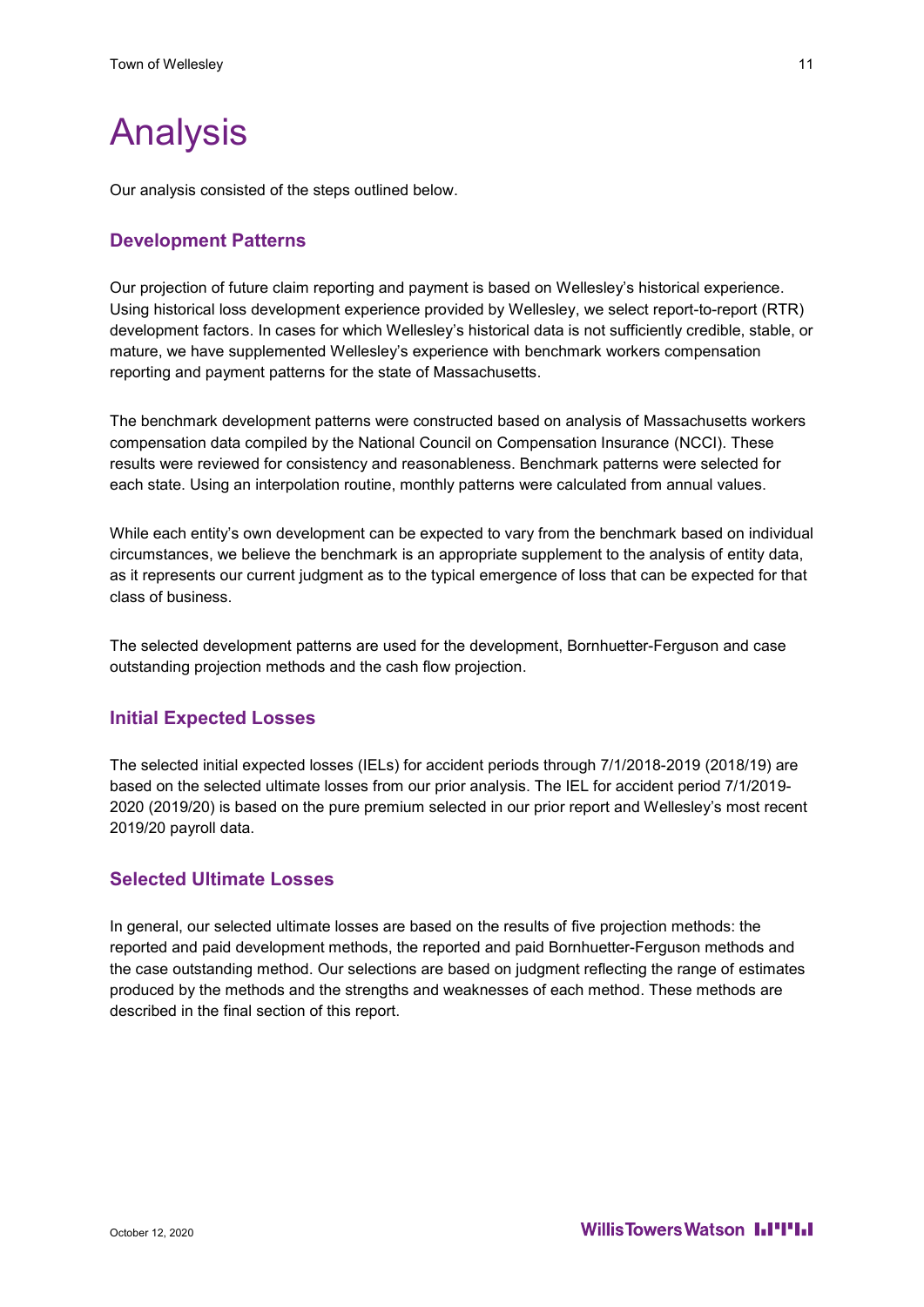### **Trend/Benefit Levels**

The first step in determining ultimate losses for the prospective year is to apply combined frequency and severity trend factors to estimate the impact on historical loss experience of the economic, judicial and social changes that affect loss costs over time. Historical losses are also adjusted to the benefit level expected for 2020/21 and 2021/22.

The pure premium trend assumption utilized in this analysis is 0%. This is based on consideration of Wellesley's data and the Massachusetts workers compensation industry trend selected by the Massachusetts Workers Compensation Rating and Inspection Bureau (WCRIBMA). Benefit changes are based on benefit level changes through October 1, 2019 as provided by NCCI and assumed annual benefit changes of 0.6% on October 1, 2020; October 1, 2020 and October 1, 2021, based on data from WCRIBMA.

#### **Increased Limits/Size of Loss Distribution**

Increased limit factors (ILFs) are used to project pure premiums at the historical retentions to the retention level for 2020/21 and 2021/22.

We do not believe that the data available for Wellesley's exposure is sufficient in size or maturity to draw any conclusions regarding expected costs at the retained limits under consideration. As such, we apply increased limits factors from the historical retained limits to adjust to the 2020/21 and 2021/22 limit. The industry increased limits relationships used are based on workers compensation industry aggregate loss distributions. We adjust the industry increased limits based on consideration of actual Wellesley experience.

#### **Estimated Pure Premiums**

We use our projections of ultimate losses to estimate historical pure premiums (losses per exposure unit). For workers compensation, we adjust these historical pure premiums to the accident year 2020/21 level by adjusting for loss cost trend, benefit level adjustments, and changes in retention.

Our accident year 2021/22 selected pure premium is based on a similar approach with the estimated historical loss costs adjusted to the accident year 2021/22 level.

#### **Estimated Ultimate Losses for the 2020/21 and 2021/22 Accident Periods**

We use our estimates of Wellesley's exposures and pure premium to derive estimated accident year 2020/21 losses. Estimated exposures for accident year 2020/21 are based on actual 2019/20 exposures, adjusted upward by 4.0% as requested by Wellesley. Estimated ultimate losses for accident year 2020/21 are calculated as the product of the estimated 2020/21 pure premium and estimated 2020/21 exposures. Our estimate of accident year 2020/21 losses is highly dependent on Wellesley's estimate of 2020/21 exposures.

Ultimate losses for accident year 2021/22 are calculated in a similar manner.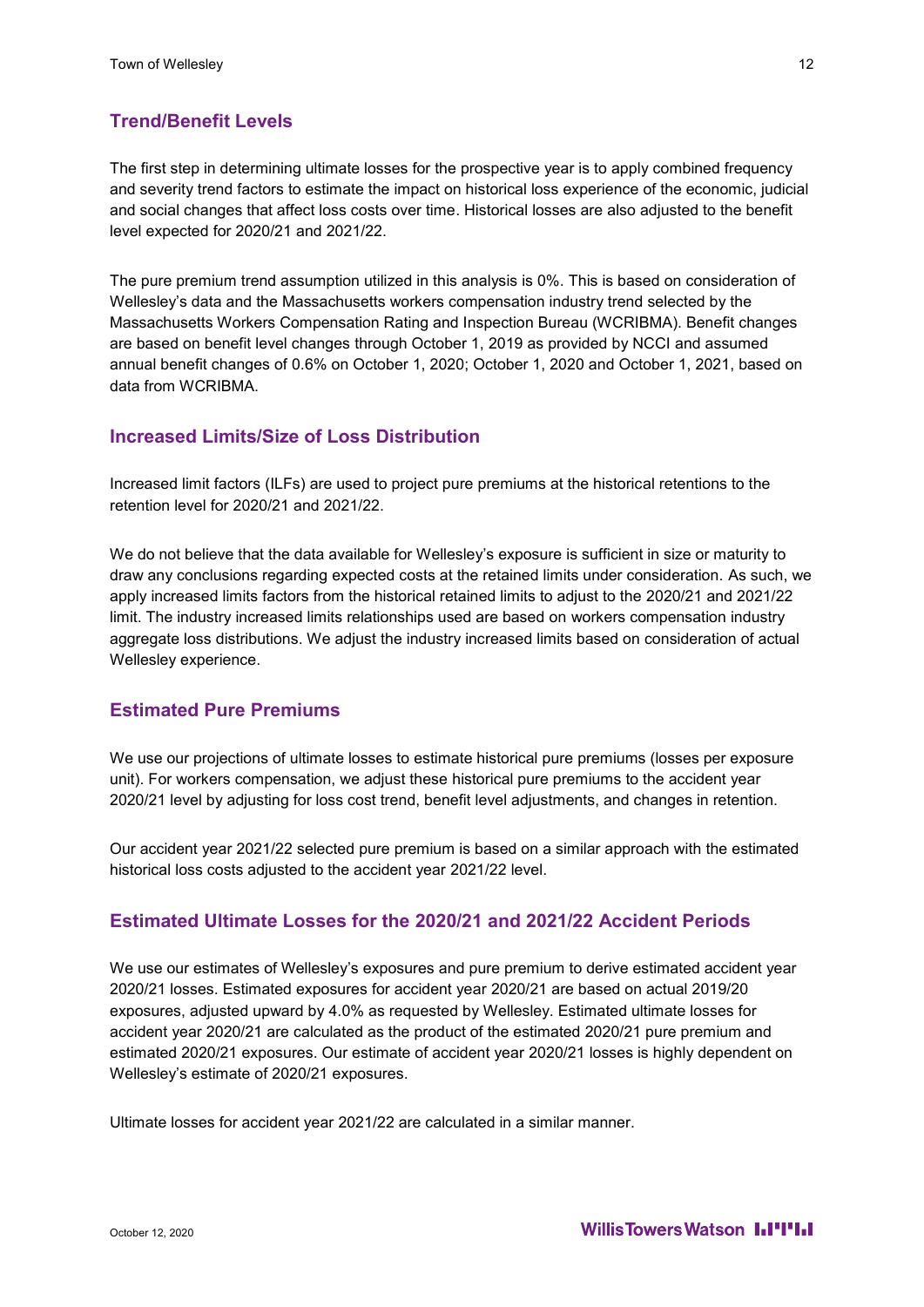### **Variation from Expected Results**

We use the results of our analysis to estimate Wellesley's experience at higher confidence levels. These estimates are derived using computer simulation techniques. Claim frequency is assumed to occur according to a Poisson probability distribution, and the costs associated with these claims (severity) are assumed to follow a Lognormal distribution. These distributions are commonly used in the actuarial profession as models for claim frequency and claim severity, respectively.

A simulation model of this type cannot capture all or completely describe all of the dynamic forces that impact property and casualty losses. Such a model can, however, provide considerable insight into the range of potential fluctuations of losses.

#### **Estimated Unpaid Loss and ALAE as of June 30, 2020**

We use our loss estimates and Wellesley's historical payments to estimate unpaid loss and ALAE as of June 30, 2020. We first adjust the ultimate loss selections to reflect Wellesley's excess insurance. Estimated unpaid loss and ALAE as of June 30, 2020 is calculated by subtracting the net loss payments from the estimated retention-adjusted ultimate losses. Estimated unpaid loss and ALAE as of June 30, 2021 is calculated in a similar manner; however, the net loss payments as of June 30, 2021 are estimated based on the unpaid loss as of June 30, 2020, the projected ultimate loss for the 2020/21 period and a selected payment pattern (described in *Development Patterns*).

Discounted unpaid loss and ALAE estimates are also calculated by discounting future loss payments to present value using the selected payment pattern and an interest rate of 4%.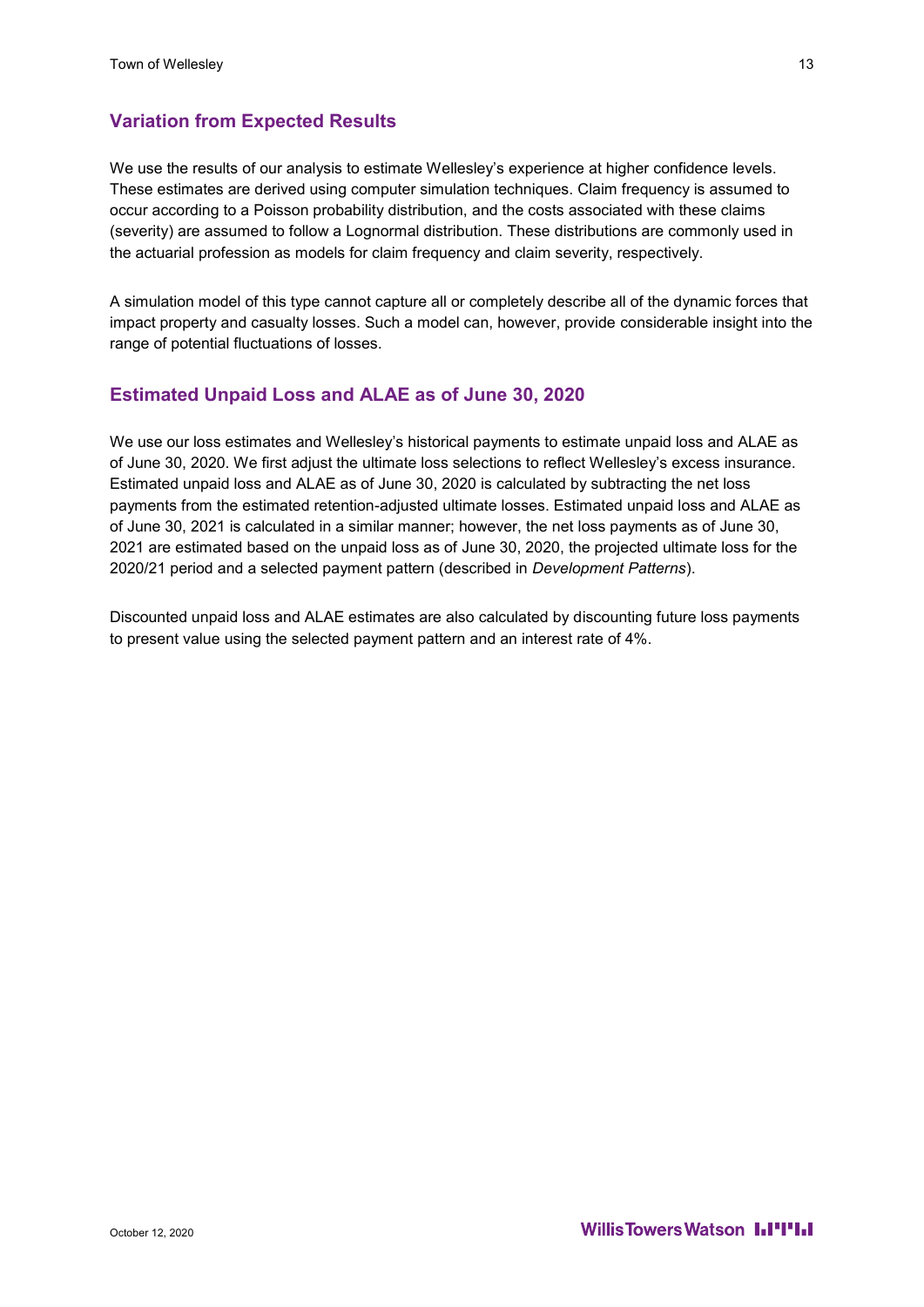## Reliances and Limitations

#### **Inherent Uncertainty**

Projections of loss and ALAE are subject to potentially large errors of estimation since the ultimate disposition of claims incurred prior to the financial statement date, whether reported or not, is subject to the outcome of events that have not yet occurred. Examples of these events include jury decisions, court interpretations, legislative changes, changes in the medical condition of claimants, public attitudes, and social/economic conditions such as inflation. Any estimate of future costs is subject to the inherent limitation on one's ability to predict the aggregate course of future events. It should therefore be expected that the actual emergence of loss and ALAE will vary, perhaps materially, from any estimate. Thus, no assurance can be given that Wellesley's actual unpaid loss and ALAE and prospective loss and ALAE will not ultimately exceed the estimates contained herein. In our judgment, we have employed techniques and assumptions that are appropriate, and the estimates presented herein are reasonable, given the information currently available.

The inherent uncertainty associated with loss and ALAE estimates is magnified in this case due to the following circumstances:

- Wellesley's exposures are in one coverage, workers compensation, for which the estimation of unpaid loss is more uncertain than for shorter-tailed coverages.
- Wellesley has high retentions in the most recent policy years (up to \$650,000 per occurrence) with very little loss experience in the higher retention levels. This lack of fully credible data in the higher retention layers makes loss projections more uncertain.
- Wellesley has a relatively small volume of losses. Loss projections based on small volumes of data tend to be volatile.
- The geographic, coverage and industry (public entity) concentration of Wellesley could cause adverse results due to legislative or judicial changes or catastrophic events (e.g., terrorism).
- The data provided to us was valued as of August 31, 2020. We are projecting unpaid loss and ALAE as of June 30, 2021. While we believe that our estimation of payments from August 31, 2020 through June 30, 2021 to be reasonable, this process introduces additional uncertainty to our analysis.

Furthermore, there is no guarantee that the prospective accident year loss and ALAE estimates will prove to be adequate or not excessive.

In addition, the projected payout of claims by year is highly uncertain. Actual loss and ALAE payments could occur materially more or less rapidly than projected due to random variations and the timing of large claim payments.

Note that a quantification of this uncertainty would likely reflect a range of reasonable favorable and adverse scenarios, but not necessarily a range of all possible outcomes. Further, the proper application of any range is dependent on the context. Wellesley's financial reports are governed by accounting standards, and such standards vary among jurisdictions. Under current accounting standards, the ends of a range that is illustrative of uncertainty would likely not be suitable for financial reporting purposes.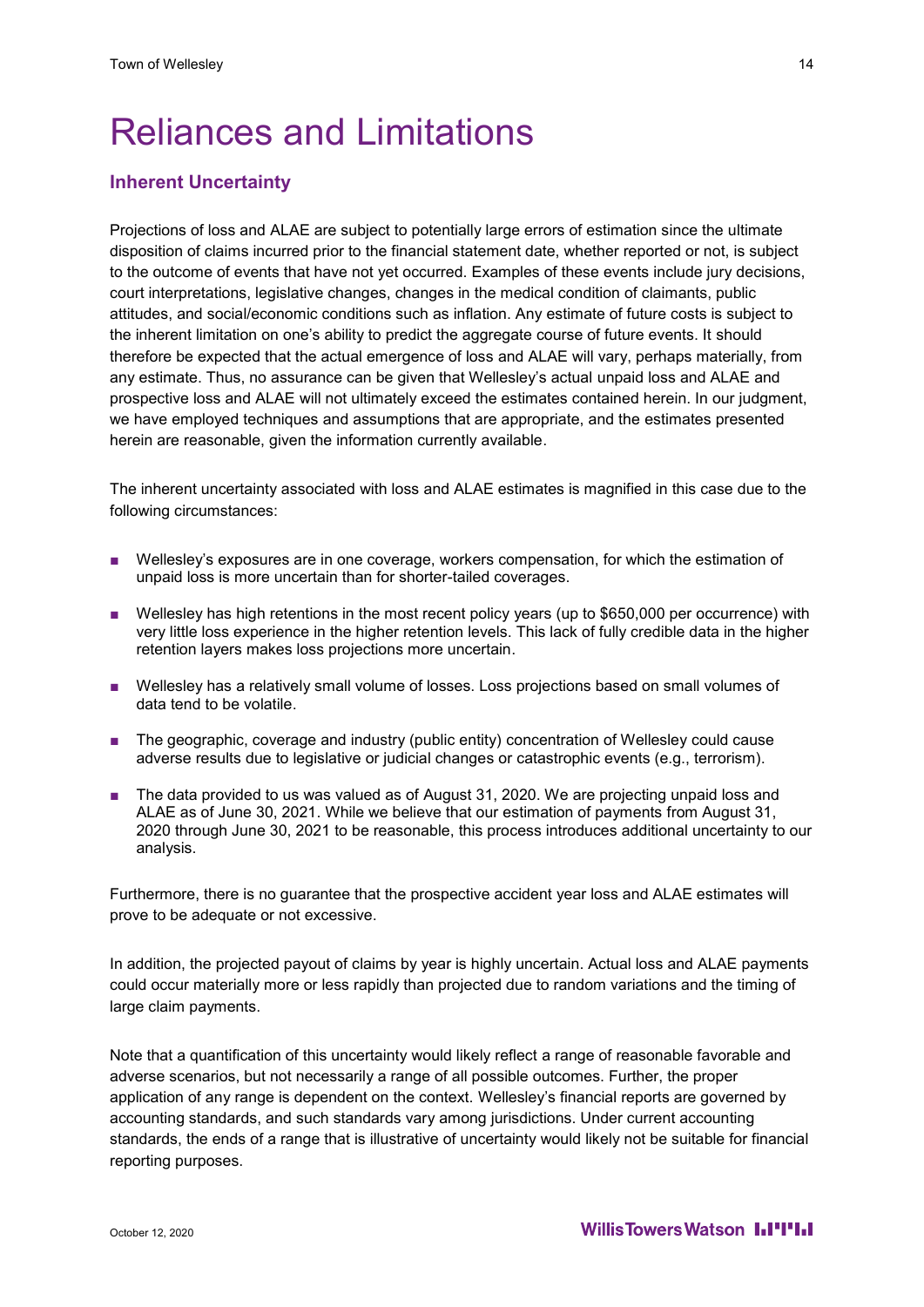#### **Ranges of Estimates**

The range of estimated pure premiums for the prospective periods presented herein is intended to reflect the reasonably expected variation in loss and ALAE based on information currently available. It is possible that actual results will fall outside this range.

#### **Data Reliance**

Throughout this analysis we relied on historical data and other quantitative and qualitative information supplied by or on behalf of Wellesley. We have not independently audited or verified this information; however, we have reviewed it for reasonableness and internal consistency. We have assumed that the information is complete and accurate, and that we have been provided with all information relevant to the analysis of Wellesley's ultimate loss and ALAE. The accuracy of our results is dependent upon the accuracy and completeness of the underlying data; therefore, any material discrepancies discovered in this data should be reported to us and this report amended accordingly, if warranted.

#### **Extraordinary Future Emergence**

We have not anticipated any extraordinary changes to the legal, social, or economic environment that might affect the cost, frequency, or future reporting of claims. In addition, our estimates make no provision for potential future claims arising from loss causes not represented in the historical data (e.g., new types of mass torts or latent injuries, terrorist acts) except where claims of these types are included but not identified in the reported claims and are implicitly analyzed.

#### **Discounting**

Estimates discounted for time value of money can be more uncertain than those on an undiscounted basis. In addition to the usual uncertainty in projecting ultimate loss and ALAE, discounted estimates are also influenced by:

- Variations in the timing of actual loss and ALAE payments versus the rate of payment assumed in discounting estimates to present value
- Variation in the actual investment yield on the assets underlying the liabilities versus the assumed interest rate used in discounting

#### **Excess Insurance**

As noted earlier, with the exception of policy period 1/1/01-6/30/01, our estimates are presented net of excess insurance. Our estimate for this policy period is on a gross basis as Wellesley does not believe that there will be any recovery for losses in excess of the aggregate retention for that period. This is due to the fact that the Town's former excess insurer, Legion, is in liquidation. An independent evaluation of the quality of security provided by Wellesley's other excess insurers is outside the scope of our engagement. We have assumed that all of the Town's excess insurance protection, other than for policy period 1/1/01-6/30/01, will be valid and collectible. Contingent liability may exist for any other excess insurance recoveries that may prove to be uncollectible. Should any uncollectible liabilities materialize, they would be in addition to the net unpaid loss and ALAE estimates contained herein.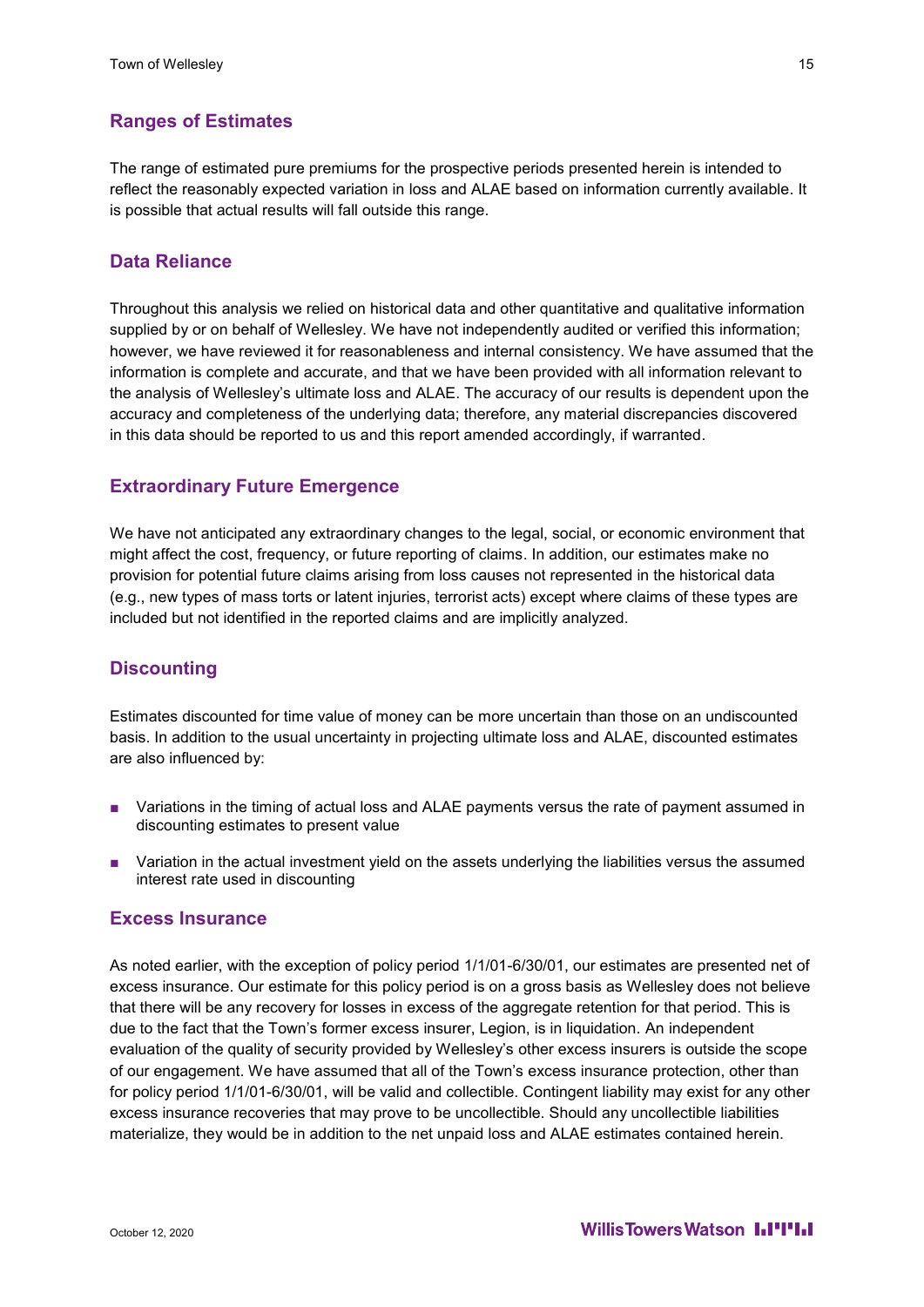### **Underlying Assets**

We have not examined the assets underlying Wellesley's loss reserves and we have formed no opinion as to the validity or value of these assets. We have assumed throughout the analysis that Wellesley's loss reserves are backed by valid assets with suitably scheduled maturities and/or adequate liquidity to meet cash flow requirements.

#### **Self-Insurance Risk**

When reviewing our findings, it is important to note certain implications of a self-insurance plan. The entire retained risk remains with the self-insured, which likely exposes this entity to greater potential fluctuations in financial experience than does a first dollar insurance program. Wellesley should have sufficient financial capacity to reserve for and withstand those fluctuations. Actual losses in excess of projected losses will have to be paid by Wellesley. It is not possible to estimate such fluctuations with complete accuracy; however, the effects of such fluctuations can be reduced by the funding of a provision for contingencies (a margin for the risk of adverse deviation from the expected loss levels).

An important factor bearing on a self-insured's financial capacity is the existence of an excess insurance program. Excess insurance is generally considered an integral part of programs with the potential for catastrophic losses. Workers compensation losses are characterized by this potential.

Nothing in this report should be construed as recommending that Wellesley should or should not selfinsure this coverage. Many factors other than the unpaid loss and ALAE and prospective accident year loss and ALAE estimates should be considered in that decision.

#### **Risk Margins**

The mathematical techniques underlying our estimate of the risk margin are intended to provide a rough approximation of the potential variations in losses. This estimate reflects only the potential "process" risk (defined as the risk associated with the projection of future contingencies that are inherently variable, even when the parameters are known with certainty) and some portion of the "parameter risk" (where "parameter" risk is defined as the risk that the parameters used in the methods or models are not representative of future outcomes) based on the assumed loss model and the selected parameters and our selected model for estimating parameter risk. Additional "parameter" and "model" risk (i.e., "model" risk is the risk that the methods are not appropriate to the circumstances or the models are not representative of the specified phenomenon) exists and is not reflected by the risk margins estimated in our model.

Note that the results at higher confidence levels by accident year represent an allocation of the total liability (and prospective year losses) at higher confidence levels. If we had calculated risk margins by year, the indicated results would be different and greater than the results shown in Exhibit 1. Since Wellesley treats the liability (and corresponding assets) on a pooled basis (i.e., not allocated by year) the pooled allocation approach to the confidence level calculation is not unreasonable.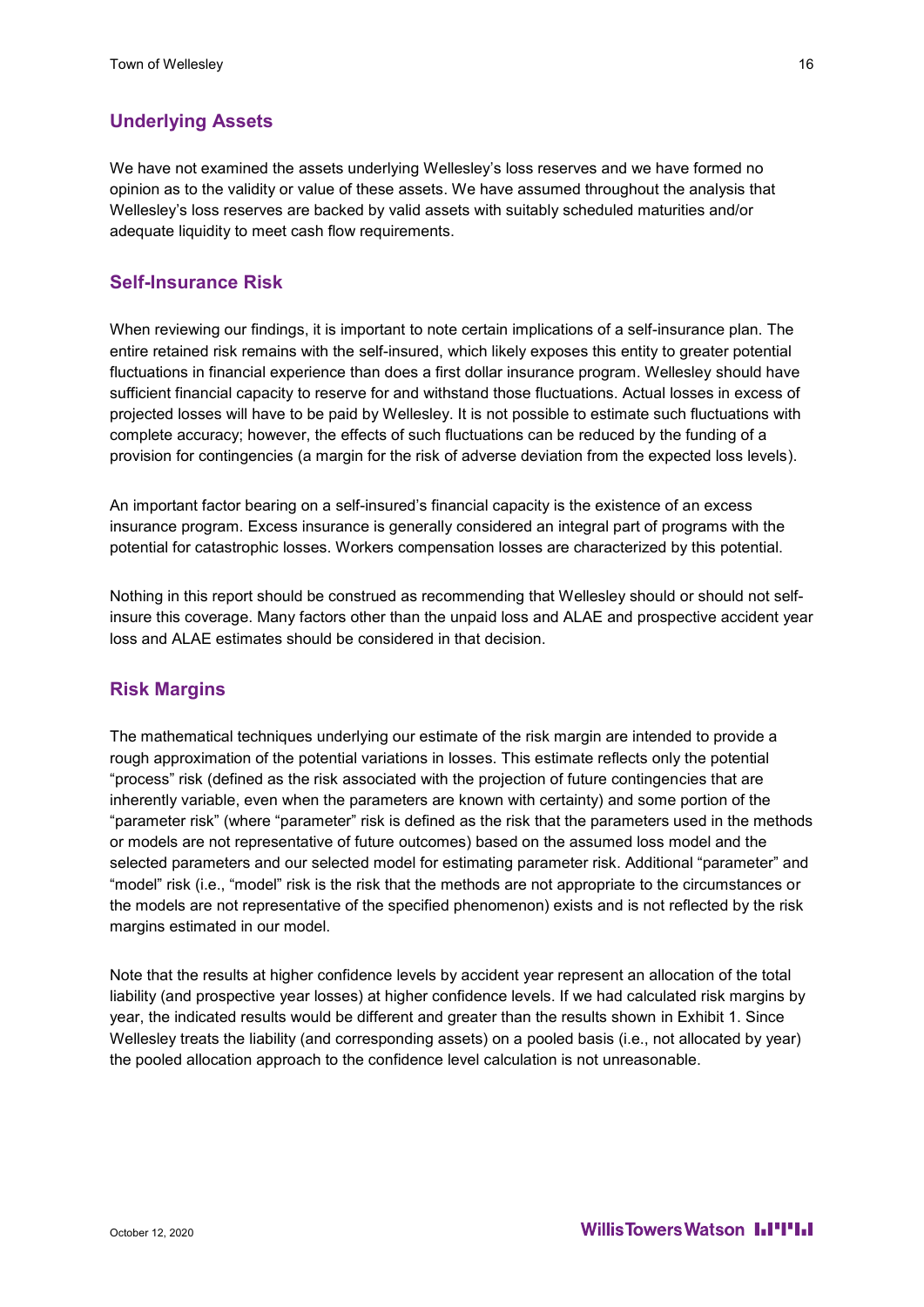# Data and Information

Wellesley provided the following data and information for use in this analysis:

- Paid and reported loss and ALAE data, as well as reported claim count data evaluated as of June 30, 2020 and August 31, 2020
- 2019/20 payroll and an assumption regarding the change in payroll for accident years 2020/21 and 2021/22
- Fund balance as of June 30, 2020
- Excess insurance retentions
- Estimated operational expenses for fiscal year 2021/22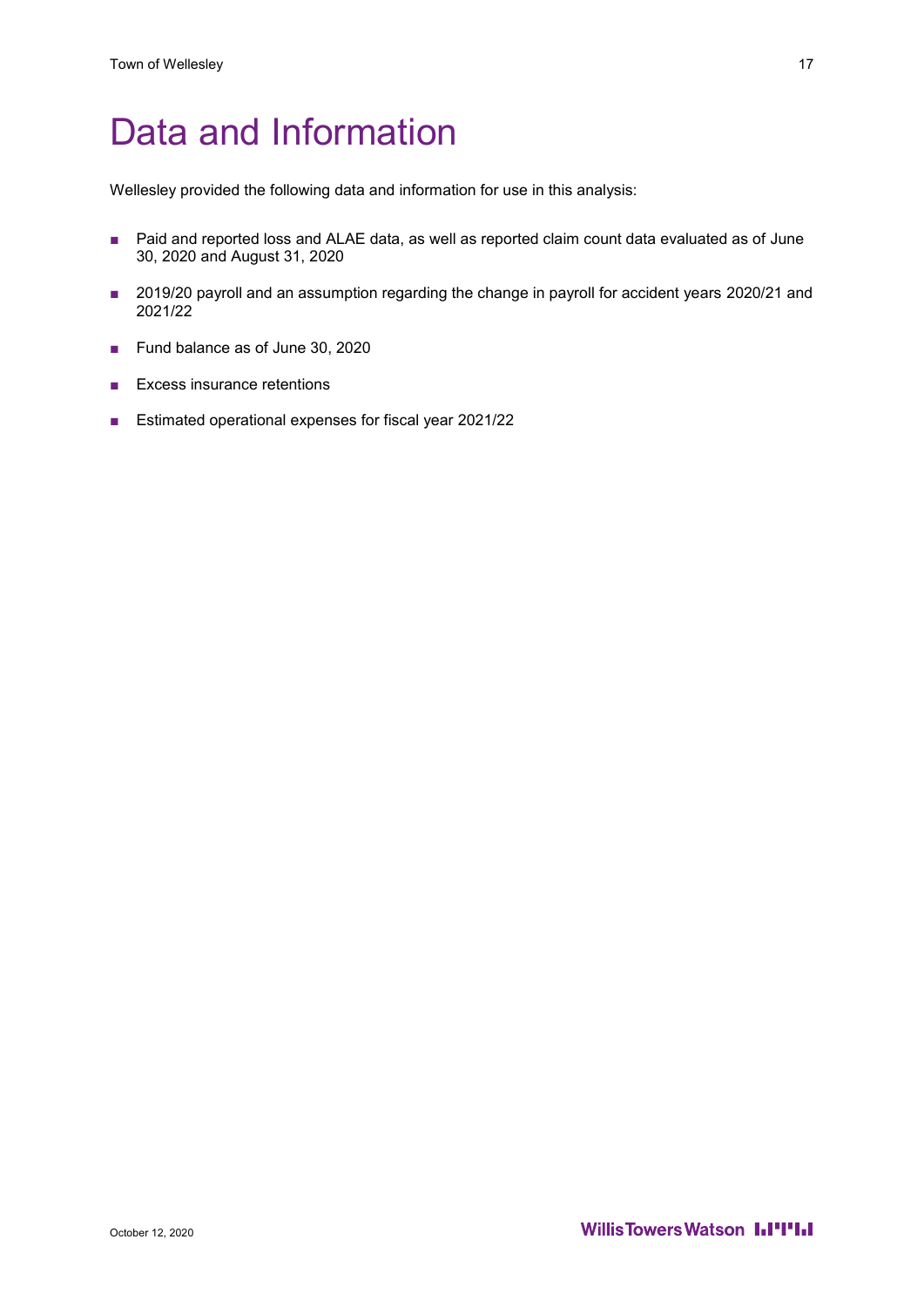## Description of Projection Methods

The choice of method to estimate ultimate losses should consider, among other things, the line of business, the number of years of experience, and the age of the experience year being developed. In general, these methods can be applied to losses, ALAE, and various measures of claim count.

#### **Reported Development Method**

The reported development method is based upon the assumption that the relative change in a given year's reported loss estimates from one evaluation point to the next is similar to the relative change in prior years' reported loss estimates at similar evaluation points. In utilizing this method, actual annual historical reported loss data is evaluated. Successive years can be arranged to form a triangle of data.

RTR development factors are calculated to measure the change in cumulative reported costs from one evaluation point to the next. These historical RTR factors and comparable benchmark factors form the basis for selecting the RTR factors used in projecting the current valuation of losses to an ultimate basis. In addition, a tail factor is selected to account for loss development beyond the observed experience. The tail factor is based on trends shown in the data and consideration of external benchmarks.

This method's implicit assumption is that the relative adequacy of case reserves has been consistent over time, and that there have been no material changes in the rate at which claims have been reported.

#### **Paid Development Method**

The paid development method is similar to the reported development method; however, case reserves are excluded from the analysis. While this method has the disadvantage of not recognizing the information provided by current case reserves, it has the advantage of avoiding potential distortions in the data due to changes in case reserving methodology.

This method's implicit assumption is that the rate of payment of claims has been relatively consistent over time.

#### **Reported Bornhuetter-Ferguson Method**

The reported Bornhuetter-Ferguson (B-F) method is essentially a blend of two other methods. The first method is the loss development method whereby actual reported losses are multiplied by an expected loss development factor. For slow reporting coverages, the loss development method can lead to erratic and unreliable projections because a relatively small swing in early reportings can result in a large swing in ultimate projections. The second method is the expected loss method whereby the IBNR estimate equals the difference between a predetermined estimate of expected losses and actual reported losses. This has the advantage of stability, but it does not respond to actual results as they emerge.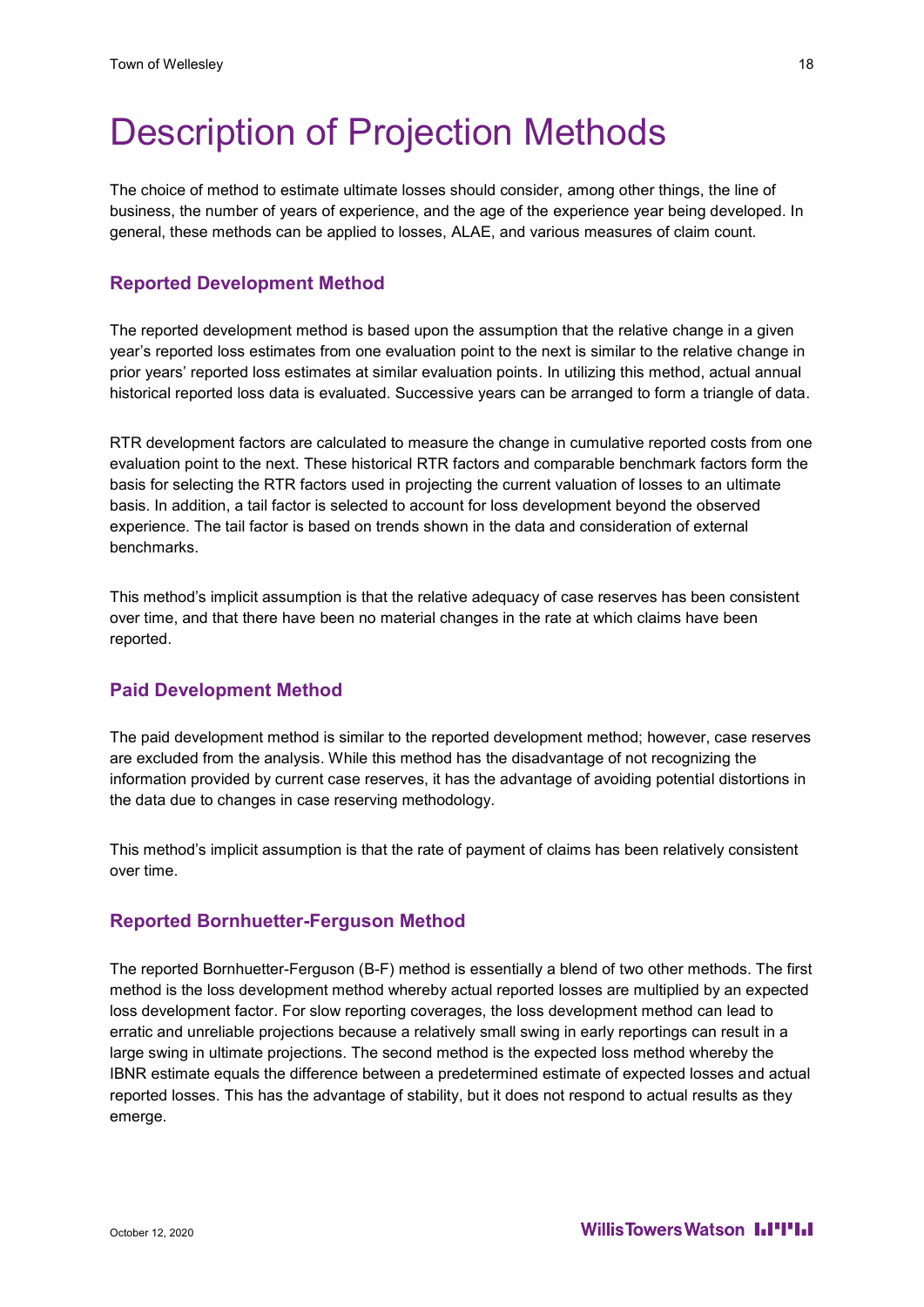The reported B-F method combines these two methods by setting ultimate losses equal to actual reported losses plus expected unreported losses. As an experience year matures and expected unreported losses become smaller, the initial expected loss assumption becomes gradually less important.

Two parameters are needed to apply the B-F method: the initial expected losses and the expected reporting pattern. The initial expected losses are selected as described in the *Analysis* section, while the expected reporting pattern is based on the reported loss development method described above.

This method is often used for long-tail lines and in situations where the reported loss experience is relatively immature or lacks sufficient credibility for the application of other methods.

#### **Paid Bornhuetter-Ferguson Method**

The paid B-F method is analogous to the reported B-F method using paid losses and development patterns in place of reported losses and patterns.

### **Case Outstanding Method (IBNR to Case Method)**

This method calculates developed case reserves by dividing the latest evaluation of the case reserves by the difference between the assumed reporting and payment patterns percentages at the appropriate maturities. Estimated ultimate losses are determined by adding developed case reserves to actual paid losses. This method yields a potentially volatile estimate of ultimate losses, meaning that a small change in the data could cause a large change in the projection. Therefore, this method is generally used only where sufficient data is not available to use the more stable methods described previously or where few unreported claims are expected.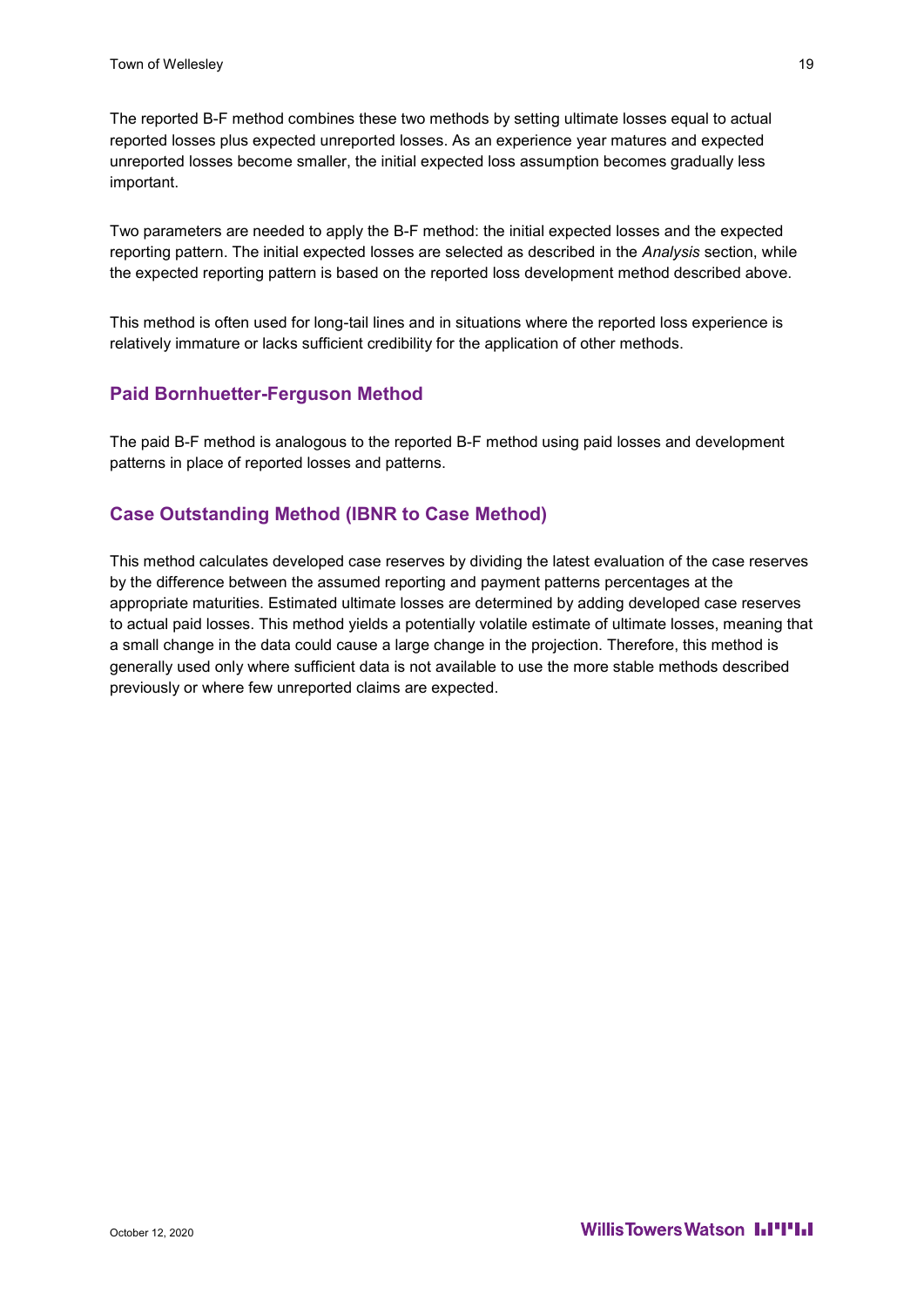#### **TOWN OF WELLESLEY** Workers Compensation Estimation of Liabilities @ 6/30/2020 and 6/30/2021 Data in Thousands

 $\overline{\phantom{0}}$ 

|                      |                              |             | As of 6/30/2020 |          |             |
|----------------------|------------------------------|-------------|-----------------|----------|-------------|
|                      | Estimated                    |             | Estimated       |          | Discounted  |
|                      | Ultimate                     | Paid        | Unpaid          | Discount | Unpaid      |
| Accident             | Losses after                 | Losses      | Losses          | Factor   | Losses      |
| Year                 | Aggregate                    | @ 6/30/2020 | @ 6/30/2020     | @ 4.0%   | @ 6/30/2020 |
| (1)                  | (2)                          | (3)         | (4)             | (5)      | (6)         |
| 7/1/1995 - 6/30/1996 | \$239                        | \$239       | \$0             | 1.0000   | \$0         |
| 7/1/1996 - 6/30/1997 | 300                          | 300         | 0               | 1.0000   | 0           |
| 7/1/1997 - 6/30/1998 | 259                          | 259         | $\mathbf 0$     | 1.0000   | 0           |
| 7/1/1998 - 6/30/1999 | 685                          | 685         | 0               | 1.0000   | 0           |
| 7/1/1999 - 6/30/2000 | 195                          | 195         | 0               | 1.0000   | 0           |
| 7/1/2000 - 6/30/2001 | 348                          | 348         | $\mathbf 0$     | 1.0000   | 0           |
| 7/1/2001 - 6/30/2002 | 92                           | 92          | 0               | 1.0000   | 0           |
| 7/1/2002 - 6/30/2003 | 206                          | 206         | 0               | 1.0000   | 0           |
| 7/1/2003 - 6/30/2004 | 233                          | 233         | $\mathbf 0$     | 1.0000   | 0           |
| 7/1/2004 - 6/30/2005 | 163                          | 163         | 0               | 1.0000   | 0           |
| 7/1/2005 - 6/30/2006 | 183                          | 183         | 0               | 1.0000   | 0           |
| 7/1/2006 - 6/30/2007 | 311                          | 311         | $\mathbf 0$     | 0.9806   | 0           |
| 7/1/2007 - 6/30/2008 | 328                          | 328         | 0               | 0.9682   | 0           |
| 7/1/2008 - 6/30/2009 | 247                          | 247         | 0               | 0.9547   | 0           |
| 7/1/2009 - 6/30/2010 | 332                          | 332         | 0               | 0.9393   | 0           |
| 7/1/2010 - 6/30/2011 | 317                          | 317         | 0               | 0.9437   | 0           |
| 7/1/2011 - 6/30/2012 | 301                          | 301         | 0               | 0.9444   | 0           |
| 7/1/2012 - 6/30/2013 | 163                          | 163         | 0               | 0.9379   | 0           |
| 7/1/2013 - 6/30/2014 | 300                          | 300         | $\mathbf 0$     | 0.9294   | 0           |
| 7/1/2014 - 6/30/2015 | 93                           | 93          | $\mathbf 0$     | 0.9207   | 0           |
| 7/1/2015 - 6/30/2016 | 66                           | 62          | 4               | 0.9118   | 4           |
| 7/1/2016 - 6/30/2017 | 535                          | 496         | 39              | 0.9036   | 36          |
| 7/1/2017 - 6/30/2018 | 85                           | 64          | 21              | 0.9097   | 19          |
| 7/1/2018 - 6/30/2019 | 360                          | 243         | 117             | 0.9163   | 108         |
| 7/1/2019 - 6/30/2020 | 370                          | 52          | 318             | 0.9247   | 294         |
| Total                | \$6,709                      | \$6,209     | \$500           |          | \$460       |
| (7)                  | Estimated Unpaid Losses at a |             |                 |          |             |
|                      | (a) 75% Confidence level     |             | \$630           |          | \$580       |
|                      | (b) 90% Confidence level     |             | 810             |          | 750         |
|                      |                              |             | As of 6/30/2021 |          |             |
|                      | Estimated                    | Estimated   | Estimated       |          | Discounted  |
|                      | Ultimate                     | Paid        | Unpaid          | Discount | Unpaid      |
| Accident             | Losses after                 | Losses      | Losses          | Factor   | Losses      |
| Year                 | Aggregate                    | @ 6/30/2021 | @ 6/30/2021     | @ 4.0%   | @ 6/30/2021 |
| (1)                  | (8)                          | (9)         | (10)            | (11)     | (12)        |
| 7/1/1995 - 6/30/1996 | \$239                        | \$239       | \$0             | 1.0000   | \$0         |
| 7/1/1996 - 6/30/1997 | 300                          | 300         | 0               | 1.0000   | 0           |
| 7/1/1997 - 6/30/1998 | 259                          | 259         | 0               | 1.0000   | 0           |
| 7/1/1998 - 6/30/1999 | 685                          | 685         | $\mathbf 0$     | 1.0000   | $\mathbf 0$ |
| 7/1/1999 - 6/30/2000 | 195                          | 195         | 0               | 1.0000   | 0           |
| 7/1/2000 - 6/30/2001 | 348                          | 348         | $\mathbf 0$     | 1.0000   | 0           |
| 7/1/2001 - 6/30/2002 | 92                           | 92          | $\mathbf 0$     | 1.0000   | $\Omega$    |

|                      |                              |             | <b>AS OF URSULLER</b> |                 |             |
|----------------------|------------------------------|-------------|-----------------------|-----------------|-------------|
|                      | Estimated                    | Estimated   | Estimated             |                 | Discounted  |
|                      | Ultimate                     | Paid        | Unpaid                | <b>Discount</b> | Unpaid      |
| Accident             | Losses after                 | Losses      | Losses                | Factor          | Losses      |
| Year                 | Aggregate                    | @ 6/30/2021 | @ 6/30/2021           | @ 4.0 %         | @ 6/30/2021 |
| (1)                  | (8)                          | (9)         | (10)                  | (11)            | (12)        |
| 7/1/1995 - 6/30/1996 | \$239                        | \$239       | \$0                   | 1.0000          | \$0         |
| 7/1/1996 - 6/30/1997 | 300                          | 300         | $\mathbf 0$           | 1.0000          | 0           |
| 7/1/1997 - 6/30/1998 | 259                          | 259         | 0                     | 1.0000          | 0           |
| 7/1/1998 - 6/30/1999 | 685                          | 685         | 0                     | 1.0000          | 0           |
| 7/1/1999 - 6/30/2000 | 195                          | 195         | 0                     | 1.0000          | 0           |
| 7/1/2000 - 6/30/2001 | 348                          | 348         | 0                     | 1.0000          | 0           |
| 7/1/2001 - 6/30/2002 | 92                           | 92          | 0                     | 1.0000          | 0           |
| 7/1/2002 - 6/30/2003 | 206                          | 206         | 0                     | 1.0000          | 0           |
| 7/1/2003 - 6/30/2004 | 233                          | 233         | 0                     | 1.0000          | 0           |
| 7/1/2004 - 6/30/2005 | 163                          | 163         | 0                     | 1.0000          | $\pmb{0}$   |
| 7/1/2005 - 6/30/2006 | 183                          | 183         | 0                     | 1.0000          | 0           |
| 7/1/2006 - 6/30/2007 | 311                          | 311         | 0                     | 1.0000          | 0           |
| 7/1/2007 - 6/30/2008 | 328                          | 328         | 0                     | 0.9806          | 0           |
| 7/1/2008 - 6/30/2009 | 247                          | 247         | 0                     | 0.9682          | 0           |
| 7/1/2009 - 6/30/2010 | 332                          | 332         | 0                     | 0.9547          | 0           |
| 7/1/2010 - 6/30/2011 | 317                          | 317         | 0                     | 0.9393          | 0           |
| 7/1/2011 - 6/30/2012 | 301                          | 301         | 0                     | 0.9437          | 0           |
| 7/1/2012 - 6/30/2013 | 163                          | 163         | 0                     | 0.9444          | 0           |
| 7/1/2013 - 6/30/2014 | 300                          | 300         | 0                     | 0.9379          | 0           |
| 7/1/2014 - 6/30/2015 | 93                           | 93          | 0                     | 0.9294          | 0           |
| 7/1/2015 - 6/30/2016 | 66                           | 63          | 3                     | 0.9207          | 3           |
| 7/1/2016 - 6/30/2017 | 535                          | 506         | 29                    | 0.9118          | 27          |
| 7/1/2017 - 6/30/2018 | 85                           | 74          | 11                    | 0.9036          | 10          |
| 7/1/2018 - 6/30/2019 | 360                          | 290         | 70                    | 0.9097          | 64          |
| 7/1/2019 - 6/30/2020 | 370                          | 204         | 166                   | 0.9163          | 152         |
| 7/1/2020 - 6/30/2021 | 469                          | 169         | 300                   | 0.9247          | 278         |
| Total                | \$7,178                      | \$6,598     | \$580                 |                 | \$533       |
| (13)                 | Estimated Unpaid Losses at a |             |                       |                 |             |
|                      | (a) 75% Confidence level     |             | \$730                 |                 | \$670       |
|                      | (b) 90% Confidence level     |             | 940                   |                 | 870         |

(2), (8) From Exhibit 3, Column (11). 7/1/2020 - 6/30/2021 from Exhibit 2, Sheet 1, Item (12). (3) Data provided by Town of Wellesley. (4) (2) - (3).

Notes:<br>(2), (8)<br>(3)<br>(4)

(5), (11) Based on Exhibit 7, Column (5).<br>
(6) (4) x (5).<br>
(7), (13) Adjusted for risk margin based on simulation of Town of Wellesley experience.<br>
(7), (13) Adjusted for risk margin based on simulation of Town of Wellesle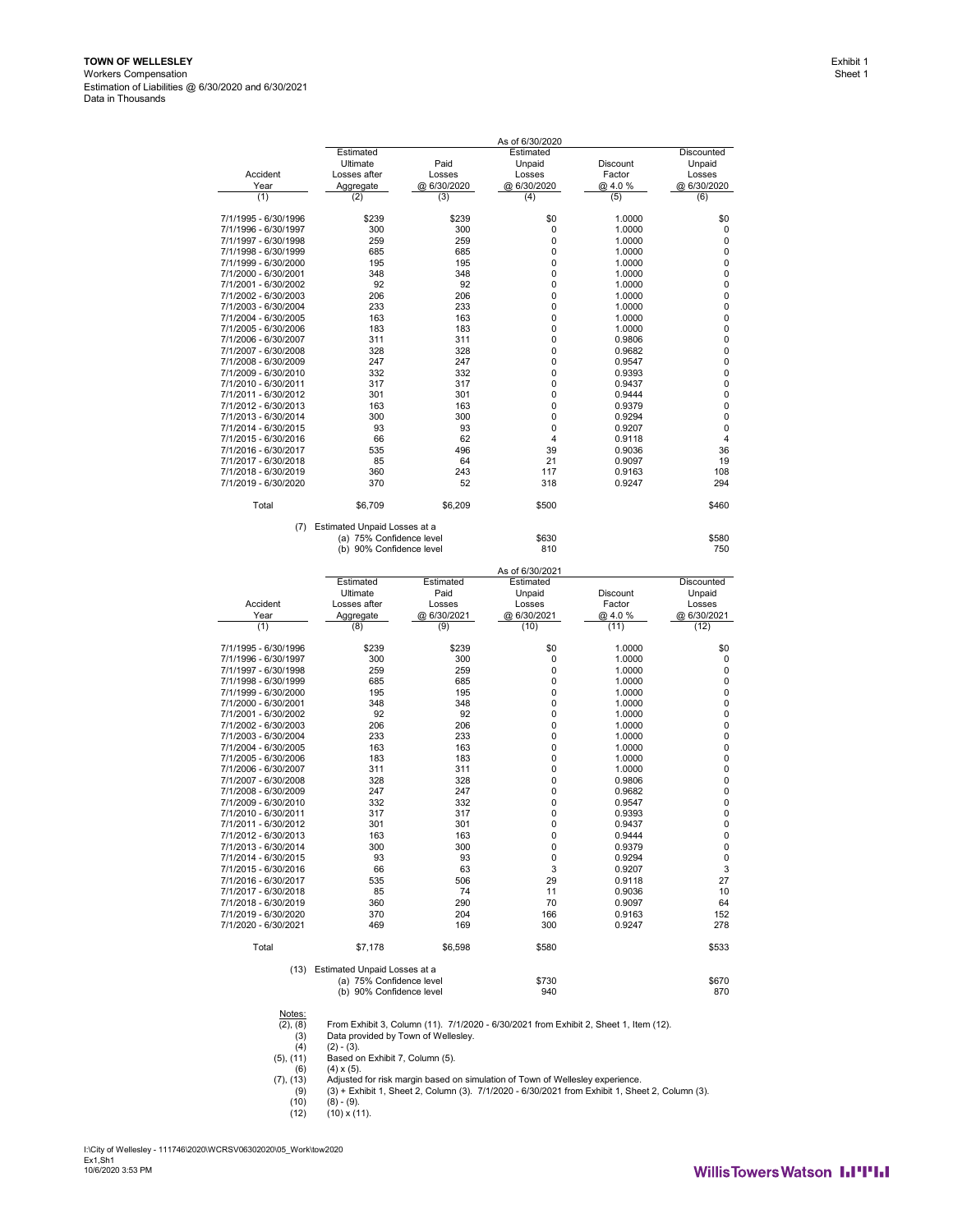Workers Compensation Estimation of Expected Claim Payments as of 6/30/2020 Data in Thousands

| Accident             | Estimated<br>Unpaid<br>Losses |             |             |             |             |             |             | Paid Losses during Fiscal Year |             |             |             |             |             |             |             |                |
|----------------------|-------------------------------|-------------|-------------|-------------|-------------|-------------|-------------|--------------------------------|-------------|-------------|-------------|-------------|-------------|-------------|-------------|----------------|
| Year                 | @ 6/30/2020                   | 7/2020-2021 | 7/2021-2022 | 7/2022-2023 | 7/2023-2024 | 7/2024-2025 | 7/2025-2026 | 7/2026-2027                    | 7/2027-2028 | 7/2028-2029 | 7/2029-2030 | 7/2030-2031 | 7/2031-2032 | 7/2032-2033 | 7/2033-2034 | 7/2034 & Subs. |
| (1)                  | (2)                           | (3)         | (4)         | (5)         | (6)         | (7)         | (8)         | (9)                            | (10)        | (11)        | (12)        | (13)        | (14)        | (15)        | (16)        | (17)           |
| 7/1/1995 - 6/30/1996 | \$0                           | \$0         | \$0         | \$0         | \$0         | \$0         | \$0         | \$0                            | \$0         | \$0         | \$0         | \$0         | \$0         | \$0         | \$0         | \$0            |
| 7/1/1996 - 6/30/1997 |                               |             |             |             |             |             |             |                                |             |             |             |             |             |             |             |                |
| 7/1/1997 - 6/30/1998 |                               |             |             |             |             |             |             |                                |             |             |             |             |             |             |             |                |
| 7/1/1998 - 6/30/1999 |                               |             |             |             |             |             |             |                                |             |             |             |             |             |             |             |                |
| 7/1/1999 - 6/30/2000 |                               |             |             |             |             |             |             |                                |             |             |             |             |             |             |             |                |
| 7/1/2000 - 6/30/2001 |                               |             |             |             |             |             |             |                                |             |             |             |             |             |             |             |                |
| 7/1/2001 - 6/30/2002 |                               |             |             |             |             |             |             |                                |             |             |             |             |             |             |             |                |
| 7/1/2002 - 6/30/2003 |                               |             |             |             |             |             |             |                                |             |             |             |             |             |             |             |                |
| 7/1/2003 - 6/30/2004 |                               |             |             |             |             |             |             |                                |             |             |             |             |             |             |             |                |
| 7/1/2004 - 6/30/2005 |                               |             |             |             |             |             |             |                                |             |             |             |             |             |             |             |                |
| 7/1/2005 - 6/30/2006 |                               |             |             |             |             |             |             |                                |             |             |             |             |             |             |             |                |
| 7/1/2006 - 6/30/2007 |                               |             |             |             |             |             |             |                                |             |             |             |             |             |             |             |                |
| 7/1/2007 - 6/30/2008 |                               |             |             |             |             |             |             |                                |             |             |             |             |             |             |             |                |
| 7/1/2008 - 6/30/2009 |                               |             |             |             |             |             |             |                                |             |             |             |             |             |             |             |                |
| 7/1/2009 - 6/30/2010 |                               |             |             |             |             |             |             |                                |             |             |             |             |             |             |             |                |
| 7/1/2010 - 6/30/2011 |                               |             |             |             |             |             |             |                                |             |             |             |             |             |             |             |                |
| 7/1/2011 - 6/30/2012 |                               |             |             |             |             |             |             |                                |             |             |             |             |             |             |             |                |
| 7/1/2012 - 6/30/2013 |                               |             |             |             |             |             |             |                                |             |             |             |             |             |             |             |                |
| 7/1/2013 - 6/30/2014 |                               |             |             |             |             |             |             |                                |             |             |             |             |             |             |             |                |
| 7/1/2014 - 6/30/2015 |                               |             |             |             |             |             |             |                                |             |             |             |             |             |             |             |                |
| 7/1/2015 - 6/30/2016 |                               |             |             |             |             |             |             |                                |             |             |             |             |             |             |             |                |
| 7/1/2016 - 6/30/2017 | 39                            | 10          |             |             |             |             |             |                                |             |             |             |             |             |             |             |                |
| 7/1/2017 - 6/30/2018 | 21                            | 10          |             |             |             |             |             |                                |             |             |             |             |             |             |             |                |
| 7/1/2018 - 6/30/2019 | 117                           | 47          | 34          |             |             |             |             |                                |             |             |             |             |             |             |             |                |
| 7/1/2019 - 6/30/2020 | 318                           | 152         | 66          | 48          | 13          |             |             |                                |             |             |             |             |             |             |             |                |
| 7/1/2020 - 6/30/2021 | 469                           | 169         | 144         | 63          | 45          | 13          |             |                                |             |             |             |             |             |             |             |                |
| Total                | \$969                         | \$390       | \$254       | \$128       | \$72        | \$32        | \$26        | \$21                           | \$16        | \$12        | \$9         | \$5         | \$1         | \$1         | \$1         | \$0            |



Notes: (2) Exhibit 1, Sheet 1, Column (4); Exhibit 1, Sheet 1, Column (8) for 7/2020-2021. (3)-(15) Based on Column (2) and payment pattern in Exhibit 8.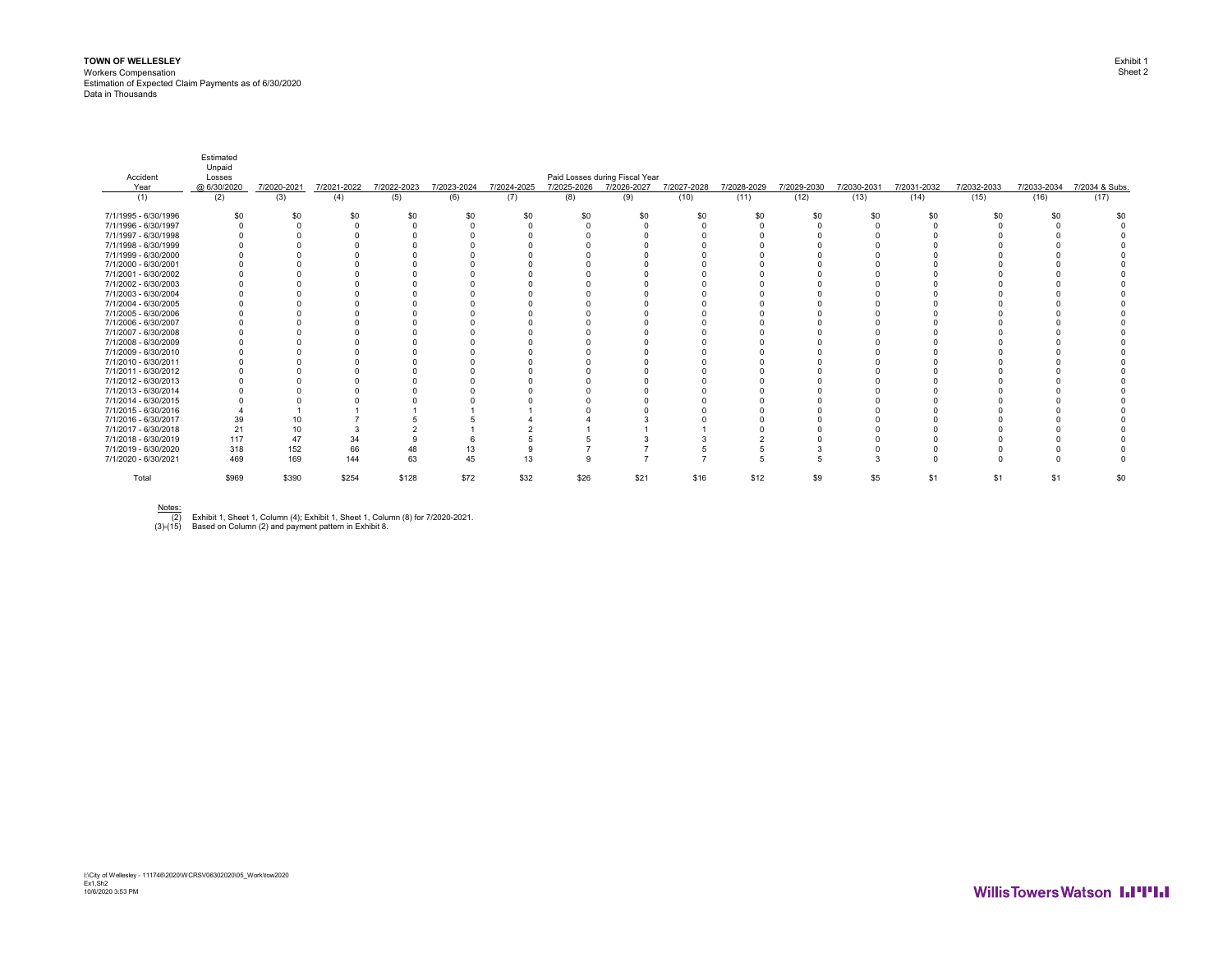| Accident<br>Year                             | Estimated<br>Ultimate<br>Losses                                              | Trend and<br>Current<br>Benefit<br>Factor to<br>2020/2021                     | Increased<br>Limit<br>Factor | Trended<br>Ultimate<br>Losses | Payroll<br>(00's)                                                                                            | Estimated<br>Trended<br>Pure<br>Premium |                      | Estimated<br>Untrended<br>Pure<br>Premium |
|----------------------------------------------|------------------------------------------------------------------------------|-------------------------------------------------------------------------------|------------------------------|-------------------------------|--------------------------------------------------------------------------------------------------------------|-----------------------------------------|----------------------|-------------------------------------------|
| (1)                                          | (2)                                                                          | (3)                                                                           | (4)                          | (5)                           | (6)                                                                                                          | (7a)                                    |                      | (7b)                                      |
| 7/1/1995 - 6/30/1996<br>7/1/1996 - 6/30/1997 | \$239<br>300                                                                 | 1.230<br>1.213                                                                | 1.000<br>1.000               | \$294<br>364                  | \$293,935<br>289,349                                                                                         | \$1.000<br>1.258                        |                      | \$1.000<br>1.258                          |
| 7/1/1997 - 6/30/1998                         | 259                                                                          | 1.202                                                                         | 1.000                        | 311                           | 304,213                                                                                                      | 1.024                                   |                      | 1.024                                     |
| 7/1/1998 - 6/30/1999                         | 685                                                                          | 1.191                                                                         | 1.030                        | 839                           | 336,836                                                                                                      | 2.492                                   |                      | 2.492                                     |
| 7/1/1999 - 6/30/2000                         | 195                                                                          | 1.178                                                                         | 1.265                        | 290                           | 364,714                                                                                                      | 0.795                                   |                      | 0.795                                     |
| 7/1/2000 - 6/30/2001                         | 348                                                                          | 1.146                                                                         | 1.148                        | 457                           | 393,853                                                                                                      | 1.161                                   |                      | 1.161                                     |
| 7/1/2001 - 6/30/2002                         | 92                                                                           | 1.131                                                                         | 1.093                        | 114                           | 414,012                                                                                                      | 0.275                                   |                      | 0.275                                     |
| 7/1/2002 - 6/30/2003                         | 563                                                                          | 1.116                                                                         | 1.099                        | 691                           | 444,493                                                                                                      | 1.554                                   |                      | 1.554                                     |
| 7/1/2003 - 6/30/2004                         | 233                                                                          | 1.108                                                                         | 1.106                        | 286                           | 459,718                                                                                                      | 0.621                                   |                      | 0.621                                     |
| 7/1/2004 - 6/30/2005                         | 163                                                                          | 1.098                                                                         | 1.114                        | 199                           | 539,559                                                                                                      | 0.369                                   |                      | 0.369                                     |
| 7/1/2005 - 6/30/2006                         | 183                                                                          | 1.090                                                                         | 1.121                        | 224                           | 510,056                                                                                                      | 0.439                                   |                      | 0.439                                     |
| 7/1/2006 - 6/30/2007                         | 311                                                                          | 1.082                                                                         | 1.129                        | 380                           | 552,641                                                                                                      | 0.687                                   |                      | 0.687                                     |
| 7/1/2007 - 6/30/2008                         | 328                                                                          | 1.075                                                                         | 1.527                        | 538                           | 566,759                                                                                                      | 0.949                                   |                      | 0.949                                     |
| 7/1/2008 - 6/30/2009                         | 247                                                                          | 1.064                                                                         | 1.148                        | 301                           | 652,988                                                                                                      | 0.461                                   |                      | 0.461                                     |
| 7/1/2009 - 6/30/2010                         | 332                                                                          | 1.052                                                                         | 1.157                        | 404                           | 672,326                                                                                                      | 0.601                                   |                      | 0.601                                     |
| 7/1/2010 - 6/30/2011                         | 317                                                                          | 1.052                                                                         | 1.164                        | 388                           | 681,420                                                                                                      | 0.569                                   |                      | 0.569                                     |
| 7/1/2011 - 6/30/2012                         | 301                                                                          | 1.047                                                                         | 1.171                        | 369                           | 706,653                                                                                                      | 0.522                                   |                      | 0.522                                     |
| 7/1/2012 - 6/30/2013                         | 163                                                                          | 1.041                                                                         | 1.178                        | 200                           | 738,137                                                                                                      | 0.271                                   |                      | 0.271                                     |
| 7/1/2013 - 6/30/2014                         | 300                                                                          | 1.039                                                                         | 1.184                        | 369                           | 769,733                                                                                                      | 0.479                                   |                      | 0.479                                     |
| 7/1/2014 - 6/30/2015                         | 93                                                                           | 1.035                                                                         | 1.191                        | 115                           | 806,240                                                                                                      | 0.143                                   |                      | 0.143                                     |
| 7/1/2015 - 6/30/2016                         | 66                                                                           | 1.030                                                                         | 1.198                        | 81                            | 836,133                                                                                                      | 0.097                                   |                      | 0.097                                     |
| 7/1/2016 - 6/30/2017                         | 535                                                                          | 1.025                                                                         | 1.253                        | 687                           | 869,981                                                                                                      | 0.790                                   |                      | 0.790                                     |
| 7/1/2017 - 6/30/2018                         | 85                                                                           | 1.018                                                                         | 1.213                        | 105                           | 912,626                                                                                                      | 0.115                                   |                      | 0.115                                     |
| 7/1/2018 - 6/30/2019                         | 360                                                                          | 1.012                                                                         | 1.220                        | 445                           | 923,322                                                                                                      | 0.481                                   |                      | 0.481                                     |
| 7/1/2019 - 6/30/2020                         | 370                                                                          | 1.006                                                                         | 1.228                        | 457                           | 949,868                                                                                                      | 0.481                                   |                      | 0.481                                     |
| Total                                        | \$7,066                                                                      |                                                                               |                              | \$8,908                       | \$14,989,564                                                                                                 | \$0.594                                 |                      | \$0.594                                   |
|                                              | (8) Averages of Estimated Pure Premium<br>Latest 5                           |                                                                               |                              |                               |                                                                                                              | \$0.393                                 |                      | \$0.393                                   |
|                                              | Latest 7                                                                     |                                                                               |                              |                               |                                                                                                              | 0.370                                   |                      | 0.370                                     |
|                                              | Weighted Latest 5                                                            |                                                                               |                              |                               |                                                                                                              | 0.395                                   |                      | 0.395                                     |
|                                              | <b>Weighted Latest 7</b>                                                     |                                                                               |                              |                               |                                                                                                              | 0.372                                   |                      | 0.372                                     |
|                                              | All Years                                                                    |                                                                               |                              |                               |                                                                                                              | 0.705                                   |                      | 0.705                                     |
|                                              | All Years (excluding hi & lo)                                                |                                                                               |                              |                               |                                                                                                              | 0.654                                   |                      | 0.654                                     |
|                                              |                                                                              | (9) Prior Selected Central Estimate Pure Premium, adjusted to 2020/2021 level |                              |                               |                                                                                                              | \$0.352                                 | \$0.483              | \$0.684                                   |
|                                              |                                                                              |                                                                               |                              |                               |                                                                                                              | Low                                     | Central              | High                                      |
|                                              |                                                                              | (10) Selected 2020/2021 \$650,000 Limit Pure Premium                          |                              |                               |                                                                                                              | \$0.370                                 | \$0.475              | \$0.680                                   |
|                                              |                                                                              |                                                                               |                              | 7/1/2020 - 6/30/2021          |                                                                                                              |                                         | 7/1/2021 - 6/30/2022 |                                           |
|                                              |                                                                              |                                                                               | Low                          | Central                       | High                                                                                                         | Low                                     | Central              | High                                      |
|                                              | (11) Estimated Payroll (00's)                                                |                                                                               |                              | \$987,863                     |                                                                                                              |                                         | \$1,027,377          |                                           |
|                                              | (12) Estimated Ultimate Losses (000's)                                       |                                                                               | \$366                        | \$469                         | \$672                                                                                                        | \$378                                   | \$485                | \$694                                     |
|                                              | (13) Discount factor at 4.0%                                                 |                                                                               |                              | 0.9263                        |                                                                                                              |                                         | 0.9263               |                                           |
|                                              | (14) Estimated Discounted Ultimate Losses                                    |                                                                               | \$339                        | \$435                         | \$622                                                                                                        | \$350                                   | \$449                | \$643                                     |
|                                              |                                                                              | (15) Estimated Discounted Ultimate Losses at                                  |                              |                               |                                                                                                              |                                         |                      |                                           |
|                                              | a) 75% Confidence Level<br>b) 90% Confidence Level                           |                                                                               | \$427<br>550                 | \$548<br>706                  | \$784<br>1,011                                                                                               | \$441<br>569                            | \$566<br>730         | \$810<br>1,045                            |
|                                              |                                                                              |                                                                               |                              |                               |                                                                                                              |                                         |                      |                                           |
| Notes:                                       |                                                                              |                                                                               |                              |                               |                                                                                                              |                                         |                      |                                           |
|                                              | (2) From Exhibit 3, Column (10).<br>(3) From Exhibit 2, Sheet 3, Column (8). |                                                                               |                              |                               | (10) Selected judgmentally.<br>$(11)$ $7/1/2020 - 6/30/2021$ and $7/1/2021 - 6/30/2022$ assume a 4.0% annual |                                         |                      |                                           |
|                                              | (4) Selected judgmentally based on Willis Towers Watson                      |                                                                               |                              |                               | payroll trend as requested by Town of Wellesley.                                                             |                                         |                      |                                           |
|                                              |                                                                              | analysis of industry data and Wellesley experience.                           |                              |                               | (12) (10) x (11), 7/1/2021 - 6/30/2022 adjusted for pure premium trend and                                   |                                         |                      |                                           |
|                                              | $(5)$ $(2)$ x $(3)$ x $(4)$ .                                                |                                                                               |                              |                               | benefit level changes.                                                                                       |                                         |                      |                                           |

- (6) Data provided by Town of Wellesley. (13) From Exhibit 7, Column (5).
- 
- (7a) (5) / (6) x 1,000. (14) (12) x (13). (14)  $(3) / (3) / (5) \times 1,000$ .<br>(8)  $(5) /$  Exhibit 2, Sheet 3, Column (7)] / (6) x 1,000.<br>(8) Averages of (7).
- 
- (13) From Exhibit 7, Column (3).<br>
(14) (12) x (13).<br>
(15) (14), adjusted by risk margins based on simulation of Town of Wellesley experience. (9) From June 2019 report, adjusted by 0.0% trend, 0.6% benefit level change.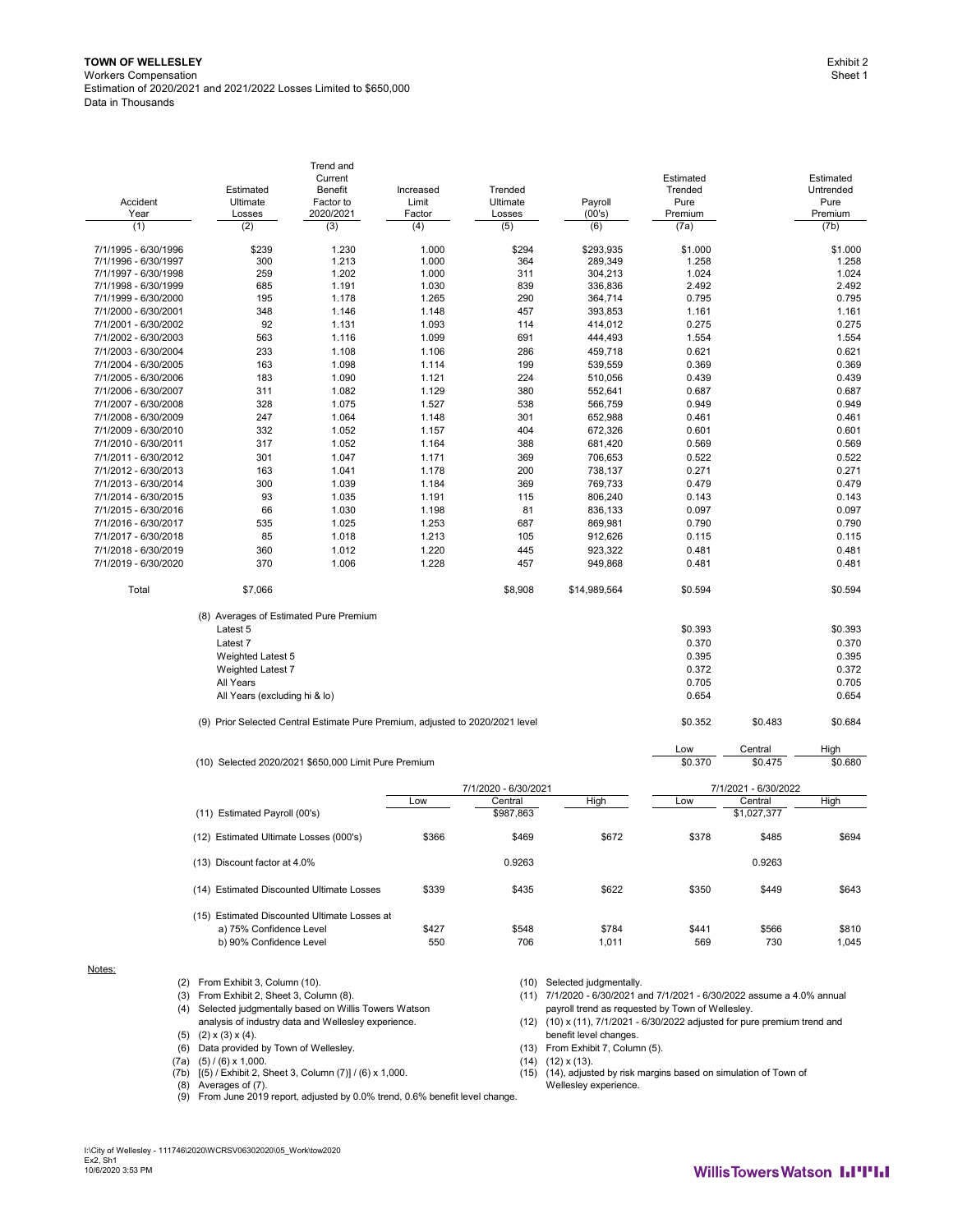|                      | Estimated                         |              | Estimated                              |                |
|----------------------|-----------------------------------|--------------|----------------------------------------|----------------|
| Accident             | Ultimate                          | Payroll      | Frequency                              |                |
| Year                 | <b>Claim Counts</b>               | (00's)       | (000's)                                |                |
| (1)                  | (2)                               | (3)          | (4)                                    |                |
| 7/1/1995 - 6/30/1996 | 107                               | \$293,935    | 0.364                                  |                |
| 7/1/1996 - 6/30/1997 | 110                               | 289,349      | 0.380                                  |                |
| 7/1/1997 - 6/30/1998 | 101                               | 304,213      | 0.332                                  |                |
| 7/1/1998 - 6/30/1999 | 98                                | 336,836      | 0.291                                  |                |
| 7/1/1999 - 6/30/2000 | 91                                | 364,714      | 0.250                                  |                |
| 7/1/2000 - 6/30/2001 | 102                               | 393,853      | 0.259                                  |                |
| 7/1/2001 - 6/30/2002 | 81                                | 414,012      | 0.196                                  |                |
| 7/1/2002 - 6/30/2003 | 102                               | 444,493      | 0.229                                  |                |
|                      |                                   |              |                                        |                |
| 7/1/2003 - 6/30/2004 | 95                                | 459,718      | 0.207                                  |                |
| 7/1/2004 - 6/30/2005 | 76                                | 539,559      | 0.141                                  |                |
| 7/1/2005 - 6/30/2006 | 80                                | 510,056      | 0.157                                  |                |
| 7/1/2006 - 6/30/2007 | 82                                | 552,641      | 0.148                                  |                |
| 7/1/2007 - 6/30/2008 | 68                                | 566,759      | 0.120                                  |                |
| 7/1/2008 - 6/30/2009 | 74                                | 652,988      | 0.113                                  |                |
| 7/1/2009 - 6/30/2010 | 93                                | 672,326      | 0.138                                  |                |
| 7/1/2010 - 6/30/2011 | 106                               | 681,420      | 0.156                                  |                |
| 7/1/2011 - 6/30/2012 | 73                                | 706,653      | 0.103                                  |                |
| 7/1/2012 - 6/30/2013 | 64                                | 738,137      | 0.087                                  |                |
| 7/1/2013 - 6/30/2014 | 76                                | 769,733      | 0.099                                  |                |
| 7/1/2014 - 6/30/2015 | 70                                | 806,240      | 0.087                                  |                |
| 7/1/2015 - 6/30/2016 | 66                                | 836,133      | 0.079                                  |                |
| 7/1/2016 - 6/30/2017 | 74                                | 869,981      | 0.085                                  |                |
| 7/1/2017 - 6/30/2018 | 83                                | 912,626      | 0.091                                  |                |
| 7/1/2018 - 6/30/2019 | 111                               |              | 0.121                                  |                |
|                      |                                   | 923,322      |                                        |                |
| 7/1/2019 - 6/30/2020 | 76                                | 949,868      | 0.080                                  |                |
| Total/Average        | 2,159                             | \$14,989,564 | 0.144                                  |                |
|                      |                                   |              |                                        |                |
| Accident             |                                   |              |                                        |                |
|                      | Estimated Ultimate Losses (000's) | Trended      | <b>Estimated Severity</b><br>Untrended |                |
| Year<br>(1)          | Untrended<br>(5)                  | (6)          | (7)                                    | Trended<br>(8) |
|                      |                                   |              |                                        |                |
| 7/1/1995 - 6/30/1996 | \$239                             | \$294        | \$2,233                                | \$2,746        |
| 7/1/1996 - 6/30/1997 | 300                               | 364          | 2,727                                  | 3,310          |
| 7/1/1997 - 6/30/1998 | 259                               | 311          | 2,566                                  | 3,084          |
| 7/1/1998 - 6/30/1999 | 685                               | 815          | 6,985                                  | 8,319          |
| 7/1/1999 - 6/30/2000 | 195                               | 229          | 2,138                                  | 2,518          |
| 7/1/2000 - 6/30/2001 | 348                               | 398          | 3,407                                  | 3,906          |
| 7/1/2001 - 6/30/2002 | 92                                | 104          | 1,137                                  | 1,286          |
| 7/1/2002 - 6/30/2003 | 563                               | 628          | 5,519                                  | 6,161          |
| 7/1/2003 - 6/30/2004 | 233                               | 258          | 2,454                                  | 2,718          |
| 7/1/2004 - 6/30/2005 | 163                               | 179          | 2,142                                  |                |
|                      |                                   |              |                                        | 2,351          |
| 7/1/2005 - 6/30/2006 | 183                               | 200          | 2,292                                  | 2,497          |
| 7/1/2006 - 6/30/2007 | 311                               | 336          | 3,791                                  | 4,103          |
| 7/1/2007 - 6/30/2008 | 328                               | 352          | 4,819                                  | 5,178          |
| 7/1/2008 - 6/30/2009 | 247                               | 262          | 3,334                                  | 3,546          |
| 7/1/2009 - 6/30/2010 | 332                               | 349          | 3,571                                  | 3,756          |
| 7/1/2010 - 6/30/2011 | 317                               | 333          | 2,986                                  | 3,142          |
| 7/1/2011 - 6/30/2012 | 301                               | 315          | 4,120                                  | 4,315          |
| 7/1/2012 - 6/30/2013 | 163                               | 170          | 2,549                                  | 2,654          |
| 7/1/2013 - 6/30/2014 | 300                               | 312          | 3,944                                  | 4,100          |
| 7/1/2014 - 6/30/2015 | 93                                | 96           | 1,332                                  | 1,379          |
| 7/1/2015 - 6/30/2016 | 66                                | 68           | 1,000                                  | 1,030          |
| 7/1/2016 - 6/30/2017 | 535                               | 548          | 7,230                                  | 7,410          |
| 7/1/2017 - 6/30/2018 | 85                                | 87           | 1,024                                  | 1,043          |
| 7/1/2018 - 6/30/2019 | 360                               | 364          | 3,234                                  | 3,273          |
| 7/1/2019 - 6/30/2020 | 370                               | 372          | 4,869                                  | 4,898          |
| Total/Average        | \$7,066                           | \$7,747      | \$3,272                                | \$3,588        |

Notes:

(2) From Exhibit 6, Column (4).

(3) Data provided by Town of Wellesley.

 $(4)$   $(2)$  /  $(3)$  x 1,000.

(5) From Exhibit 3, Column (10).

(6) (5) x Exhibit 2, Sheet 1, Column (3).

- $(7)$   $(5)$  /  $(2)$  x 1,000.
- $(8)$   $(6)$  /  $(2)$  x 1,000.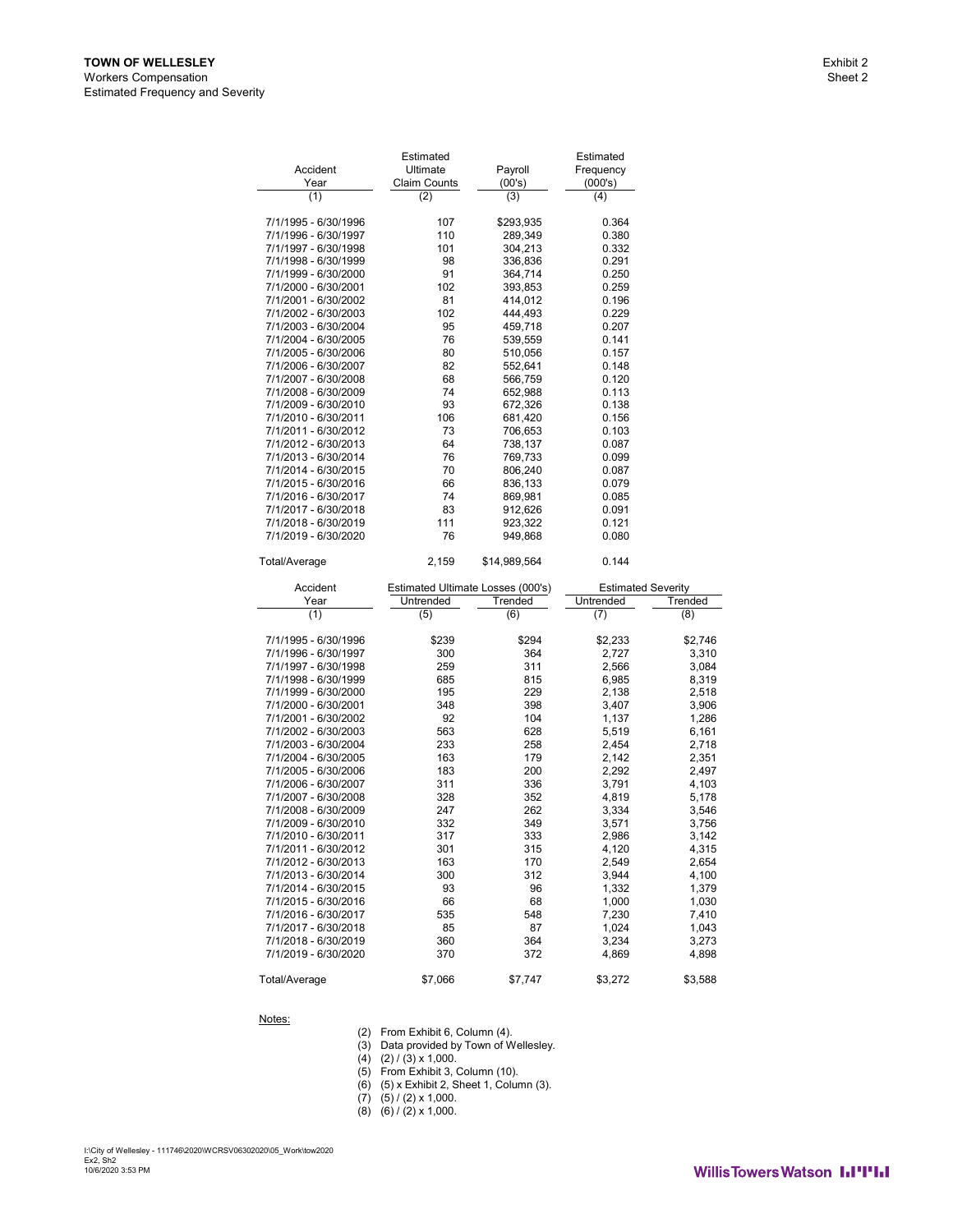| Date                    | <b>Benefit</b><br>Level<br>Change | Cumulative<br>Index | Experience<br>Period | Weighted<br>Average Index<br>for Experience<br>Period | On-Level<br>Benefit<br>Factor to<br>2020/2021 | Residual<br>Trend to<br>2020/2021 | Trend and<br>Current<br><b>Benefit</b><br>Factor to<br>2020/2021 |
|-------------------------|-----------------------------------|---------------------|----------------------|-------------------------------------------------------|-----------------------------------------------|-----------------------------------|------------------------------------------------------------------|
| (1)                     | (2)                               | (3)                 | (4)                  | (5)                                                   | (6)                                           | (7)                               | (8)                                                              |
|                         |                                   |                     |                      |                                                       |                                               |                                   |                                                                  |
| 10/1/1987               | 1.016                             | 1.016               | 7/1/1995 - 6/30/1996 | 0.929                                                 | 1.230                                         | 1.000                             | 1.230                                                            |
| 7/1/1988                | 1.036                             | 1.053               |                      |                                                       |                                               |                                   |                                                                  |
| 10/1/1988               | 1.017                             | 1.070               | 7/1/1996 - 6/30/1997 | 0.941                                                 | 1.213                                         | 1.000                             | 1.213                                                            |
| 9/1/1989                | 1.002                             | 1.073               |                      |                                                       |                                               |                                   |                                                                  |
| 10/1/1989               | 1.016                             | 1.090               | 7/1/1997 - 6/30/1998 | 0.950                                                 | 1.202                                         | 1.000                             | 1.202                                                            |
| 10/1/1990               | 1.008                             | 1.098               |                      |                                                       |                                               |                                   |                                                                  |
| 10/1/1991               | 1.012                             | 1.112               | 7/1/1998 - 6/30/1999 | 0.959                                                 | 1.191                                         | 1.000                             | 1.191                                                            |
| 12/1/1991               | 1.006                             | 1.118               |                      |                                                       |                                               |                                   |                                                                  |
| 12/23/1991<br>10/1/1992 | 0.800<br>1.011                    | 0.895<br>0.905      | 7/1/1999 - 6/30/2000 | 0.970                                                 | 1.178                                         | 1.000                             | 1.178                                                            |
| 7/1/1993                | 1.002                             | 0.906               | 7/1/2000 - 6/30/2001 | 0.996                                                 | 1.146                                         | 1.000                             | 1.146                                                            |
| 10/1/1993               | 1.009                             | 0.914               |                      |                                                       |                                               |                                   |                                                                  |
| 10/1/1994               | 1.006                             | 0.920               | 7/1/2001 - 6/30/2002 | 1.010                                                 | 1.131                                         | 1.000                             | 1.131                                                            |
| 2/1/1995                | 1.006                             | 0.925               |                      |                                                       |                                               |                                   |                                                                  |
| 10/1/1995               | 1.005                             | 0.930               | 7/1/2002 - 6/30/2003 | 1.023                                                 | 1.116                                         | 1.000                             | 1.116                                                            |
| 7/1/1996                | 1.006                             | 0.936               |                      |                                                       |                                               |                                   |                                                                  |
| 10/1/1996               | 1.008                             | 0.943               | 7/1/2003 - 6/30/2004 | 1.031                                                 | 1.108                                         | 1.000                             | 1.108                                                            |
| 10/1/1997               | 1.010                             | 0.953               |                      |                                                       |                                               |                                   |                                                                  |
| 10/1/1998<br>10/1/1999  | 1.009<br>1.012                    | 0.961<br>0.973      | 7/1/2004 - 6/30/2005 | 1.040                                                 | 1.098                                         | 1.000                             | 1.098                                                            |
| 9/1/2000                | 1.010                             | 0.982               | 7/1/2005 - 6/30/2006 | 1.048                                                 | 1.090                                         | 1.000                             | 1.090                                                            |
| 10/1/2000               | 1.021                             | 1.003               |                      |                                                       |                                               |                                   |                                                                  |
| 10/1/2001               | 1.009                             | 1.012               | 7/1/2006 - 6/30/2007 | 1.056                                                 | 1.082                                         | 1.000                             | 1.082                                                            |
| 10/1/2002               | 0.999                             | 1.011               |                      |                                                       |                                               |                                   |                                                                  |
| 12/1/2002               | 1.020                             | 1.031               | 7/1/2007 - 6/30/2008 | 1.063                                                 | 1.075                                         | 1.000                             | 1.075                                                            |
| 10/1/2003               | 1.000                             | 1.031               |                      |                                                       |                                               |                                   |                                                                  |
| 9/1/2004                | 1.005                             | 1.036               | 7/1/2008 - 6/30/2009 | 1.074                                                 | 1.064                                         | 1.000                             | 1.064                                                            |
| 10/1/2004               | 1.006                             | 1.043               |                      |                                                       |                                               |                                   |                                                                  |
| 10/1/2005<br>10/1/2006  | 1.007<br>1.007                    | 1.050<br>1.057      | 7/1/2009 - 6/30/2010 | 1.086                                                 | 1.052                                         | 1.000                             | 1.052                                                            |
| 10/1/2007               | 1.007                             | 1.065               | 7/1/2010 - 6/30/2011 | 1.085                                                 | 1.052                                         | 1.000                             | 1.052                                                            |
| 10/1/2008               | 1.007                             | 1.072               |                      |                                                       |                                               |                                   |                                                                  |
| 4/1/2009                | 1.013                             | 1.086               | 7/1/2011 - 6/30/2012 | 1.091                                                 | 1.047                                         | 1.000                             | 1.047                                                            |
| 10/1/2009               | 1.000                             | 1.086               |                      |                                                       |                                               |                                   |                                                                  |
| 10/1/2010               | 0.999                             | 1.085               | 7/1/2012 - 6/30/2013 | 1.097                                                 | 1.041                                         | 1.000                             | 1.041                                                            |
| 10/1/2011               | 1.007                             | 1.093               |                      |                                                       |                                               |                                   |                                                                  |
| 10/1/2012               | 1.005                             | 1.098               | 7/1/2013 - 6/30/2014 | 1.099                                                 | 1.039                                         | 1.000                             | 1.039                                                            |
| 10/1/2013               | 1.001<br>1.005                    | 1.099<br>1.105      |                      |                                                       |                                               | 1.000                             | 1.035                                                            |
| 10/1/2014<br>10/1/2015  | 1.005                             | 1.110               | 7/1/2014 - 6/30/2015 | 1.103                                                 | 1.035                                         |                                   |                                                                  |
| 10/1/2016               | 1.005                             | 1.116               | 7/1/2015 - 6/30/2016 | 1.109                                                 | 1.030                                         | 1.000                             | 1.030                                                            |
| 10/1/2017               | 1.007                             | 1.124               |                      |                                                       |                                               |                                   |                                                                  |
| 10/1/2018               | 1.006                             | 1.130               | 7/1/2016 - 6/30/2017 | 1.114                                                 | 1.025                                         | 1.000                             | 1.025                                                            |
| 10/1/2019               | 1.006                             | 1.137               |                      |                                                       |                                               |                                   |                                                                  |
| 10/1/2020               | 1.006                             | 1.144               | 7/1/2017 - 6/30/2018 | 1.122                                                 | 1.018                                         | 1.000                             | 1.018                                                            |
| 10/1/2021               | 1.006                             | 1.151               |                      |                                                       |                                               |                                   |                                                                  |
|                         |                                   |                     | 7/1/2018 - 6/30/2019 | 1.129                                                 | 1.012                                         | 1.000                             | 1.012                                                            |
|                         |                                   |                     | 7/1/2019 - 6/30/2020 | 1.135                                                 | 1.006                                         | 1.000                             | 1.006                                                            |
|                         |                                   |                     |                      |                                                       |                                               |                                   |                                                                  |
|                         |                                   |                     | 7/1/2020 - 6/30/2021 | 1.142                                                 | 1.000                                         | 1.000                             | 1.000                                                            |
|                         |                                   |                     |                      |                                                       |                                               |                                   |                                                                  |

#### Notes:

- 
- (3) Cumulative multiplier of (2).
- Insurance Period.
- (2) Based on WCRIBMA rate level filings.<br>
(3) Cumulative multiplier of (2).<br>
(4) Insurance Period.<br>
(5) Weighted Average of (3) for experienc  $(5)$  Weighted Average of (3) for experience period.<br>  $(6)$  Last entry in (5) / (5).
- (6) Last entry in  $(5)$  /  $(5)$ .<br>
(7) 0.0% annual rate, bas<br>
(8) (6) x (7).
- 0.0% annual rate, based on consideration of Wellesley data and MA WC industry information.
- (8) (6) x (7).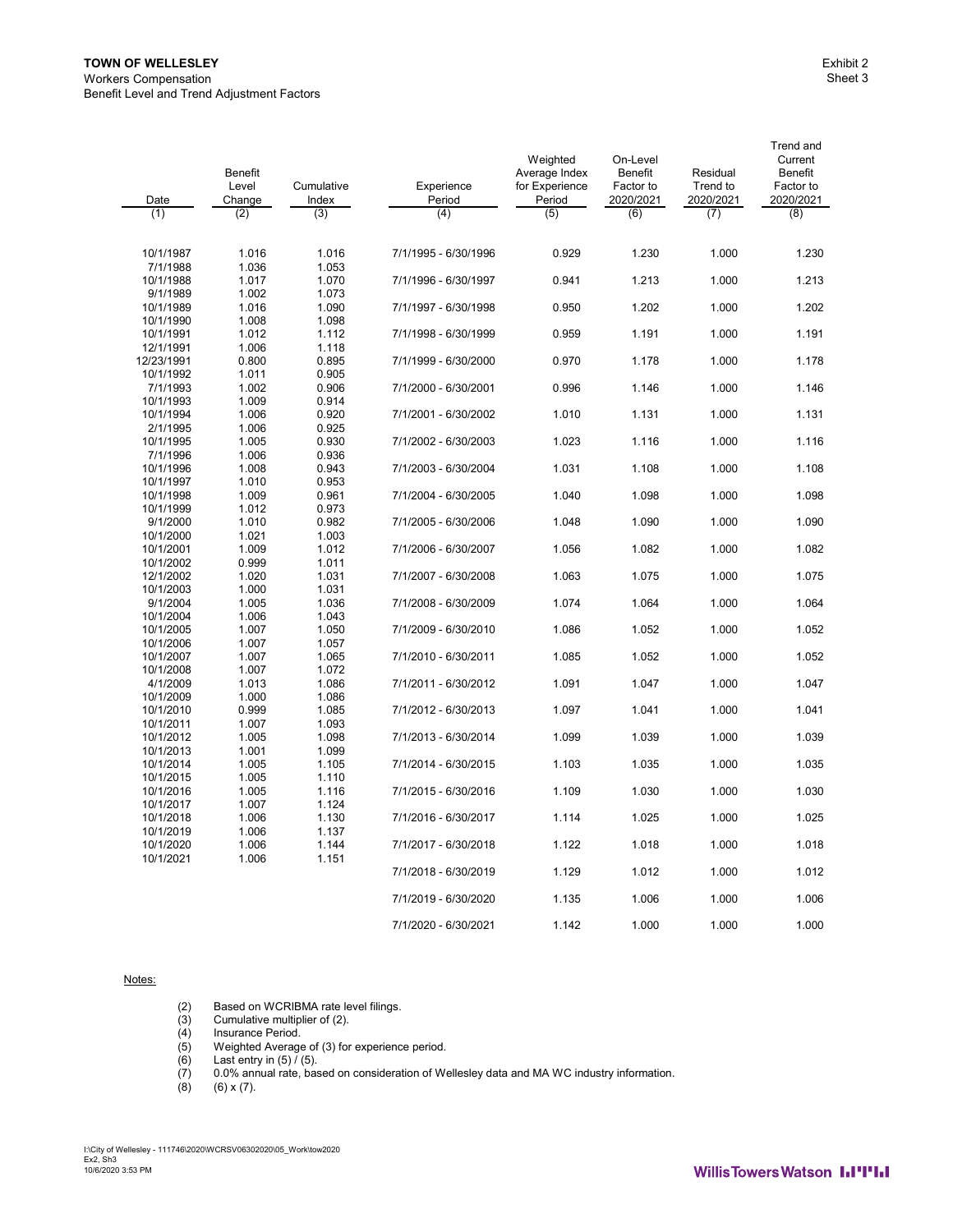#### **TOWN OF WELLESLEY** Exhibit 3

#### Workers Compensation

Selection of Ultimate Losses Data in Thousands

|                      |                 |         |                             |         | Estimated Ultimate Losses Based on: |         | Prior<br>Selected | Selected      | Selected<br>Ultimate |             |
|----------------------|-----------------|---------|-----------------------------|---------|-------------------------------------|---------|-------------------|---------------|----------------------|-------------|
|                      | as of 8/31/2020 |         | Loss Development Method on: |         | Bornhuetter- Ferguson Method on:    |         |                   | Ultimate      | Ultimate<br>Losses   | Losses      |
| Accident             | Reported        | Paid    | Reported                    | Paid    | Reported                            | Paid    | Case              | prior to agg. | prior to agg.        | after agg.  |
| Year                 | Losses          | Losses  | Losses                      | Losses  | Losses                              | Losses  | Outstanding       | excess ins.   | excess ins.          | excess ins. |
| (1)                  | (2)             | (3)     | (4)                         | (5)     | (6)                                 | (7)     | (8)               | (9)           | (10)                 | (11)        |
| 7/1/1995 - 6/30/1996 | \$239           | \$239   | \$239                       | \$239   | \$239                               | \$239   | \$239             | \$239         | \$239                | \$239       |
| 7/1/1996 - 6/30/1997 | 300             | 300     | 300                         | 300     | 300                                 | 300     | 300               | 300           | 300                  | 300         |
| 7/1/1997 - 6/30/1998 | 259             | 259     | 259                         | 259     | 259                                 | 259     | 259               | 259           | 259                  | 259         |
| 7/1/1998 - 6/30/1999 | 685             | 685     | 685                         | 685     | 685                                 | 685     | 685               | 685           | 685                  | 685         |
| 7/1/1999 - 6/30/2000 | 195             | 195     | 195                         | 195     | 195                                 | 195     | 195               | 195           | 195                  | 195         |
| 7/1/2000 - 6/30/2001 | 348             | 348     | 348                         | 348     | 348                                 | 348     | 348               | 348           | 348                  | 348         |
| 7/1/2001 - 6/30/2002 | 92              | 92      | 92                          | 92      | 92                                  | 92      | 92                | 92            | 92                   | 92          |
| 7/1/2002 - 6/30/2003 | 563             | 563     | 563                         | 563     | 563                                 | 563     | 563               | 563           | 563                  | 206         |
| 7/1/2003 - 6/30/2004 | 233             | 233     | 233                         | 233     | 233                                 | 233     | 233               | 233           | 233                  | 233         |
| 7/1/2004 - 6/30/2005 | 163             | 163     | 163                         | 163     | 163                                 | 163     | 163               | 163           | 163                  | 163         |
| 7/1/2005 - 6/30/2006 | 183             | 183     | 183                         | 183     | 183                                 | 183     | 183               | 183           | 183                  | 183         |
| 7/1/2006 - 6/30/2007 | 311             | 311     | 311                         | 311     | 311                                 | 311     | 311               | 311           | 311                  | 311         |
| 7/1/2007 - 6/30/2008 | 328             | 328     | 328                         | 328     | 328                                 | 328     | 328               | 328           | 328                  | 328         |
| 7/1/2008 - 6/30/2009 | 247             | 247     | 247                         | 247     | 247                                 | 247     | 247               | 255           | 247                  | 247         |
| 7/1/2009 - 6/30/2010 | 332             | 332     | 333                         | 333     | 333                                 | 333     | 332               | 333           | 332                  | 332         |
| 7/1/2010 - 6/30/2011 | 317             | 317     | 319                         | 319     | 319                                 | 319     | 317               | 317           | 317                  | 317         |
| 7/1/2011 - 6/30/2012 | 301             | 301     | 304                         | 307     | 304                                 | 306     | 301               | 301           | 301                  | 301         |
| 7/1/2012 - 6/30/2013 | 163             | 163     | 166                         | 168     | 166                                 | 168     | 163               | 163           | 163                  | 163         |
| 7/1/2013 - 6/30/2014 | 300             | 300     | 308                         | 313     | 307                                 | 312     | 300               | 300           | 300                  | 300         |
| 7/1/2014 - 6/30/2015 | 93              | 93      | 97                          | 99      | 97                                  | 99      | 93                | 95            | 93                   | 93          |
| 7/1/2015 - 6/30/2016 | 62              | 62      | 65                          | 66      | 65                                  | 67      | 62                | 68            | 66                   | 66          |
| 7/1/2016 - 6/30/2017 | 496             | 496     | 526                         | 550     | 524                                 | 544     | 496               | 490           | 535                  | 535         |
| 7/1/2017 - 6/30/2018 | 64              | 64      | 73                          | 78      | 79                                  | 87      | 64                | 130           | 85                   | 85          |
| 7/1/2018 - 6/30/2019 | 245             | 244     | 323                         | 353     | 348                                 | 377     | 249               | 430           | 360                  | 360         |
| 7/1/2019 - 6/30/2020 | 215             | 94      | 341                         | 219     | 384                                 | 354     | 438               | 456           | 370                  | 370         |
| Total                | \$6.731         | \$6,609 | \$6,998                     | \$6,951 | \$7,071                             | \$7,113 | \$6,958           | \$7,234       | \$7,066              | \$6,709     |

Notes:

(2), (3) Based on data provided by Town of Wellesley. (8) Exhibit 4, Sheet 3, Item (6). (10) Selected judgmentally based on (2) through (9).

(4) Exhibit 5, Sheet 1, Item (4). (9) Accident years through 6/30/2019 equal to selected (11) (10), adjusted for aggregate and

(5) Exhibit 5, Sheet 2, Item (4). <br>
(6) Exhibit 4, Sheet 1, Item (7). (6) Exhibit 4, Sheet 1, Item (7). (6) Exhibit 4, Sheet 1, Item (7). (6) Exhibit 4, Sheet 1, Item (7). (6) Exhibit 4, Sheet 1, Item (7). Accident year 7/1/2019 - 6/30/2020 based on pure premium selected in (7) Exhibit 4, Sheet 2, Item (7). the prior report as of June 2019 and most recent payroll data.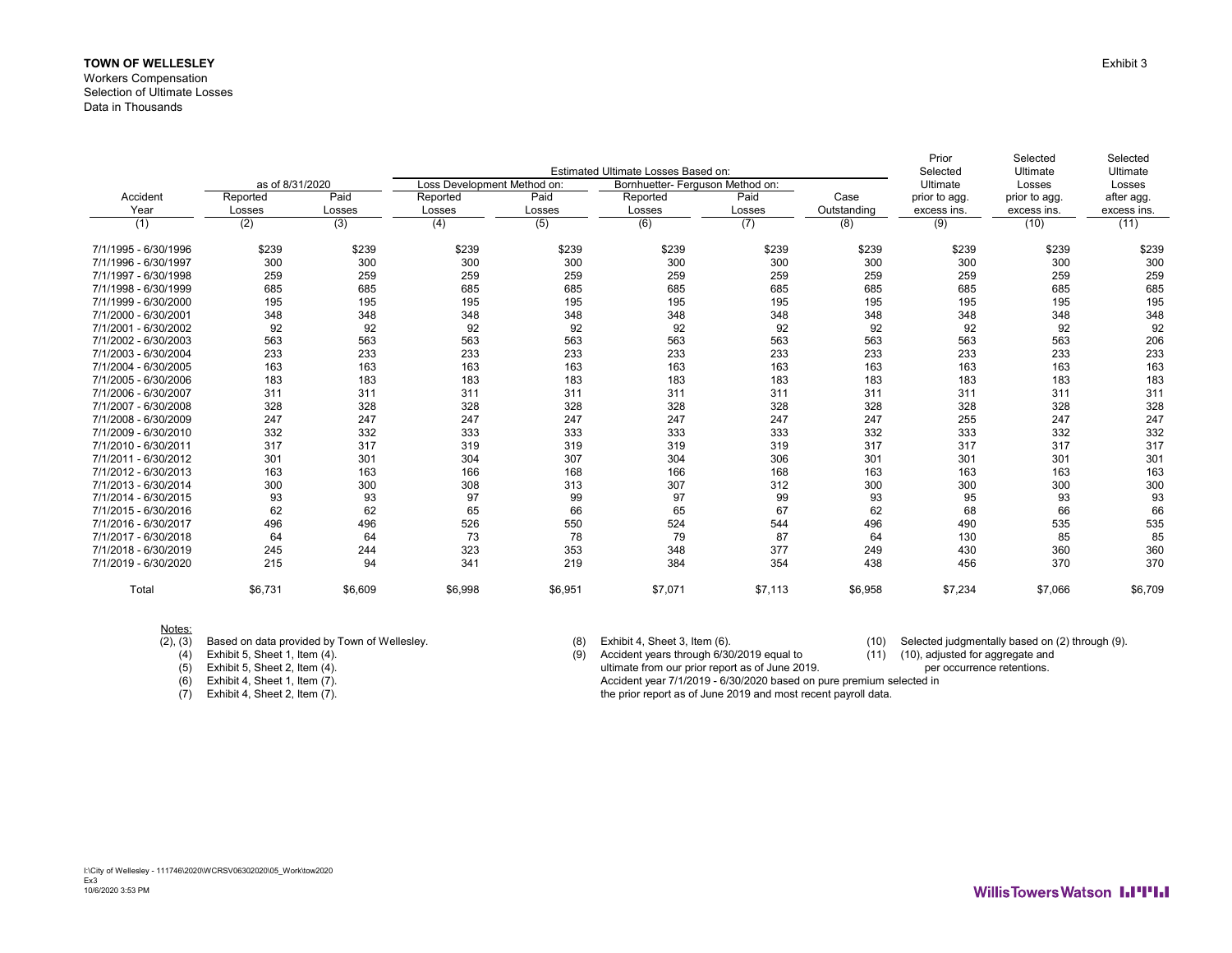Workers Compensation

Development of Reported Losses Using the Bornhuetter-Ferguson Technique Data in Thousands

|                      | Initial  |            |                | Expected     | Actual       |           |
|----------------------|----------|------------|----------------|--------------|--------------|-----------|
|                      | Expected |            | Estimated      | Reported     | Reported     | Estimated |
| Accident             | Ultimate | Percent    | Unreported     | Losses as    | Losses as    | Ultimate  |
| Year                 | Losses   | Unreported | Losses         | of 8/31/2020 | of 8/31/2020 | Losses    |
| (1)                  | (2)      | (3)        | (4)            | (5)          | (6)          | (7)       |
| 7/1/1995 - 6/30/1996 | \$239    | 0.0%       | \$0            | \$239        | \$239        | \$239     |
| 7/1/1996 - 6/30/1997 | 300      | 0.0%       | 0              | 300          | 300          | 300       |
| 7/1/1997 - 6/30/1998 | 259      | 0.0%       | 0              | 259          | 259          | 259       |
| 7/1/1998 - 6/30/1999 | 685      | 0.0%       | 0              | 685          | 685          | 685       |
| 7/1/1999 - 6/30/2000 | 195      | 0.0%       | 0              | 195          | 195          | 195       |
| 7/1/2000 - 6/30/2001 | 348      | 0.0%       | 0              | 348          | 348          | 348       |
| 7/1/2001 - 6/30/2002 | 92       | 0.0%       | 0              | 92           | 92           | 92        |
| 7/1/2002 - 6/30/2003 | 563      | 0.0%       | 0              | 563          | 563          | 563       |
| 7/1/2003 - 6/30/2004 | 233      | 0.0%       | 0              | 233          | 233          | 233       |
| 7/1/2004 - 6/30/2005 | 163      | 0.0%       | 0              | 163          | 163          | 163       |
| 7/1/2005 - 6/30/2006 | 183      | 0.0%       | 0              | 183          | 183          | 183       |
| 7/1/2006 - 6/30/2007 | 311      | 0.0%       | 0              | 311          | 311          | 311       |
| 7/1/2007 - 6/30/2008 | 328      | 0.0%       | 0              | 328          | 328          | 328       |
| 7/1/2008 - 6/30/2009 | 255      | 0.1%       | 0              | 254          | 247          | 247       |
| 7/1/2009 - 6/30/2010 | 333      | 0.3%       | 1              | 332          | 332          | 333       |
| 7/1/2010 - 6/30/2011 | 317      | 0.7%       | $\overline{c}$ | 314          | 317          | 319       |
| 7/1/2011 - 6/30/2012 | 301      | 1.2%       | 4              | 297          | 301          | 304       |
| 7/1/2012 - 6/30/2013 | 163      | 1.7%       | 3              | 160          | 163          | 166       |
| 7/1/2013 - 6/30/2014 | 300      | 2.5%       | 8              | 292          | 300          | 307       |
| 7/1/2014 - 6/30/2015 | 95       | 3.9%       | 4              | 91           | 93           | 97        |
| 7/1/2015 - 6/30/2016 | 68       | 5.0%       | 3              | 65           | 62           | 65        |
| 7/1/2016 - 6/30/2017 | 490      | 5.8%       | 28             | 462          | 496          | 524       |
| 7/1/2017 - 6/30/2018 | 130      | 11.6%      | 15             | 115          | 64           | 79        |
| 7/1/2018 - 6/30/2019 | 430      | 24.1%      | 104            | 326          | 245          | 348       |
| 7/1/2019 - 6/30/2020 | 456      | 37.0%      | 169            | 287          | 215          | 384       |
| Total                | \$7,234  |            | \$340          | \$6,894      | \$6,731      | \$7,071   |

# $\frac{\text{Notes:}}{(2)}\\ (3)$

- (2) Exhibit 3, Item (9).
- (3) Based on selected pattern in Exhibit 9.<br>(4)  $(2) \times (3)$ .
- (4) (2)  $\times$  (3).<br>(5) (2)  $\times$  [100
- 
- (5)  $(2) \times [100.0\% (3)]$ .<br>
(6) Data provided by T<br>
(7)  $(4) + (6)$ . Data provided by Town of Wellesley.
- $(4) + (6)$ .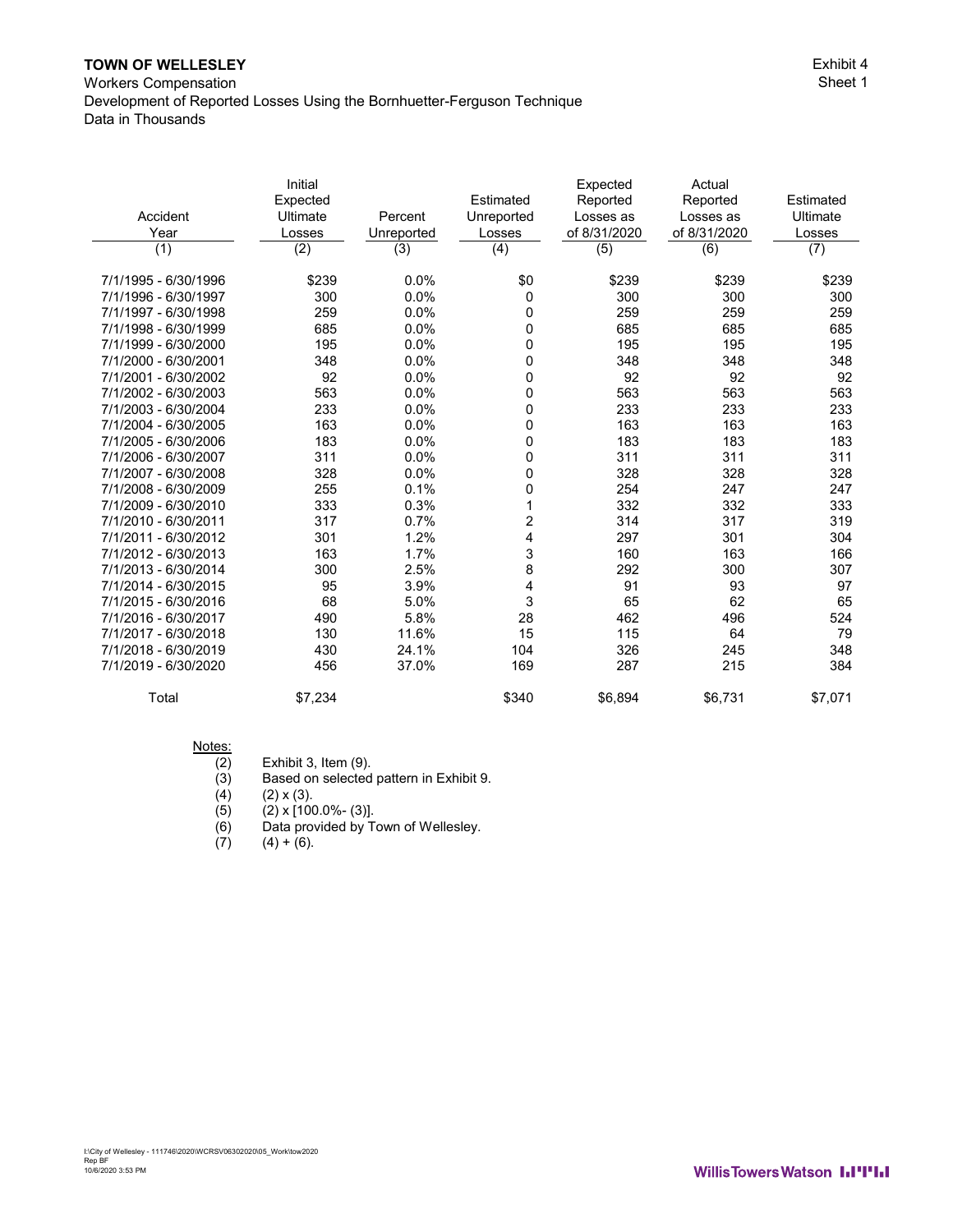Workers Compensation

Development of Paid Losses Using the Bornhuetter-Ferguson Technique Data in Thousands

|                      | Initial  |         |           | Expected     | Actual       |           |
|----------------------|----------|---------|-----------|--------------|--------------|-----------|
|                      | Expected |         | Estimated | Paid         | Paid         | Estimated |
| Accident             | Ultimate | Percent | Unpaid    | Losses as    | Losses as    | Ultimate  |
| Year                 | Losses   | Unpaid  | Losses    | of 8/31/2020 | of 8/31/2020 | Losses    |
| (1)                  | (2)      | (3)     | (4)       | (5)          | (6)          | (7)       |
| 7/1/1995 - 6/30/1996 | \$239    | 0.0%    | \$0       | \$239        | \$239        | \$239     |
| 7/1/1996 - 6/30/1997 | 300      | 0.0%    | 0         | 300          | 300          | 300       |
| 7/1/1997 - 6/30/1998 | 259      | 0.0%    | 0         | 259          | 259          | 259       |
| 7/1/1998 - 6/30/1999 | 685      | 0.0%    | 0         | 685          | 685          | 685       |
| 7/1/1999 - 6/30/2000 | 195      | 0.0%    | 0         | 195          | 195          | 195       |
| 7/1/2000 - 6/30/2001 | 348      | 0.0%    | 0         | 348          | 348          | 348       |
| 7/1/2001 - 6/30/2002 | 92       | 0.0%    | 0         | 92           | 92           | 92        |
| 7/1/2002 - 6/30/2003 | 563      | 0.0%    | 0         | 563          | 563          | 563       |
| 7/1/2003 - 6/30/2004 | 233      | 0.0%    | 0         | 233          | 233          | 233       |
| 7/1/2004 - 6/30/2005 | 163      | 0.0%    | 0         | 163          | 163          | 163       |
| 7/1/2005 - 6/30/2006 | 183      | 0.0%    | 0         | 183          | 183          | 183       |
| 7/1/2006 - 6/30/2007 | 311      | 0.1%    | 0         | 311          | 311          | 311       |
| 7/1/2007 - 6/30/2008 | 328      | 0.2%    |           | 327          | 328          | 328       |
| 7/1/2008 - 6/30/2009 | 255      | 0.3%    |           | 254          | 247          | 247       |
| 7/1/2009 - 6/30/2010 | 333      | 0.4%    |           | 331          | 332          | 333       |
| 7/1/2010 - 6/30/2011 | 317      | 0.9%    | 3         | 314          | 317          | 319       |
| 7/1/2011 - 6/30/2012 | 301      | 1.9%    | 6         | 295          | 301          | 306       |
| 7/1/2012 - 6/30/2013 | 163      | 2.9%    | 5         | 158          | 163          | 168       |
| 7/1/2013 - 6/30/2014 | 300      | 4.2%    | 13        | 287          | 300          | 312       |
| 7/1/2014 - 6/30/2015 | 95       | 5.7%    | 5         | 90           | 93           | 99        |
| 7/1/2015 - 6/30/2016 | 68       | 7.4%    | 5         | 63           | 62           | 67        |
| 7/1/2016 - 6/30/2017 | 490      | 9.9%    | 48        | 442          | 496          | 544       |
| 7/1/2017 - 6/30/2018 | 130      | 17.7%   | 23        | 107          | 64           | 87        |
| 7/1/2018 - 6/30/2019 | 430      | 31.0%   | 133       | 297          | 244          | 377       |
| 7/1/2019 - 6/30/2020 | 456      | 57.1%   | 260       | 196          | 94           | 354       |
| Total                | \$7,234  |         | \$504     | \$6,730      | \$6,609      | \$7,113   |

### $\frac{\text{Notes:}}{(2)}$

- 
- $(2)$  Exhibit 3, Item  $(9)$ .<br> $(3)$  Based on selected (3) Based on selected pattern in Exhibit 8.<br>(4)  $(2) \times (3)$ .
- 
- (4) (2)  $\times$  (3).<br>(5) (2)  $\times$  [100  $(2)$  x  $[100.0\% - (3)]$ .
- (6) Data provided by Town of Wellesley.
- $(7)$   $(4) + (6)$ .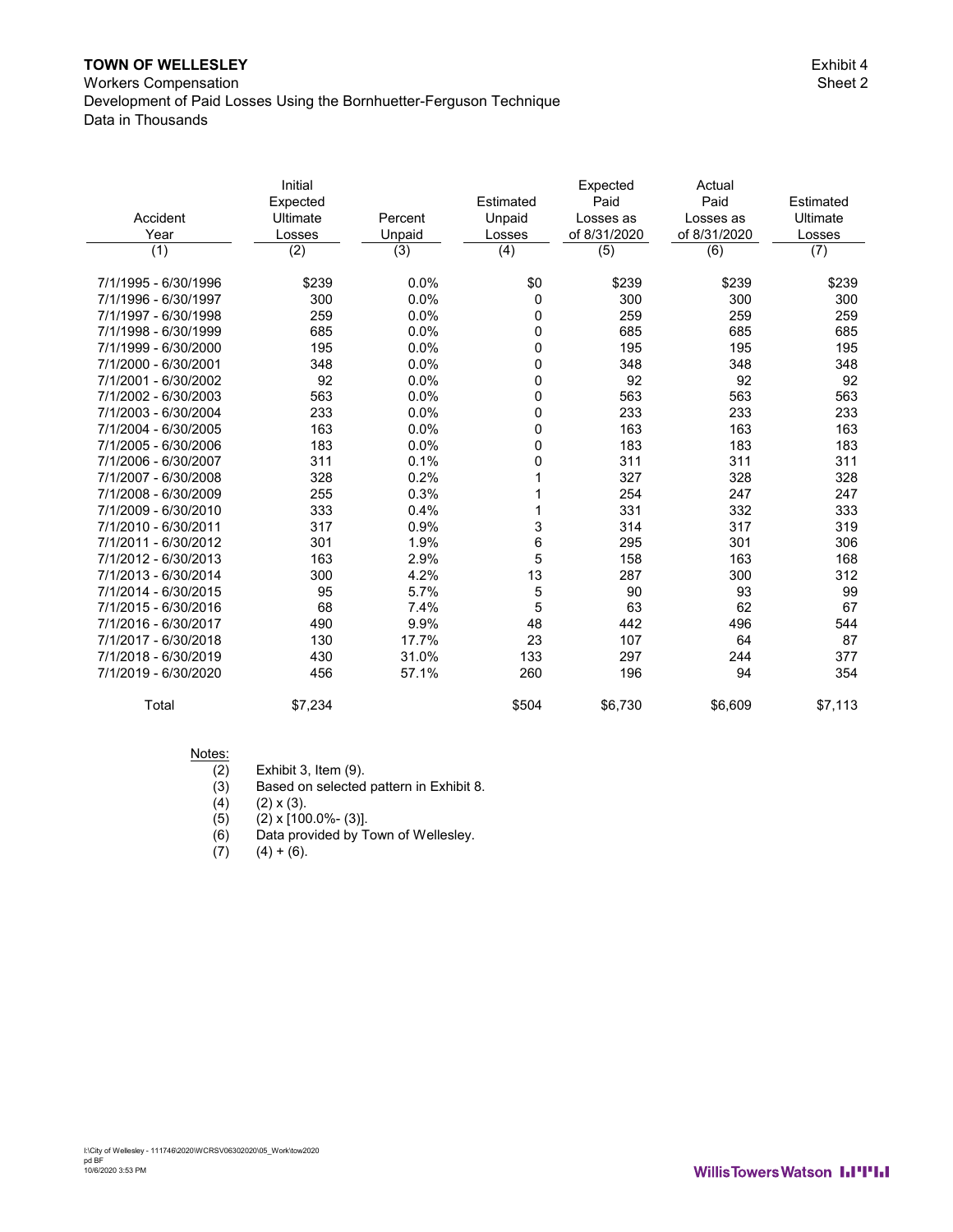Exhibit 4

|                      | Case Outstanding | Expected | Expected |             | Estimated   |
|----------------------|------------------|----------|----------|-------------|-------------|
| Accident             | Loss & ALAE      | Percent  | Percent  | Estimated   | Ultimate    |
| Year                 | of 8/31/2020     | Reported | Paid     | <b>IBNR</b> | Loss & ALAE |
| (1)                  | (2)              | (3)      | (4)      | (5)         | (6)         |
|                      |                  |          |          |             |             |
| 7/1/1995 - 6/30/1996 | \$0              | 100.0%   | 100.0%   | \$0         | \$239       |
| 7/1/1996 - 6/30/1997 | 0                | 100.0%   | 100.0%   | 0           | 300         |
| 7/1/1997 - 6/30/1998 | 0                | 100.0%   | 100.0%   | 0           | 259         |
| 7/1/1998 - 6/30/1999 | 0                | 100.0%   | 100.0%   | 0           | 685         |
| 7/1/1999 - 6/30/2000 | 0                | 100.0%   | 100.0%   | 0           | 195         |
| 7/1/2000 - 6/30/2001 | 0                | 100.0%   | 100.0%   | 0           | 348         |
| 7/1/2001 - 6/30/2002 | 0                | 100.0%   | 100.0%   | 0           | 92          |
| 7/1/2002 - 6/30/2003 | 0                | 100.0%   | 100.0%   | 0           | 563         |
| 7/1/2003 - 6/30/2004 | 0                | 100.0%   | 100.0%   | 0           | 233         |
| 7/1/2004 - 6/30/2005 | 0                | 100.0%   | 100.0%   | 0           | 163         |
| 7/1/2005 - 6/30/2006 | 0                | 100.0%   | 100.0%   | 0           | 183         |
| 7/1/2006 - 6/30/2007 | 0                | 100.0%   | 99.9%    | 0           | 311         |
| 7/1/2007 - 6/30/2008 | 0                | 100.0%   | 99.8%    | 0           | 328         |
| 7/1/2008 - 6/30/2009 | 0                | 99.9%    | 99.7%    | 0           | 247         |
| 7/1/2009 - 6/30/2010 | 0                | 99.7%    | 99.6%    | 0           | 332         |
| 7/1/2010 - 6/30/2011 | 0                | 99.3%    | 99.1%    | 0           | 317         |
| 7/1/2011 - 6/30/2012 | 0                | 98.8%    | 98.1%    | 0           | 301         |
| 7/1/2012 - 6/30/2013 | 0                | 98.3%    | 97.1%    | 0           | 163         |
| 7/1/2013 - 6/30/2014 | 0                | 97.5%    | 95.8%    | 0           | 300         |
| 7/1/2014 - 6/30/2015 | 0                | 96.1%    | 94.3%    | 0           | 93          |
| 7/1/2015 - 6/30/2016 | 0                | 95.0%    | 92.6%    | 0           | 62          |
| 7/1/2016 - 6/30/2017 | 0                | 94.2%    | 90.1%    | 0           | 496         |
| 7/1/2017 - 6/30/2018 | 0                | 88.4%    | 82.3%    | 0           | 64          |
| 7/1/2018 - 6/30/2019 | 1                | 75.9%    | 69.0%    | 4           | 249         |
| 7/1/2019 - 6/30/2020 | 121              | 63.0%    | 42.9%    | 223         | 438         |
| Total                | \$122            |          |          | \$227       | \$6,958     |

Notes:

(2) Data provided by Town of Wellesley.

- (3) Based on selected pattern in Exhibit 9.
- (4) Based on selected pattern in Exhibit 8.
- (5)  $=(2) \times [100.0\% (3)] / [(3) (4)].$
- $(6) = (5) +$  Exhibit 4, Sheet 1, Item  $(6)$ .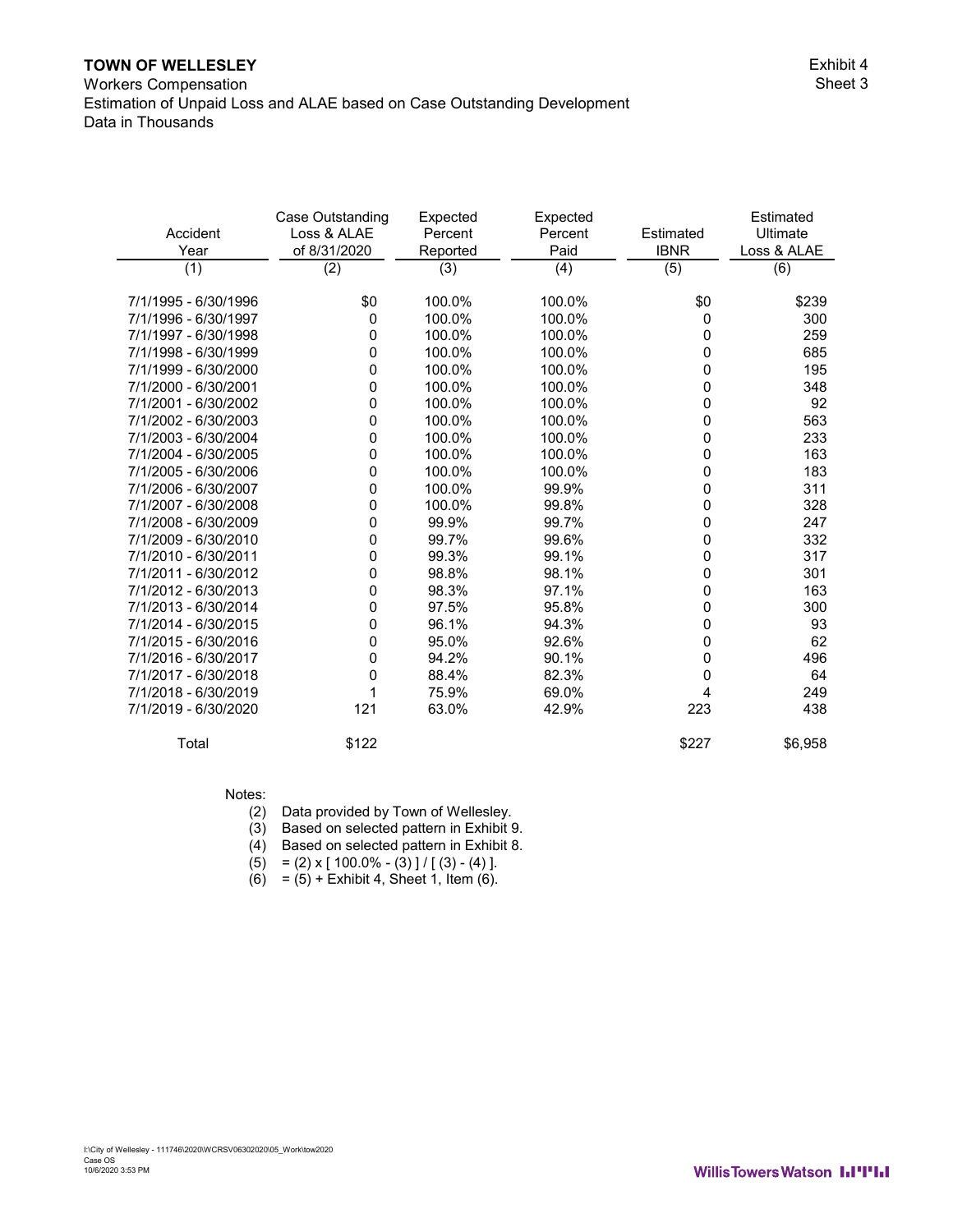Workers Compensation Development of Reported Losses Using the Loss Development Technique Data in Thousands

|                      | Reported     | Development | Estimated |
|----------------------|--------------|-------------|-----------|
| Accident             | Losses as    | Factor to   | Ultimate  |
| Year                 | of 8/31/2020 | Ultimate    | Losses    |
| (1)                  | (2)          | (3)         | (4)       |
|                      |              |             |           |
| 7/1/1995 - 6/30/1996 | \$239        | 1.000       | \$239     |
| 7/1/1996 - 6/30/1997 | 300          | 1.000       | 300       |
| 7/1/1997 - 6/30/1998 | 259          | 1.000       | 259       |
| 7/1/1998 - 6/30/1999 | 685          | 1.000       | 685       |
| 7/1/1999 - 6/30/2000 | 195          | 1.000       | 195       |
| 7/1/2000 - 6/30/2001 | 348          | 1.000       | 348       |
| 7/1/2001 - 6/30/2002 | 92           | 1.000       | 92        |
| 7/1/2002 - 6/30/2003 | 563          | 1.000       | 563       |
| 7/1/2003 - 6/30/2004 | 233          | 1.000       | 233       |
| 7/1/2004 - 6/30/2005 | 163          | 1.000       | 163       |
| 7/1/2005 - 6/30/2006 | 183          | 1.000       | 183       |
| 7/1/2006 - 6/30/2007 | 311          | 1.000       | 311       |
| 7/1/2007 - 6/30/2008 | 328          | 1.000       | 328       |
| 7/1/2008 - 6/30/2009 | 247          | 1.001       | 247       |
| 7/1/2009 - 6/30/2010 | 332          | 1.003       | 333       |
| 7/1/2010 - 6/30/2011 | 317          | 1.007       | 319       |
| 7/1/2011 - 6/30/2012 | 301          | 1.012       | 304       |
| 7/1/2012 - 6/30/2013 | 163          | 1.017       | 166       |
| 7/1/2013 - 6/30/2014 | 300          | 1.026       | 308       |
| 7/1/2014 - 6/30/2015 | 93           | 1.040       | 97        |
| 7/1/2015 - 6/30/2016 | 62           | 1.053       | 65        |
| 7/1/2016 - 6/30/2017 | 496          | 1.061       | 526       |
| 7/1/2017 - 6/30/2018 | 64           | 1.131       | 73        |
| 7/1/2018 - 6/30/2019 | 245          | 1.318       | 323       |
| 7/1/2019 - 6/30/2020 | 215          | 1.588       | 341       |
| Total                | \$6,731      |             | \$6,998   |

 $\overline{(2)}$  Data provided by Town of Wellesley.

- (3) Based on selected pattern in Exhibit 9.<br>(4)  $(2) \times (3)$ .
	- $(2) \times (3)$ .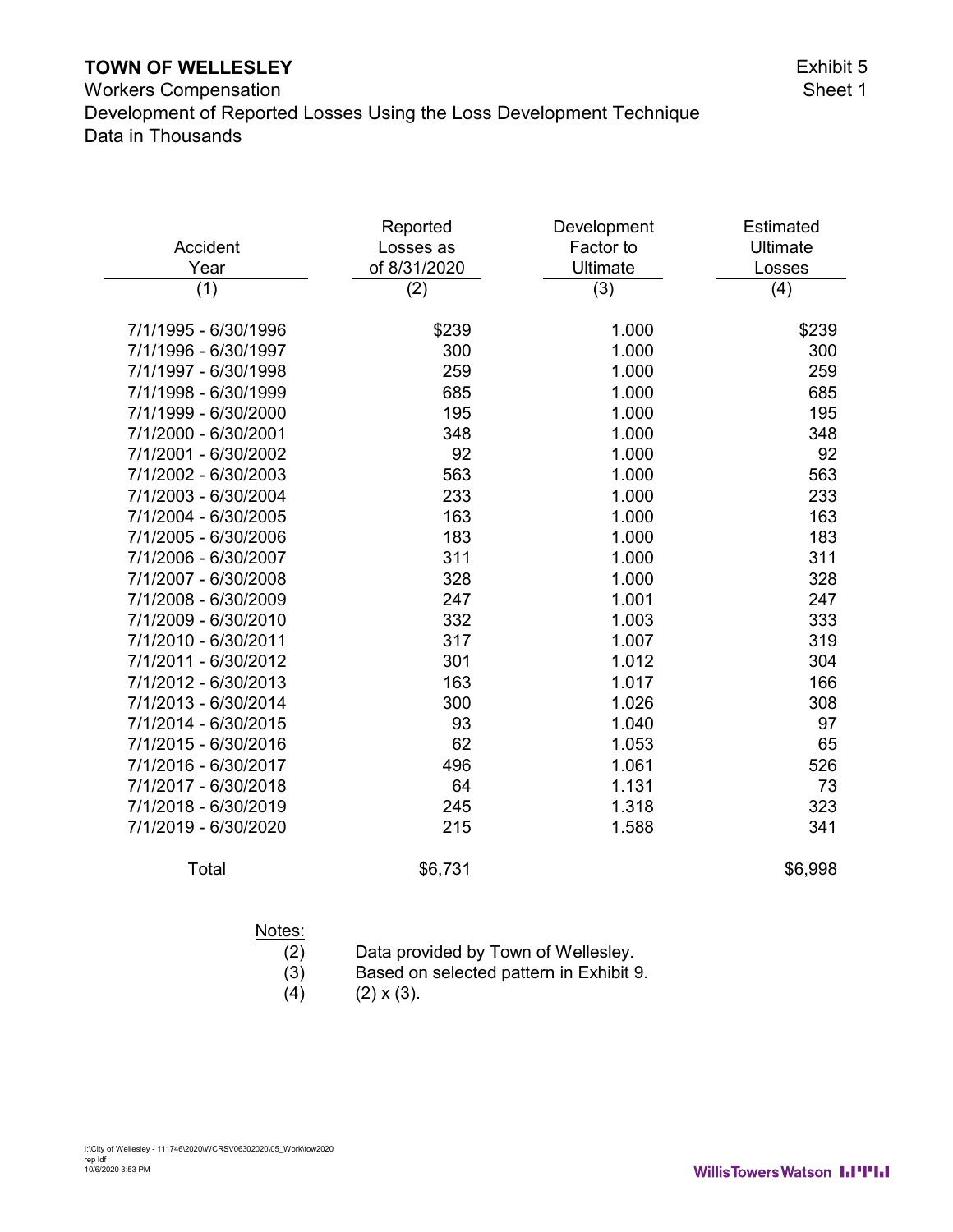Workers Compensation Development of Paid Losses Using the Loss Development Technique Data in Thousands

|                      | Paid         | Development     | Estimated |
|----------------------|--------------|-----------------|-----------|
| Accident             | Losses as    | Factor to       | Ultimate  |
| Year                 | of 8/31/2020 | <b>Ultimate</b> | Losses    |
| (1)                  | (2)          | (3)             | (4)       |
|                      |              |                 |           |
| 7/1/1995 - 6/30/1996 | \$239        | 1.000           | \$239     |
| 7/1/1996 - 6/30/1997 | 300          | 1.000           | 300       |
| 7/1/1997 - 6/30/1998 | 259          | 1.000           | 259       |
| 7/1/1998 - 6/30/1999 | 685          | 1.000           | 685       |
| 7/1/1999 - 6/30/2000 | 195          | 1.000           | 195       |
| 7/1/2000 - 6/30/2001 | 348          | 1.000           | 348       |
| 7/1/2001 - 6/30/2002 | 92           | 1.000           | 92        |
| 7/1/2002 - 6/30/2003 | 563          | 1.000           | 563       |
| 7/1/2003 - 6/30/2004 | 233          | 1.000           | 233       |
| 7/1/2004 - 6/30/2005 | 163          | 1.000           | 163       |
| 7/1/2005 - 6/30/2006 | 183          | 1.000           | 183       |
| 7/1/2006 - 6/30/2007 | 311          | 1.001           | 311       |
| 7/1/2007 - 6/30/2008 | 328          | 1.002           | 328       |
| 7/1/2008 - 6/30/2009 | 247          | 1.003           | 247       |
| 7/1/2009 - 6/30/2010 | 332          | 1.004           | 333       |
| 7/1/2010 - 6/30/2011 | 317          | 1.009           | 319       |
| 7/1/2011 - 6/30/2012 | 301          | 1.019           | 307       |
| 7/1/2012 - 6/30/2013 | 163          | 1.030           | 168       |
| 7/1/2013 - 6/30/2014 | 300          | 1.044           | 313       |
| 7/1/2014 - 6/30/2015 | 93           | 1.060           | 99        |
| 7/1/2015 - 6/30/2016 | 62           | 1.080           | 66        |
| 7/1/2016 - 6/30/2017 | 496          | 1.110           | 550       |
| 7/1/2017 - 6/30/2018 | 64           | 1.215           | 78        |
| 7/1/2018 - 6/30/2019 | 244          | 1.449           | 353       |
| 7/1/2019 - 6/30/2020 | 94           | 2.330           | 219       |
| Total                | \$6,609      |                 | \$6,951   |
|                      |              |                 |           |

## $\frac{\text{Notes:}}{(2)}$

- Data provided by Town of Wellesley.
- (3) Based on selected pattern in Exhibit 8.<br>(4)  $(2) \times (3)$ .
	- $(2) \times (3)$ .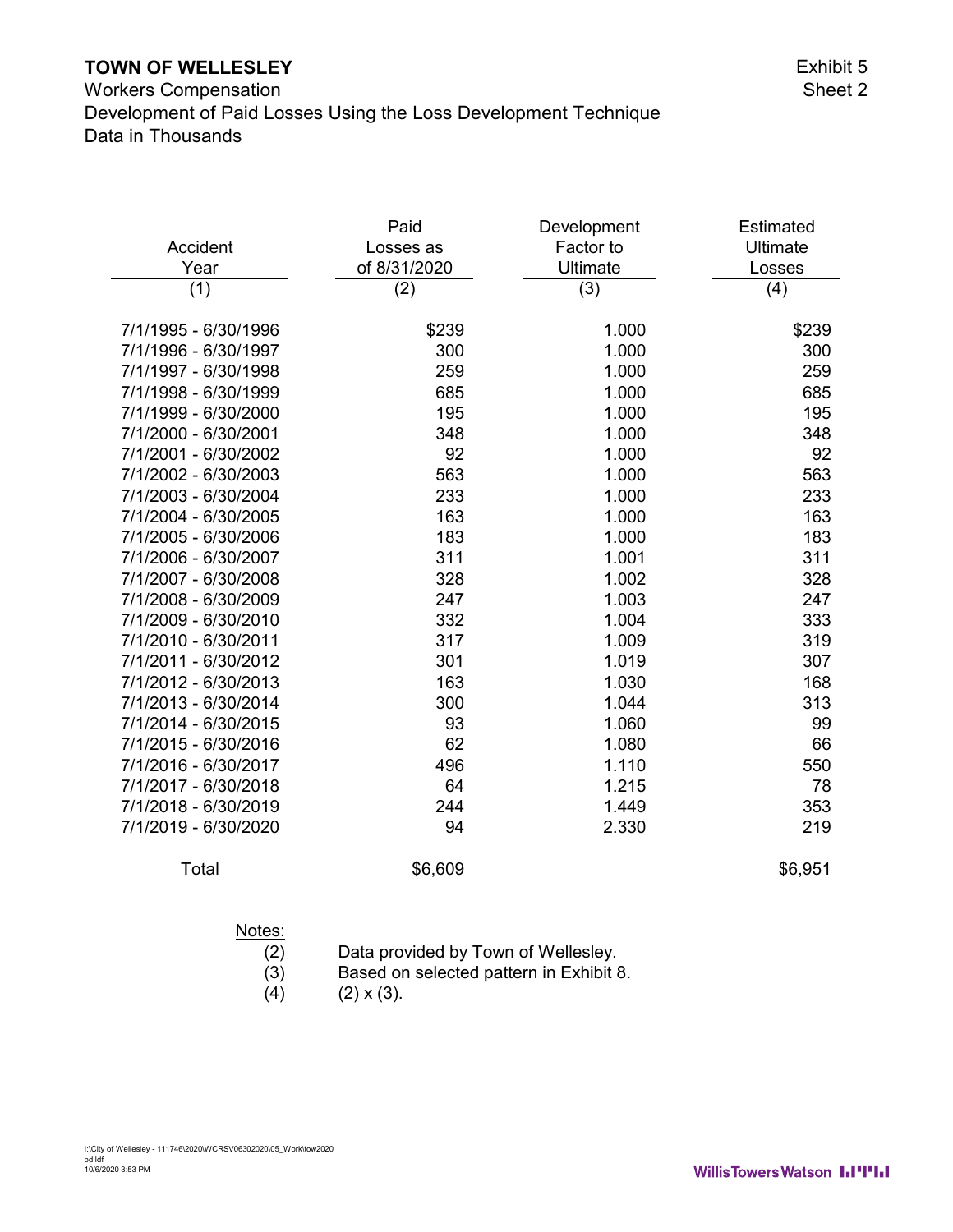| Accident<br>Year<br>(1) | Reported<br>Counts as<br>of 8/31/2020<br>(2) | Development<br>Factor to<br>Ultimate<br>(3) | Projected<br>Ultimate<br>Claims<br>(4) | Indicated<br>Frequency<br>(5) | Selected<br>Frequency<br>(6) | Estimated<br>Ultimate<br>Claims<br>(7) |
|-------------------------|----------------------------------------------|---------------------------------------------|----------------------------------------|-------------------------------|------------------------------|----------------------------------------|
| 7/1/1995 - 6/30/1996    | 107                                          | 1.000                                       | 107                                    | 0.364                         | 0.364                        | 107                                    |
| 7/1/1996 - 6/30/1997    | 110                                          | 1.000                                       | 110                                    | 0.380                         | 0.380                        | 110                                    |
| 7/1/1997 - 6/30/1998    | 101                                          | 1.000                                       | 101                                    | 0.332                         | 0.332                        | 101                                    |
| 7/1/1998 - 6/30/1999    | 98                                           | 1.000                                       | 98                                     | 0.291                         | 0.291                        | 98                                     |
| 7/1/1999 - 6/30/2000    | 91                                           | 1.000                                       | 91                                     | 0.250                         | 0.250                        | 91                                     |
| 7/1/2000 - 6/30/2001    | 102                                          | 1.000                                       | 102                                    | 0.259                         | 0.259                        | 102                                    |
| 7/1/2001 - 6/30/2002    | 81                                           | 1.000                                       | 81                                     | 0.196                         | 0.196                        | 81                                     |
| 7/1/2002 - 6/30/2003    | 102                                          | 1.000                                       | 102                                    | 0.229                         | 0.229                        | 102                                    |
| 7/1/2003 - 6/30/2004    | 95                                           | 1.000                                       | 95                                     | 0.207                         | 0.207                        | 95                                     |
| 7/1/2004 - 6/30/2005    | 76                                           | 1.000                                       | 76                                     | 0.141                         | 0.141                        | 76                                     |
| 7/1/2005 - 6/30/2006    | 80                                           | 1.000                                       | 80                                     | 0.157                         | 0.157                        | 80                                     |
| 7/1/2006 - 6/30/2007    | 82                                           | 1.000                                       | 82                                     | 0.148                         | 0.148                        | 82                                     |
| 7/1/2007 - 6/30/2008    | 68                                           | 1.000                                       | 68                                     | 0.120                         | 0.120                        | 68                                     |
| 7/1/2008 - 6/30/2009    | 74                                           | 1.000                                       | 74                                     | 0.113                         | 0.113                        | 74                                     |
| 7/1/2009 - 6/30/2010    | 93                                           | 1.000                                       | 93                                     | 0.138                         | 0.138                        | 93                                     |
| 7/1/2010 - 6/30/2011    | 106                                          | 1.000                                       | 106                                    | 0.156                         | 0.156                        | 106                                    |
| 7/1/2011 - 6/30/2012    | 73                                           | 1.000                                       | 73                                     | 0.103                         | 0.103                        | 73                                     |
| 7/1/2012 - 6/30/2013    | 64                                           | 1.000                                       | 64                                     | 0.087                         | 0.087                        | 64                                     |
| 7/1/2013 - 6/30/2014    | 76                                           | 1.000                                       | 76                                     | 0.099                         | 0.099                        | 76                                     |
| 7/1/2014 - 6/30/2015    | 70                                           | 1.000                                       | 70                                     | 0.087                         | 0.087                        | 70                                     |
| 7/1/2015 - 6/30/2016    | 66                                           | 1.000                                       | 66                                     | 0.079                         | 0.079                        | 66                                     |
| 7/1/2016 - 6/30/2017    | 74                                           | 1.000                                       | 74                                     | 0.085                         | 0.085                        | 74                                     |
| 7/1/2017 - 6/30/2018    | 83                                           | 1.000                                       | 83                                     | 0.091                         | 0.091                        | 83                                     |
| 7/1/2018 - 6/30/2019    | 111                                          | 1.003                                       | 111                                    | 0.121                         | 0.121                        | 111                                    |
| 7/1/2019 - 6/30/2020    | 70                                           | 1.020                                       | 71                                     | 0.075                         | 0.080                        | 76                                     |
| Total                   | 2,153                                        |                                             | 2,155                                  | 0.144                         | 0.144                        | 2,159                                  |

Notes: (2)<br>(3)<br>(3)<br>(4)<br>(5)<br>(6)<br>(7)

(2) Data provided by Town of Wellesley. Includes claims without any payment or reserves.

(3) Based on selected pattern in Exhibit 10.

 $(2) \times (3)$ .

(5) (5) / Exhibit 2, Sheet 1, Column (6) x 1,000.

(6) Selected judgmentally based on (5).

(7) (6) x Exhibit 2, Sheet 1, Column (6) / 1,000.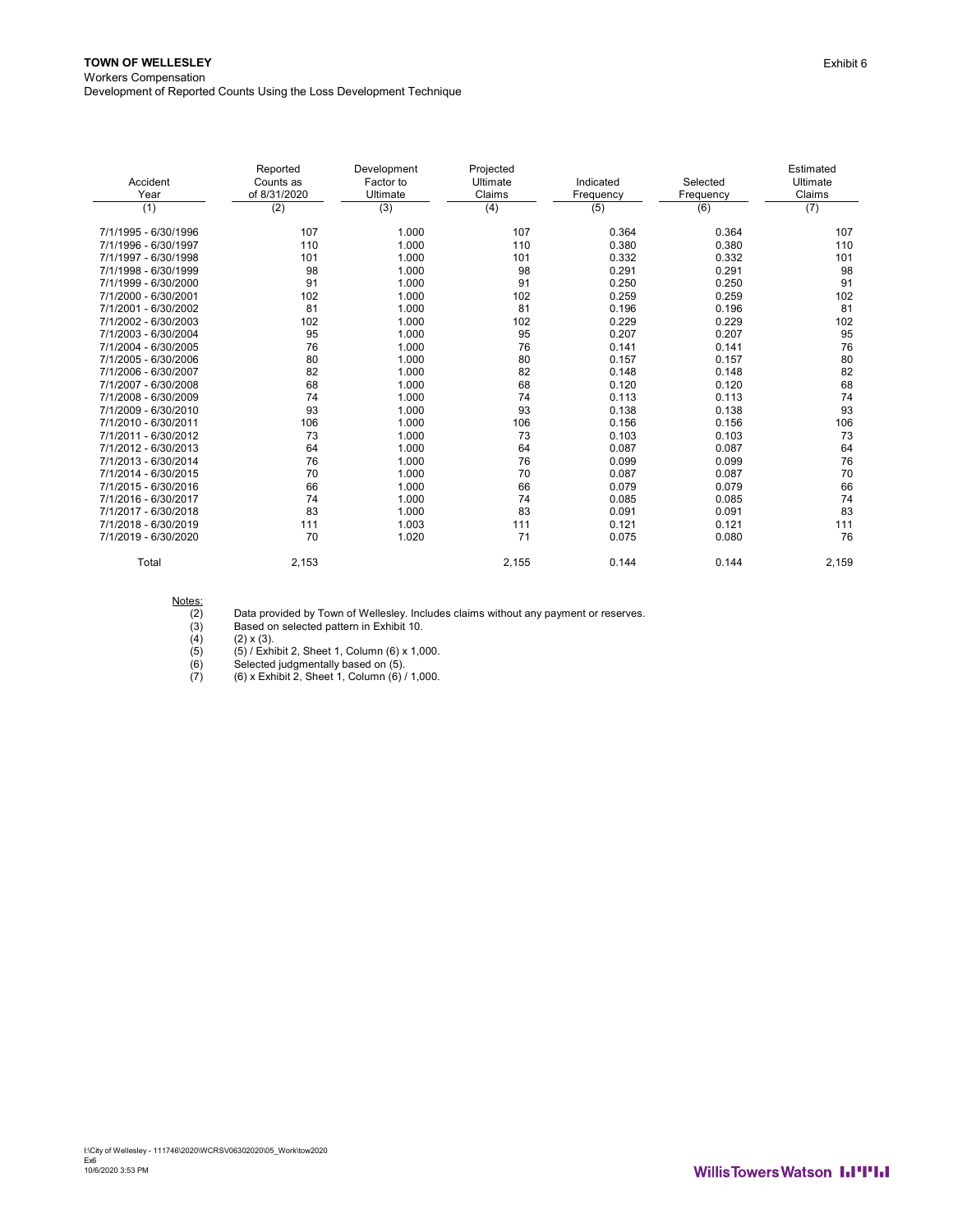#### **TOWN OF WELLESLEY Exhibit 7**

Workers Compensation Calculation of Discount Factors Interest Rate = 4.0% Annual Funding - Beginning of Year

| Year<br>$(\mathsf{T})$<br>(1) | <b>Percent Paid</b><br>In Year (T)<br>(2) | Percent<br>Unpaid At Beginning<br>Of Year (T)<br>(3) | <b>Present Value</b><br>Of Payments<br>In Year $(T)$<br>(4) | <b>Discount Factor</b><br>for Remaining<br>Payments at<br>Beginning<br>Of Year (T)<br>(5) |
|-------------------------------|-------------------------------------------|------------------------------------------------------|-------------------------------------------------------------|-------------------------------------------------------------------------------------------|
|                               |                                           |                                                      |                                                             |                                                                                           |
|                               |                                           |                                                      |                                                             |                                                                                           |
| 1                             | 36.0289                                   | 100.0000                                             | 35.3292                                                     | 0.9263                                                                                    |
| 2                             | 30.6246                                   | 63.9711                                              | 28.8749                                                     | 0.9315                                                                                    |
| 3                             | 13.3307                                   | 33.3465                                              | 12.0856                                                     | 0.9219                                                                                    |
| 4                             | 9.5981                                    | 20.0158                                              | 8.3670                                                      | 0.9181                                                                                    |
| 5                             | 2.6875                                    | 10.4177                                              | 2.2526                                                      | 0.8950                                                                                    |
| 6                             | 1.8454                                    | 7.7303                                               | 1.4873                                                      | 0.8998                                                                                    |
| $\overline{7}$                | 1.4117                                    | 5.8849                                               | 1.0940                                                      | 0.9094                                                                                    |
| 8                             | 1.4329                                    | 4.4732                                               | 1.0677                                                      | 0.9225                                                                                    |
| 9                             | 0.9696                                    | 3.0403                                               | 0.6947                                                      | 0.9309                                                                                    |
| 10                            | 0.9793                                    | 2.0707                                               | 0.6747                                                      | 0.9439                                                                                    |
| 11                            | 0.6924                                    | 1.0914                                               | 0.4587                                                      | 0.9474                                                                                    |
| 12                            | 0.0996                                    | 0.3990                                               | 0.0634                                                      | 0.9254                                                                                    |
| 13                            | 0.0997                                    | 0.2994                                               | 0.0611                                                      | 0.9433                                                                                    |
| 14                            | 0.0998                                    | 0.1997                                               | 0.0588                                                      | 0.9617                                                                                    |
| 15                            | 0.0999                                    | 0.0999                                               | 0.0566                                                      | 0.9806                                                                                    |
| 16                            | 0.0000                                    | 0.0000                                               | 0.0000                                                      | 1.0000                                                                                    |

Notes:

- 
- (2)  $[(3)$  at time T]  $[(3)$  at time T+1].<br>(3) Based on payment pattern from I Based on payment pattern from Exhibit 8.
- (4)  $(2) \times [(1.0 + 0.040) \cdot (-1) 0.5)]$ .
- (5) (5), Year (T) = [Sum (4), Year (T) to Year (16) ]  $/(3) \times$  [ (1.0 + 0.040) ^ ((1) 1) ].

Average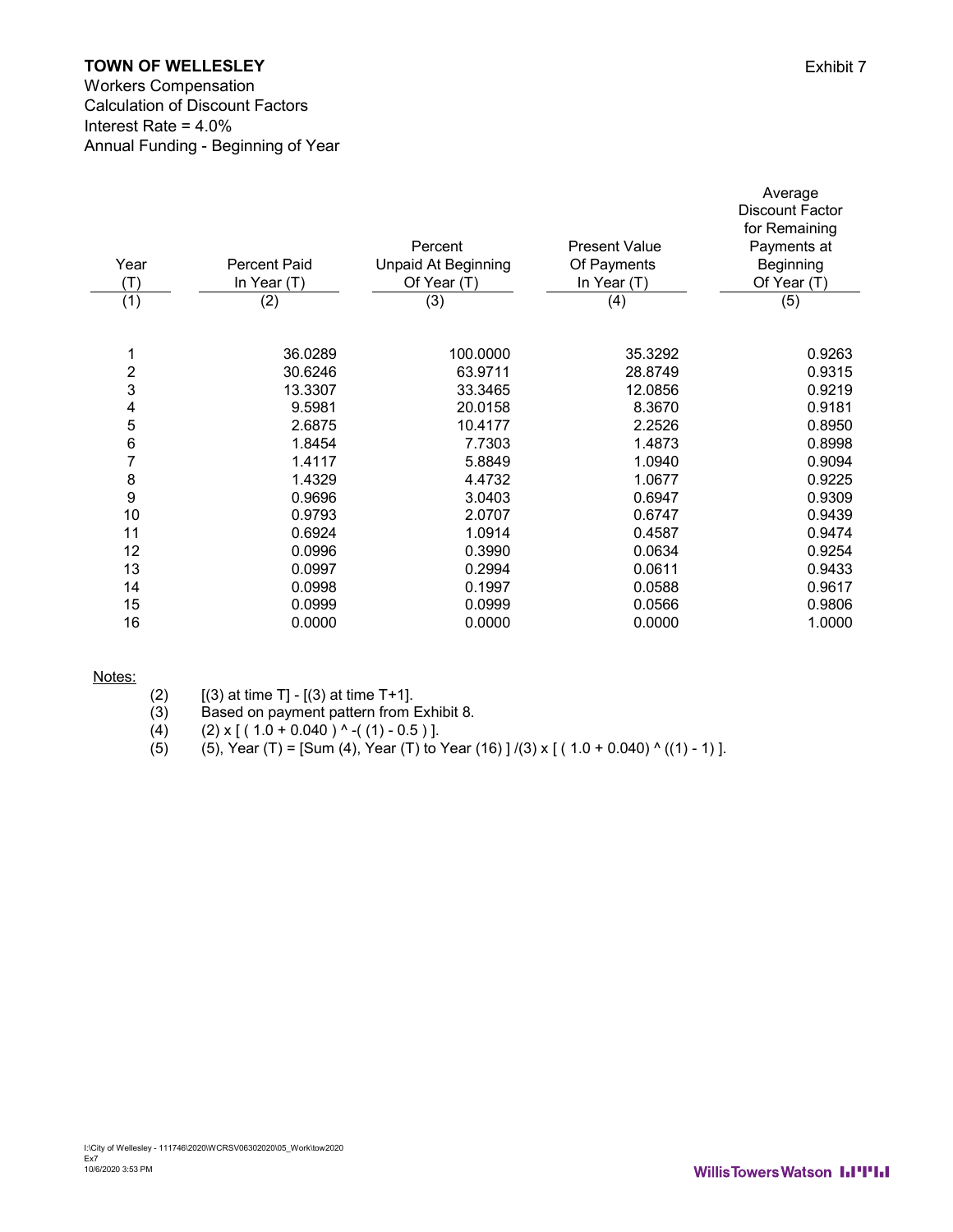|                                  | <b>Evaluation Age in Months</b> |                |                |                |                |                |                |                |                |                |                |                |                |                |
|----------------------------------|---------------------------------|----------------|----------------|----------------|----------------|----------------|----------------|----------------|----------------|----------------|----------------|----------------|----------------|----------------|
| <b>Accident Period</b>           | 12                              | 24             | 36             | 48             | 60             | 72             | 84             | 96             | 108            | 120            | 132            | 144            | 156            | 168            |
|                                  |                                 |                |                |                |                |                |                |                |                |                |                |                |                |                |
| 07/92 - 06/93                    | $\circ$                         | $\mathbb O$    | $\pmb{0}$      | $\mathsf 0$    | $\mathsf 0$    | $\pmb{0}$      | 11             | 11             | 11             | 11             | 11             | 11             | 11             | 11             |
| 07/93 - 06/94                    | 0                               | 0              | 0              | 0              | 0              | 587            | 589            | 593            | 599            | 602            | 604            | 606            | 602            | 432            |
| 07/94 - 06/95                    | $\mathsf 0$                     | $\pmb{0}$      | $\mathbf 0$    | 0              | 117            | 117            | 117            | 117            | 117            | 117            | 117            | 117            | 117            | 117            |
| 07/95 - 06/96                    | $\Omega$                        | $\Omega$       | $\bf 0$        | 239            | 239            | 239            | 239            | 239            | 239            | 239            | 239            | 239            | 239            | 239            |
| 07/96 - 06/97                    | $\pmb{0}$                       | $\pmb{0}$      | 225            | 231            | 255            | 279            | 299            | 300            | 300            | 300            | 300            | 300            | 300            | 300            |
| 07/97 - 06/98<br>07/98 - 06/99   | $^{\circ}$<br>296               | 212<br>261     | 222<br>340     | 246<br>405     | 259<br>456     | 259<br>662     | 259<br>685     | 259<br>685     | 259<br>685     | 259<br>685     | 259<br>685     | 259<br>685     | 259<br>685     | 259<br>685     |
| 07/99 - 06/00                    | 19                              | 44             | 87             | 108            | 127            | 147            | 161            | 175            | 186            | 195            | 195            | 195            | 195            | 195            |
| 07/00 - 06/01                    | 57                              | 156            | 237            | 290            | 347            | 347            | 347            | 347            | 347            | 347            | 347            | 347            | 347            | 347            |
| 07/01 - 06/02                    | 43                              | 90             | 90             | 90             | 90             | 90             | 90             | 90             | 90             | 90             | 90             | 90             | 90             | 90             |
| $07/02 - 06/03$                  | 143                             | 330            | 480            | 483            | 487            | 487            | 487            | 487            | 526            | 563            | 563            | 563            | 563            | 563            |
| 07/03 - 06/04                    | 148                             | 178            | 193            | 198            | 201            | 201            | 205            | 211            | 216            | 218            | 223            | 225            | 227            | 232            |
| 07/04 - 06/05                    | 59                              | 143            | 157            | 157            | 163            | 163            | 163            | 163            | 163            | 163            | 163            | 163            | 163            | 163            |
| 07/05 - 06/06                    | 98                              | 172            | 183            | 183            | 183            | 183            | 183            | 183            | 183            | 183            | 183            | 183            | 183            | 183            |
| 07/06 - 06/07                    | 82                              | 210            | 282            | 311            | 313            | 313            | 311            | 311            | 311            | 311            | 311            | 311            | 311            | 311            |
| 07/07 - 06/08                    | 64                              | 113            | 165            | 205            | 240            | 245            | 254            | 272            | 300            | 308            | 328            | 328            | 328            |                |
| 07/08 - 06/09                    | 69                              | 151            | 175            | 214            | 221            | 224            | 228            | 232            | 236            | 240            | 244            | 247            |                |                |
| 07/09 - 06/10                    | 105                             | 170            | 243            | 266            | 277            | 327            | 328            | 330            | 332            | 332            | 332            |                |                |                |
| 07/10 - 06/11                    | 106                             | 236            | 299            | 304            | 308            | 310            | 316            | 316            | 317            | 317            |                |                |                |                |
| 07/11 - 06/12                    | 171                             | 191            | 267            | 300            | 301            | 301            | 301            | 301            | 301            |                |                |                |                |                |
| $07/12 - 06/13$                  | 106                             | 142            | 162            | 163<br>298     | 163            | 163            | 163            | 163            |                |                |                |                |                |                |
| 07/13 - 06/14<br>$07/14 - 06/15$ | 213<br>50                       | 251<br>93      | 278<br>93      | 93             | 300<br>93      | 300<br>93      | 300            |                |                |                |                |                |                |                |
| $07/15 - 06/16$                  | 30                              | 60             | 62             | 62             | 62             |                |                |                |                |                |                |                |                |                |
| $07/16 - 06/17$                  | 150                             | 300            | 401            | 496            |                |                |                |                |                |                |                |                |                |                |
| $07/17 - 06/18$                  | 37                              | 61             | 64             |                |                |                |                |                |                |                |                |                |                |                |
| 07/18 - 06/19                    | 156                             | 243            |                |                |                |                |                |                |                |                |                |                |                |                |
| $07/19 - 06/20$                  | 52                              |                |                |                |                |                |                |                |                |                |                |                |                |                |
|                                  |                                 |                |                |                |                |                |                |                |                |                |                |                |                |                |
|                                  |                                 |                |                |                |                |                |                |                |                |                |                |                |                |                |
|                                  | Age Interval in Months          |                |                |                |                |                |                |                |                |                |                |                |                |                |
|                                  |                                 |                |                |                |                |                |                |                |                |                |                |                |                |                |
| <b>Accident Period</b>           | $12 - 24$                       | 24-36          | 36-48          | 48-60          | 60-72          | 72-84          | 84-96          | 96-108         | 108-120        | 120-132        | 132-144        | 144-156        | 156-168        | 168-180        |
|                                  |                                 |                |                |                |                |                |                |                |                |                |                |                |                |                |
| 07/92 - 06/93                    | 0.000                           | 0.000          | 0.000          | 0.000          | 0.000          | 0.000          | 1.000          | 1.000          | 1.000          | 1.000          | 1.000          | 1.000          | 1.000          | 1.000          |
| 07/93 - 06/94                    | 0.000                           | 0.000          | 0.000          | 0.000          | 0.000          | 1.003          | 1.007          | 1.009          | 1.006          | 1.003          | 1.003          | 0.994          | 0.718          | 1.000          |
| 07/94 - 06/95                    | 0.000                           | 0.000          | 0.000          | 0.000          | 1.000          | 1.000          | 1.000          | 1.000          | 1.000          | 1.000          | 1.000          | 1.000          | 1.000          | 1.000          |
| 07/95 - 06/96                    | 0.000                           | 0.000          | 0.000          | 1.001          | 1.000          | 1.000          | 1.000          | 1.000          | 1.000          | 1.000          | 1.000          | 1.000          | 1.000          | 1.000          |
| 07/96 - 06/97                    | 0.000                           | 0.000          | 1.026          | 1.104          | 1.094          | 1.073          | 1.002          | 1.000          | 1.000          | 1.000          | 1.000          | 1.000          | 1.000          | 1.000          |
| 07/97 - 06/98<br>07/98 - 06/99   | 0.000<br>0.883                  | 1.046<br>1.303 | 1.111<br>1.192 | 1.051<br>1.125 | 1.000<br>1.453 | 1.000<br>1.034 | 1.000<br>1.000 | 1.000<br>1.000 | 1.000<br>1.000 | 1.000<br>1.000 | 1.000<br>1.000 | 1.000<br>1.000 | 1.000<br>1.000 | 1.000<br>1.000 |
| 07/99 - 06/00                    | 2.349                           | 1.959          | 1.240          | 1.177          | 1.159          | 1.095          | 1.087          | 1.064          | 1.044          | 1.000          | 1.000          | 1.000          | 1.000          | 1.000          |
| 07/00 - 06/01                    | 2.748                           | 1.522          | 1.221          | 1.197          | 1.000          | 1.000          | 1.000          | 1.000          | 1.000          | 1.000          | 1.000          | 1.000          | 1.000          | 1.000          |
| 07/01 - 06/02                    | 2.077                           | 1.003          | 1.000          | 1.000          | 1.000          | 1.000          | 1.000          | 1.000          | 1.000          | 1.000          | 1.000          | 1.000          | 1.000          | 1.019          |
| 07/02 - 06/03                    | 2.305                           | 1.457          | 1.006          | 1.007          | 1,000          | 1.000          | 1.000          | 1.081          | 1.070          | 1.000          | 1.000          | 1.000          | 1.000          | 1.000          |
| 07/03 - 06/04                    | 1.206                           | 1.085          | 1.026          | 1.012          | 1.000          | 1.021          | 1.030          | 1.021          | 1.011          | 1.022          | 1.008          | 1.011          | 1.019          | 1.006          |
| $07/04 - 06/05$                  | 2.424                           | 1.098          | 1.000          | 1.038          | 1.000          | 1.000          | 1.000          | 1.000          | 1.000          | 1.000          | 1.000          | 1.000          | 1.000          | 1.000          |
| 07/05 - 06/06                    | 1.752                           | 1.067          | 1.001          | 1.000          | 1.000          | 1.000          | 1.000          | 1.000          | 1.000          | 1.000          | 1.000          | 1.000          | 1.000          | 1.000          |
| 07/06 - 06/07                    | 2.570                           | 1.339          | 1.105          | 1.005          | 1.000          | 0.992          | 1.000          | 1.000          | 1.000          | 1.000          | 1.000          | 1.000          | 1.000          |                |
| 07/07 - 06/08                    | 1.752                           | 1.468          | 1.239          | 1.170          | 1.020          | 1.037          | 1.071          | 1.102          | 1.028          | 1.063          | 1.000          | 1.000          |                |                |
| 07/08 - 06/09                    | 2.196                           | 1.156          | 1.225          | 1.032          | 1.017          | 1.017          | 1.018          | 1.014          | 1.019          | 1.014          | 1.013          |                |                |                |
| 07/09 - 06/10                    | 1.619                           | 1.432          | 1.094          | 1.041          | 1.180          | 1.003          | 1.007          | 1.004          | 1.001          | 1.000          |                |                |                |                |
| 07/10 - 06/11                    | 2.237                           | 1.268          | 1.016          | 1.012          | 1.008          | 1.018          | 1.002          | 1.000          | 1.000          |                |                |                |                |                |
| 07/11 - 06/12<br>$07/12 - 06/13$ | 1.117<br>1.334                  | 1.396<br>1.144 | 1.125<br>1.002 | 1.001<br>1.002 | 1.000<br>1.000 | 1.000<br>1.000 | 1.000<br>1.000 | 1.000          |                |                |                |                |                |                |
| 07/13 - 06/14                    | 1.179                           | 1.106          | 1.073          | 1.006          | 1.000          | 1.000          |                |                |                |                |                |                |                |                |
| $07/14 - 06/15$                  | 1.859                           | 1.000          | 1.005          | 1.000          | 1.000          |                |                |                |                |                |                |                |                |                |
| $07/15 - 06/16$                  | 2.004                           | 1.021          | 1.000          | 1.000          |                |                |                |                |                |                |                |                |                |                |
| $07/16 - 06/17$                  | 2.004                           | 1.337          | 1.236          |                |                |                |                |                |                |                |                |                |                |                |
| $07/17 - 06/18$                  | 1.645                           | 1.043          |                |                |                |                |                |                |                |                |                |                |                |                |
| $07/18 - 06/19$                  | 1.553                           |                |                |                |                |                |                |                |                |                |                |                |                |                |
| 07/19 - 06/20                    |                                 |                |                |                |                |                |                |                |                |                |                |                |                |                |
|                                  |                                 |                |                |                |                |                |                |                |                |                |                |                |                |                |
| Averages                         |                                 |                |                |                |                |                |                |                |                |                |                |                |                |                |
| 1:                               | Volume - 3 of 5                 |                |                |                |                |                |                |                |                |                |                |                |                |                |
|                                  | 1.828                           | 1.082          | 1.040          | 1.001          | 1.000          | 1.001          | 1.003          | 1.005          | 1.005          | 1.005          | 1.000          | 1.000          | 1.000          | 1.002          |
| 2:                               | Volume - 3                      |                |                |                |                |                |                |                |                |                |                |                |                |                |
| 3:                               | 1.760<br>Volume - 5             | 1.249          | 1.172          | 1.004          | 1.000          | 1.000          | 1.001          | 1.002          | 1.005          | 1.026          | 1.004          | 1.000          | 1.000          | 1.003          |
|                                  | 1.789                           | 1.172          | 1.117          | 1.002          | 1.002          | 1.005          | 1.005          | 1.022          | 1.009          | 1.017          | 1.003          | 1.002          | 1.003          | 1.003          |
| 4:                               | Volume - 7                      |                |                |                |                |                |                |                |                |                |                |                |                |                |
|                                  | 1.549                           | 1.207          | 1.099          | 1.011          | 1.034          | 1.010          | 1.013          | 1.017          | 1.007          | 1.016          | 1.002          | 1.001          | 1.002          | 1.002          |
| 5:                               | <b>Benchmark Pattern</b>        |                |                |                |                |                |                |                |                |                |                |                |                |                |
|                                  | 2.381                           | 1.374          | 1.164          | 1.079          | 1.029          | 1.021          | 1.015          | 1.010          | 1.008          | 1.008          | 1.007          | 1.011          | 1.005          | 1.006          |
| 6:                               | <b>Prior Analysis</b>           |                |                |                |                |                |                |                |                |                |                |                |                |                |
|                                  | 1.900                           | 1.200          | 1.090          | 1.030          | 1.020          | 1.015          | 1.015          | 1.010          | 1.010          | 1.007          | 1.001          | 1.001          | 1.001          | 1.001          |
|                                  |                                 |                |                |                |                |                |                |                |                |                |                |                |                |                |
|                                  |                                 |                |                |                |                |                |                |                |                |                |                |                |                |                |
| <b>Selected Values</b>           | 1.850                           | 1.200          | 1.120          | 1.030          | 1.020          | 1.015          | 1.015          | 1.010          | 1.010          | 1.007          | 1.001          | 1.001          | 1.001          | 1.001          |
| Cumulative                       | 2.776                           | 1.500          | 1.250          | 1.116          | 1.084          | 1.063          | 1.047          | 1.031          | 1.021          | 1.011          | 1.004          | 1.003          | 1.002          | 1.001          |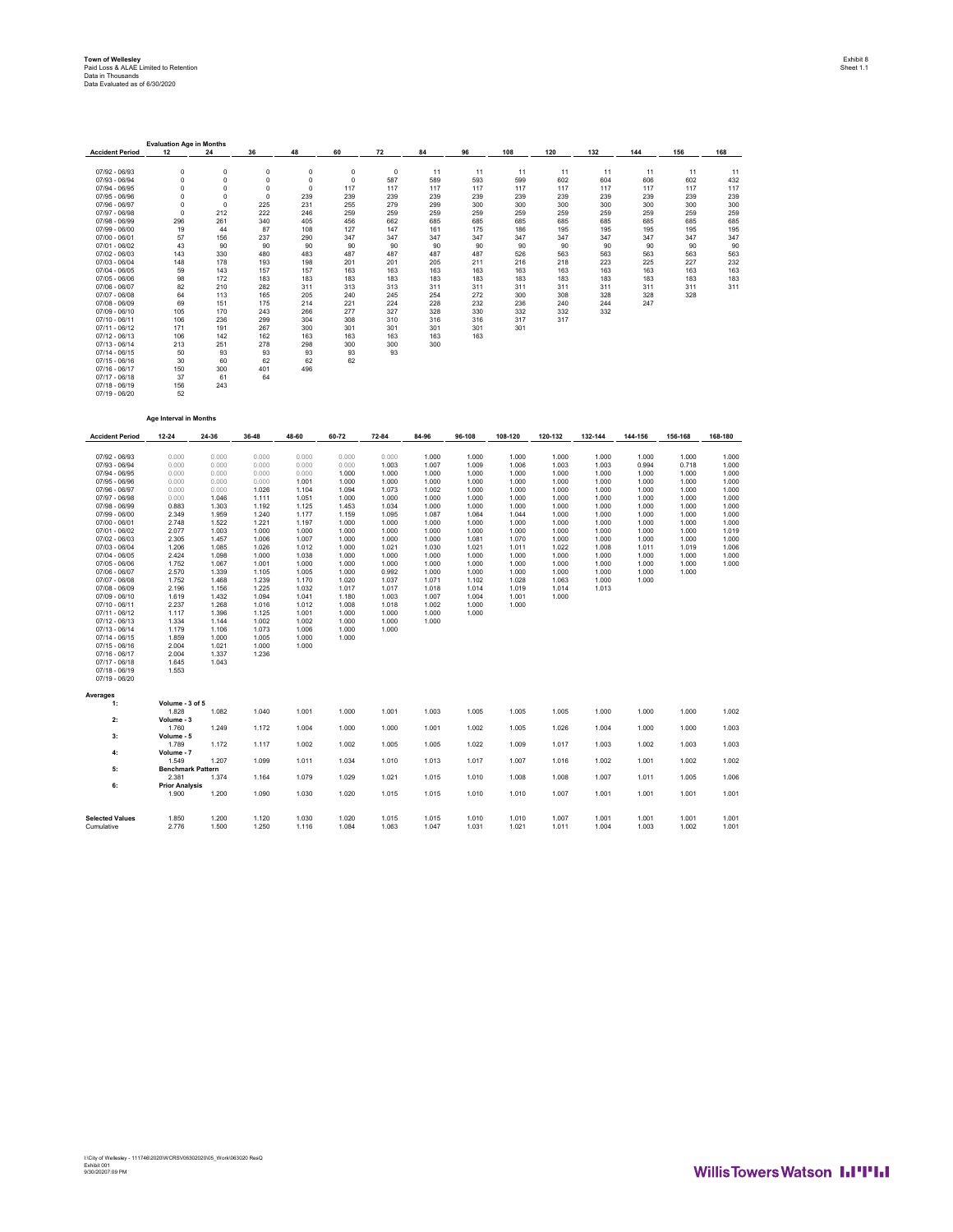| <b>Accident Period</b>                                                                                                                                                                                                                                                                                                                                                                                                                                                                                           | 180                                                                                                               | 192                                                                                                      | 204                                                                                             | 216                                                                                    | 228                                                                           | 240                                                                  | 252                                                         | 264                                                | 276                                       | 288                              | 300                     | 312              | 324            | 336            |
|------------------------------------------------------------------------------------------------------------------------------------------------------------------------------------------------------------------------------------------------------------------------------------------------------------------------------------------------------------------------------------------------------------------------------------------------------------------------------------------------------------------|-------------------------------------------------------------------------------------------------------------------|----------------------------------------------------------------------------------------------------------|-------------------------------------------------------------------------------------------------|----------------------------------------------------------------------------------------|-------------------------------------------------------------------------------|----------------------------------------------------------------------|-------------------------------------------------------------|----------------------------------------------------|-------------------------------------------|----------------------------------|-------------------------|------------------|----------------|----------------|
| 07/92 - 06/93<br>07/93 - 06/94<br>07/94 - 06/95<br>07/95 - 06/96<br>07/96 - 06/97<br>07/97 - 06/98<br>07/98 - 06/99<br>07/99 - 06/00<br>$07/00 - 06/01$<br>07/01 - 06/02<br>07/02 - 06/03<br>$07/03 - 06/04$<br>07/04 - 06/05<br>$07/05 - 06/06$<br>07/06 - 06/07<br>07/07 - 06/08<br>07/08 - 06/09<br>$07/09 - 06/10$<br>$07/10 - 06/11$<br>$07/11 - 06/12$<br>07/12 - 06/13<br>$07/13 - 06/14$<br>$07/14 - 06/15$<br>$07/15 - 06/16$<br>$07/16 - 06/17$<br>07/17 - 06/18<br>$07/18 - 06/19$<br>$07/19 - 06/20$ | 11<br>432<br>117<br>239<br>300<br>259<br>685<br>195<br>347<br>92<br>563<br>233<br>163<br>183                      | 11<br>432<br>117<br>239<br>300<br>259<br>685<br>195<br>347<br>92<br>563<br>233<br>163                    | 11<br>432<br>117<br>239<br>300<br>259<br>685<br>195<br>347<br>92<br>563<br>233                  | 11<br>432<br>117<br>239<br>300<br>259<br>685<br>195<br>347<br>92<br>563                | 11<br>432<br>117<br>239<br>300<br>259<br>685<br>195<br>348<br>92              | 11<br>432<br>117<br>239<br>300<br>259<br>685<br>195<br>348           | 11<br>432<br>117<br>239<br>300<br>259<br>685<br>195         | 11<br>432<br>117<br>239<br>300<br>259<br>685       | 11<br>432<br>117<br>239<br>300<br>259     | 11<br>432<br>117<br>239<br>300   | 11<br>432<br>117<br>239 | 11<br>432<br>117 | 11<br>432      | 11             |
| <b>Accident Period</b>                                                                                                                                                                                                                                                                                                                                                                                                                                                                                           | 180-192                                                                                                           | 192-204                                                                                                  | 204-216                                                                                         | 216-228                                                                                | 228-240                                                                       | 240-252                                                              | 252-264                                                     | 264-276                                            | 276-288                                   | 288-300                          | 300-312                 | 312-324          | 324-336        | 336-Ult        |
| 07/92 - 06/93<br>07/93 - 06/94<br>07/94 - 06/95<br>07/95 - 06/96<br>07/96 - 06/97<br>07/97 - 06/98<br>07/98 - 06/99<br>$07/99 - 06/00$<br>07/00 - 06/01<br>$07/01 - 06/02$<br>$07/02 - 06/03$<br>07/03 - 06/04<br>$07/04 - 06/05$<br>07/05 - 06/06<br>07/06 - 06/07<br>$07/07 - 06/08$<br>07/08 - 06/09<br>07/09 - 06/10<br>$07/10 - 06/11$<br>$07/11 - 06/12$<br>$07/12 - 06/13$<br>07/13 - 06/14<br>$07/14 - 06/15$<br>$07/15 - 06/16$<br>07/16 - 06/17<br>$07/17 - 06/18$<br>07/18 - 06/19<br>$07/19 - 06/20$ | 1.000<br>1.000<br>1.000<br>1.000<br>1.000<br>1.000<br>1.000<br>1.000<br>1.000<br>1.000<br>1.000<br>1.000<br>1.000 | 1.000<br>1.000<br>1.000<br>1.000<br>1.000<br>1.000<br>1.000<br>1.000<br>1.000<br>1.000<br>1.000<br>1.000 | 1.000<br>1.000<br>1.000<br>1.000<br>1.000<br>1.000<br>1.000<br>1.000<br>1.000<br>1.000<br>1.000 | 1.000<br>1.000<br>1.000<br>1.000<br>1.000<br>1.000<br>1.000<br>1.000<br>1.000<br>1.000 | 1.000<br>1.000<br>1.000<br>1.000<br>1.000<br>1.000<br>1.000<br>1.000<br>1.000 | 1.000<br>1.000<br>1.000<br>1.000<br>1.000<br>1.000<br>1.000<br>1.000 | 1.000<br>1.000<br>1.000<br>1.000<br>1.000<br>1.000<br>1.000 | 1.000<br>1.000<br>1.000<br>1.000<br>1.000<br>1.000 | 1.000<br>1.000<br>1.000<br>1.000<br>1.000 | 1.000<br>1.000<br>1.000<br>1.000 | 1.000<br>1.000<br>1.000 | 1.000<br>1.000   | 1.000          |                |
| Averages<br>1:                                                                                                                                                                                                                                                                                                                                                                                                                                                                                                   |                                                                                                                   |                                                                                                          |                                                                                                 |                                                                                        |                                                                               |                                                                      |                                                             |                                                    |                                           |                                  |                         |                  |                |                |
| 2:                                                                                                                                                                                                                                                                                                                                                                                                                                                                                                               | 1.000<br>1.000                                                                                                    | 1.000                                                                                                    | 1.000<br>1.000                                                                                  | 1.000                                                                                  | 1.000<br>1.000                                                                | 1.000                                                                | 1.000                                                       | 1.000                                              | 1.000                                     | 1.000                            | 1.000<br>1.000          | 1.000<br>1.000   | 1.000          | 1.000          |
| 3:                                                                                                                                                                                                                                                                                                                                                                                                                                                                                                               |                                                                                                                   | 1.000                                                                                                    |                                                                                                 | 1.000                                                                                  |                                                                               | 1.000                                                                | 1.000                                                       | 1.000                                              | 1.000                                     | 1.000                            |                         |                  | 1.000          | 1.000          |
| 4:                                                                                                                                                                                                                                                                                                                                                                                                                                                                                                               | 1.000                                                                                                             | 1.000                                                                                                    | 1.000                                                                                           | 1.000                                                                                  | 1.000                                                                         | 1.000                                                                | 1.000                                                       | 1.000                                              | 1.000                                     | 1.000                            | 1.000                   | 1.000            | 1.000          | 1.000          |
| 5:                                                                                                                                                                                                                                                                                                                                                                                                                                                                                                               | 1.000                                                                                                             | 1.000                                                                                                    | 1.000                                                                                           | 1.000                                                                                  | 1.000                                                                         | 1.000                                                                | 1.000                                                       | 1.000                                              | 1.000                                     | 1.000                            | 1.000                   | 1.000            | 1.000          | 1.000          |
| 6:                                                                                                                                                                                                                                                                                                                                                                                                                                                                                                               | 1.005                                                                                                             | 1.005<br>1.000                                                                                           | 1.005<br>1.000                                                                                  | 1.004<br>1.000                                                                         | 1.004<br>1.000                                                                | 1.004<br>1.000                                                       | 1.004<br>1.000                                              | 1.004<br>1.000                                     | 1.004<br>1.000                            | 1.003<br>1.000                   | 1.003<br>1.000          | 1.003<br>1.000   | 1.003<br>1.000 | 1.023<br>1.000 |
| <b>Selected Values</b><br>Cumulative                                                                                                                                                                                                                                                                                                                                                                                                                                                                             | 1.000<br>1.000<br>1.000                                                                                           | 1.000<br>1.000                                                                                           | 1.000<br>1.000                                                                                  | 1.000<br>1.000                                                                         | 1.000<br>1.000                                                                | 1.000<br>1.000                                                       | 1.000<br>1.000                                              | 1.000<br>1.000                                     | 1.000<br>1.000                            | 1.000<br>1.000                   | 1.000<br>1.000          | 1.000<br>1.000   | 1.000<br>1.000 | 1.000<br>1.000 |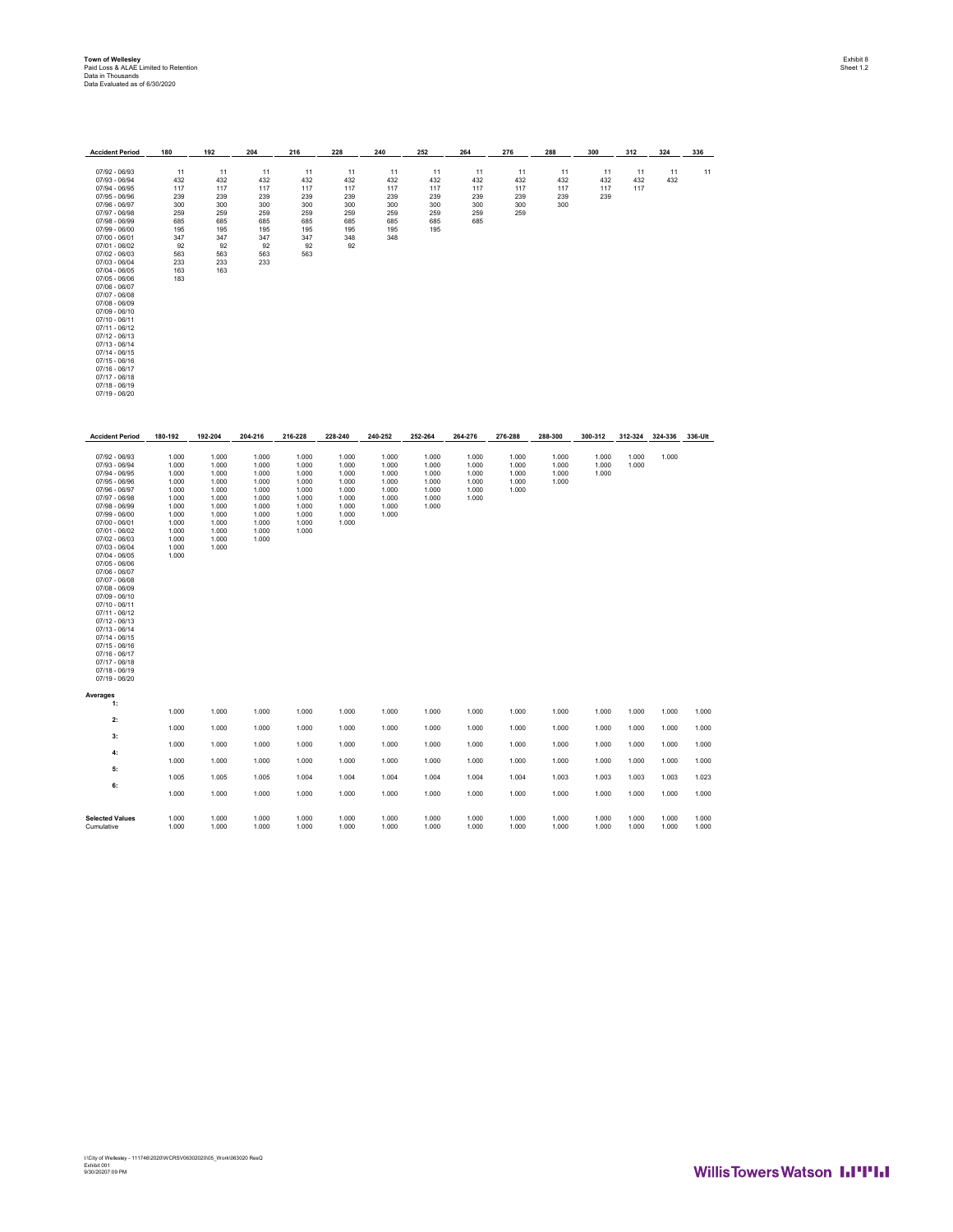#### *Divided Difference Interpolation*

| Evaluation<br>Point | <b>Expected Percentage</b> |             | Evaluation<br>Point | <b>Expected Percentage</b> |             |  |  |  |
|---------------------|----------------------------|-------------|---------------------|----------------------------|-------------|--|--|--|
| (Months)            | Developed                  | Undeveloped | (Months)            | Developed                  | Undeveloped |  |  |  |
| (1)                 | (2)                        | (3)         | (1)                 | (2)                        | (3)         |  |  |  |
| 3                   | 5.19%                      | 94.81%      | 153                 | 99.78%                     | 0.22%       |  |  |  |
| 6                   | 13.11%                     | 86.89%      | 156                 | 99.80%                     | 0.20%       |  |  |  |
| 9                   | 23.48%                     | 76.52%      | 159                 | 99.82%                     | 0.18%       |  |  |  |
| 12                  | 36.03%                     | 63.97%      | 162                 | 99.84%                     | 0.16%       |  |  |  |
| 15                  | 46.05%                     | 53.95%      | 165                 | 99.87%                     | 0.13%       |  |  |  |
| 18                  | 54.35%                     | 45.65%      | 168                 | 99.90%                     | 0.10%       |  |  |  |
| 21                  | 61.15%                     | 38.85%      | 171                 | 99.94%                     | 0.06%       |  |  |  |
| 24                  | 66.65%                     | 33.35%      | 174                 | 99.97%                     | 0.03%       |  |  |  |
| 27                  | 70.16%                     | 29.84%      | 177                 | 99.99%                     | 0.01%       |  |  |  |
| 30                  | 73.59%                     | 26.41%      | 180                 | 100.00%                    | 0.00%       |  |  |  |
| 33                  | 76.88%                     | 23.12%      |                     |                            |             |  |  |  |
| 36                  | 79.98%                     | 20.02%      |                     |                            |             |  |  |  |
| 39                  | 83.36%                     | 16.64%      |                     |                            |             |  |  |  |
| 42                  | 86.03%                     | 13.97%      |                     |                            |             |  |  |  |
| 45                  | 88.07%                     | 11.93%      |                     |                            |             |  |  |  |
| 48                  | 89.58%                     | 10.42%      |                     |                            |             |  |  |  |
| 51                  | 90.36%                     | 9.64%       |                     |                            |             |  |  |  |
| 54                  | 91.06%                     | 8.94%       |                     |                            |             |  |  |  |
| 57                  | 91.69%                     | 8.31%       |                     |                            |             |  |  |  |
| 60                  | 92.27%                     | 7.73%       |                     |                            |             |  |  |  |
| 63                  | 92.80%                     | 7.20%       |                     |                            |             |  |  |  |
| 66                  | 93.28%                     | 6.72%       |                     |                            |             |  |  |  |
| 69                  | 93.71%                     | 6.29%       |                     |                            |             |  |  |  |
| 72                  | 94.12%                     | 5.88%       |                     |                            |             |  |  |  |
| 75                  | 94.44%                     | 5.56%       |                     |                            |             |  |  |  |
| 78                  | 94.79%                     | 5.21%       |                     |                            |             |  |  |  |
| 81                  | 95.15%                     | 4.85%       |                     |                            |             |  |  |  |
| 84                  | 95.53%                     | 4.47%       |                     |                            |             |  |  |  |
| 87                  | 95.95%                     | 4.05%       |                     |                            |             |  |  |  |
| 90                  | 96.33%                     | 3.67%       |                     |                            |             |  |  |  |
| 93                  | 96.66%                     | 3.34%       |                     |                            |             |  |  |  |
| 96                  | 96.96%                     | 3.04%       |                     |                            |             |  |  |  |
| 99                  | 97.19%                     | 2.81%       |                     |                            |             |  |  |  |
| 102                 | 97.42%                     | 2.58%       |                     |                            |             |  |  |  |
| 105                 | 97.67%                     | 2.33%       |                     |                            |             |  |  |  |
| 108                 | 97.93%                     | 2.07%       |                     |                            |             |  |  |  |
| 111                 | 98.18%                     | 1.82%       |                     |                            |             |  |  |  |
| 114                 | 98.44%                     | 1.56%       |                     |                            |             |  |  |  |
| 117                 | 98.68%                     | 1.32%       |                     |                            |             |  |  |  |
| 120                 | 98.91%                     | 1.09%       |                     |                            |             |  |  |  |
| 123                 | 99.17%                     | 0.83%       |                     |                            |             |  |  |  |
| 126                 | 99.37%                     | 0.63%       |                     |                            |             |  |  |  |
| 129                 | 99.51%                     | 0.49%       |                     |                            |             |  |  |  |
| 132                 | 99.60%                     | 0.40%       |                     |                            |             |  |  |  |
| 135                 | 99.63%                     | 0.37%       |                     |                            |             |  |  |  |
| 138                 | 99.65%                     | 0.35%       |                     |                            |             |  |  |  |
| 141                 | 99.68%                     | 0.32%       |                     |                            |             |  |  |  |
| 144                 | 99.70%                     | 0.30%       |                     |                            |             |  |  |  |
| 147                 | 99.73%                     | 0.27%       |                     |                            |             |  |  |  |
| 150                 | 99.75%                     | 0.25%       |                     |                            |             |  |  |  |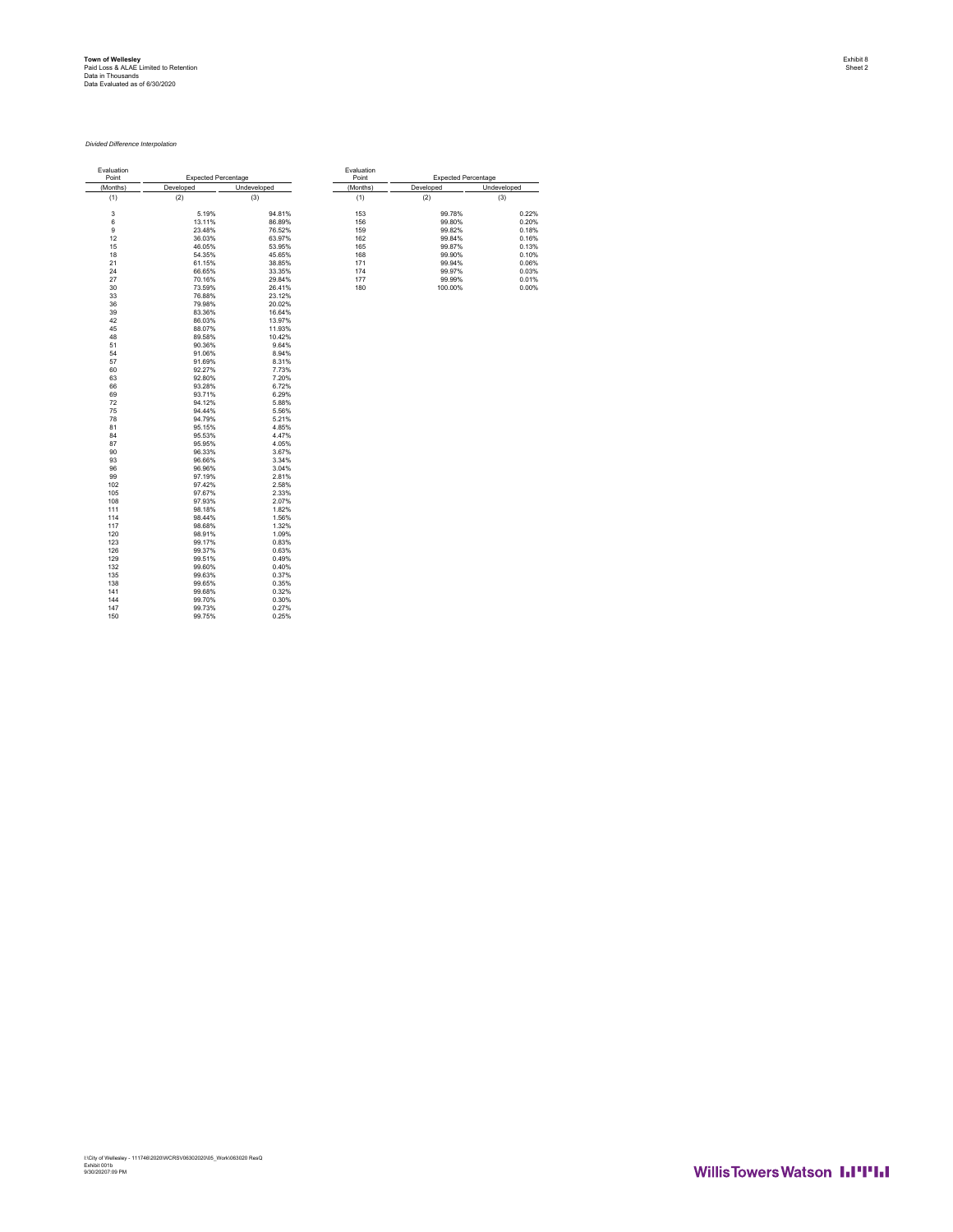| 07/92 - 06/93<br>0<br>$\pmb{0}$<br>$\mathbf 0$<br>$\mathsf 0$<br>$\mathsf 0$<br>$\mathbf 0$<br>11<br>11<br>11<br>11<br>11<br>11<br>11<br>11<br>07/93 - 06/94<br>$\mathbf 0$<br>$\mathbf 0$<br>$\mathbf 0$<br>$\mathbf 0$<br>$\Omega$<br>587<br>592<br>597<br>603<br>612<br>612<br>612<br>605<br>457<br>07/94 - 06/95<br>$\pmb{0}$<br>$\pmb{0}$<br>$\mathbf 0$<br>$\pmb{0}$<br>117<br>117<br>117<br>117<br>117<br>117<br>117<br>117<br>117<br>117<br>07/95 - 06/96<br>0<br>$\mathbf 0$<br>$\mathbf 0$<br>239<br>239<br>239<br>239<br>239<br>239<br>239<br>239<br>239<br>239<br>239<br>$\mathbf 0$<br>$\pmb{0}$<br>225<br>274<br>278<br>301<br>301<br>300<br>300<br>300<br>300<br>300<br>300<br>300<br>07/96 - 06/97<br>07/97 - 06/98<br>$\circ$<br>212<br>229<br>254<br>260<br>259<br>259<br>259<br>259<br>259<br>259<br>259<br>259<br>259<br>701<br>685<br>07/98 - 06/99<br>296<br>387<br>460<br>475<br>510<br>933<br>685<br>685<br>685<br>685<br>685<br>685<br>07/99 - 06/00<br>36<br>74<br>125<br>127<br>136<br>159<br>211<br>211<br>213<br>243<br>195<br>195<br>195<br>195<br>205<br>347<br>347<br>347<br>347<br>347<br>347<br>153<br>297<br>358<br>347<br>347<br>347<br>$07/00 - 06/01$<br>347<br>70<br>90<br>90<br>90<br>90<br>90<br>90<br>90<br>90<br>90<br>90<br>90<br>90<br>94<br>07/01 - 06/02<br>379<br>487<br>487<br>489<br>563<br>07/02 - 06/03<br>221<br>526<br>487<br>487<br>532<br>563<br>563<br>563<br>563<br>202<br>201<br>231<br>233<br>235<br>237<br>07/03 - 06/04<br>159<br>186<br>204<br>203<br>209<br>231<br>232<br>235<br>222<br>163<br>163<br>100<br>157<br>157<br>163<br>163<br>163<br>163<br>163<br>163<br>163<br>163<br>07/04 - 06/05<br>183<br>183<br>183<br>183<br>07/05 - 06/06<br>137<br>176<br>183<br>183<br>183<br>183<br>183<br>183<br>183<br>183<br>242<br>311<br>313<br>311<br>311<br>311<br>07/06 - 06/07<br>141<br>325<br>313<br>311<br>311<br>311<br>311<br>311<br>07/07 - 06/08<br>76<br>246<br>276<br>301<br>328<br>328<br>119<br>185<br>230<br>250<br>261<br>316<br>328<br>07/08 - 06/09<br>148<br>158<br>183<br>222<br>221<br>224<br>228<br>232<br>236<br>240<br>244<br>247<br>337<br>312<br>327<br>332<br>181<br>217<br>321<br>328<br>330<br>332<br>332<br>$07/09 - 06/10$<br>$07/10 - 06/11$<br>200<br>322<br>309<br>304<br>309<br>310<br>319<br>316<br>317<br>317<br>301<br>301<br>07/11 - 06/12<br>267<br>213<br>291<br>301<br>301<br>301<br>301<br>163<br>$07/12 - 06/13$<br>189<br>144<br>162<br>163<br>163<br>163<br>163<br>255<br>310<br>300<br>300<br>251<br>280<br>300<br>$07/13 - 06/14$<br>95<br>93<br>93<br>93<br>07/14 - 06/15<br>96<br>93<br>$07/15 - 06/16$<br>52<br>62<br>60<br>62<br>62<br>$07/16 - 06/17$<br>201<br>350<br>428<br>496<br>$07/17 - 06/18$<br>45<br>61<br>64<br>$07/18 - 06/19$<br>219<br>244<br>$07/19 - 06/20$<br>142<br>Age Interval in Months<br>36-48<br>48-60<br>60-72<br>72-84<br>84-96<br>96-108<br>108-120<br>120-132<br>132-144<br>144-156<br>156-168<br>168-180<br><b>Accident Period</b><br>$12 - 24$<br>24-36<br>07/92 - 06/93<br>0.000<br>0.000<br>0.000<br>0.000<br>0.000<br>0.000<br>1.000<br>1.000<br>1.000<br>1.000<br>1.000<br>1.000<br>1.000<br>1.000<br>0.000<br>0.000<br>0.000<br>0.000<br>1.008<br>1.008<br>1.015<br>0.999<br>0.755<br>0.999<br>07/93 - 06/94<br>0.000<br>1.010<br>1.000<br>0.990<br>07/94 - 06/95<br>0.000<br>0.000<br>0.000<br>0.000<br>1.000<br>1.000<br>1.000<br>1.000<br>1.000<br>1.000<br>1.000<br>1.000<br>1.000<br>1.000<br>0.000<br>1.000<br>07/95 - 06/96<br>0.000<br>0.000<br>1.001<br>1.000<br>1.000<br>1.000<br>1.000<br>1.000<br>1.000<br>1.000<br>1.000<br>1.000<br>07/96 - 06/97<br>0.000<br>0.000<br>1.218<br>1.015<br>1.083<br>1.000<br>0.995<br>1.000<br>1.000<br>1.000<br>1.000<br>1.000<br>1.000<br>1.000<br>07/97 - 06/98<br>0.000<br>1.081<br>1.110<br>1.024<br>0.995<br>1.000<br>1.000<br>1.000<br>1.000<br>1.000<br>1.000<br>1.000<br>1.000<br>1.000<br>07/98 - 06/99<br>1.309<br>1.189<br>1.032<br>1.074<br>1.374<br>1.332<br>0.733<br>1.000<br>1.000<br>1.000<br>1.000<br>1.000<br>1.000<br>1.000<br>07/99 - 06/00<br>2.081<br>1.678<br>1.019<br>1.068<br>1.168<br>1.328<br>1.000<br>1.007<br>1.144<br>0.800<br>1.000<br>1.000<br>1.000<br>1.000<br>1.000<br>$07/00 - 06/01$<br>1.342<br>1 4 4 7<br>1.205<br>0.970<br>1.000<br>1,000<br>1,000<br>1.000<br>1.000<br>1.000<br>1.000<br>1.000<br>1.000<br>$07/01 - 06/02$<br>1.297<br>1.003<br>1.000<br>1.000<br>1.000<br>1.000<br>1.000<br>1.000<br>1.000<br>1.000<br>1.000<br>1.000<br>1.041<br>0.978<br>1.000<br>1714<br>1.388<br>0.926<br>0.999<br>1,000<br>1.000<br>1.004<br>1.089<br>1.058<br>1,000<br>1.000<br>1.000<br>1,000<br>07/02 - 06/03<br>$07/03 - 06/04$<br>1.170<br>1.096<br>0.990<br>1.008<br>0.987<br>1.041<br>1.104<br>1.000<br>1.005<br>1.006<br>1.005<br>1.000<br>1.012<br>0.982<br>$07/04 - 06/05$<br>0.705<br>1.000<br>1.000<br>1.000<br>1.000<br>2.217<br>1.000<br>1.038<br>1.000<br>1.000<br>1.000<br>1.000<br>1.000<br>1.000<br>07/05 - 06/06<br>1.289<br>1.041<br>1.000<br>1.000<br>1.000<br>1.000<br>1.000<br>1.000<br>1.000<br>1.001<br>1.000<br>1.000<br>1.000<br>1.000<br>1.724<br>1.341<br>0.959<br>1.005<br>1.000<br>0.992<br>1.000<br>1.000<br>1.000<br>1.000<br>1.000<br>1.000<br>1.000<br>07/06 - 06/07<br>0.985<br>1.035<br>07/07 - 06/08<br>1.562<br>1.554<br>1.245<br>1.086<br>1.061<br>1.058<br>1.090<br>1.050<br>1.000<br>1.000<br>07/08 - 06/09<br>1.066<br>1.160<br>1.213<br>0.993<br>1.015<br>1.019<br>1.018<br>1.014<br>1.019<br>1.014<br>1.013<br>1.475<br>0.927<br>1.003<br>1.007<br>1.001<br>1.000<br>$07/09 - 06/10$<br>1.203<br>1.051<br>1.047<br>1.004<br>$07/10 - 06/11$<br>1.612<br>0.958<br>0.984<br>1.018<br>1.003<br>1.028<br>0.991<br>1.000<br>1.000<br>$07/11 - 06/12$<br>0.797<br>1.367<br>1.035<br>0.999<br>1,000<br>1,000<br>1.000<br>1.000<br>$07/12 - 06/13$<br>0.763<br>1.128<br>1.002<br>1.002<br>1.000<br>1.000<br>1.000<br>$07/13 - 06/14$<br>0.966<br>0.985<br>1.116<br>1.107<br>1.000<br>1.000<br>$07/14 - 06/15$<br>1.016<br>0.963<br>1.005<br>1.000<br>1.000<br>$07/15 - 06/16$<br>1.021<br>1.000<br>1.000<br>1.157<br>1.222<br>1.159<br>07/16 - 06/17<br>1.739<br>$07/17 - 06/18$<br>1.043<br>1.351<br>07/18 - 06/19<br>1.115<br>07/19 - 06/20<br>Averages<br>Volume - 3 of 5<br>1:<br>1.156<br>1.089<br>1.058<br>0.999<br>1.000<br>1.001<br>1.003<br>1.005<br>1.005<br>1.005<br>1.000<br>1.000<br>1.000<br>0.996<br>2:<br>Volume - 3<br>0.977<br>1.000<br>0.996<br>1.002<br>1.005<br>1.000<br>0.993<br>1.408<br>1.173<br>1.118<br>1.000<br>1.016<br>1.004<br>1.000<br>Volume - 5<br>3:<br>0.995<br>1.326<br>1.131<br>1.096<br>0.988<br>1.001<br>1.007<br>1.003<br>1.020<br>1.013<br>1.011<br>1.003<br>1.000<br>1.002<br>4:<br>Volume - 7<br>1.143<br>1.173<br>1.064<br>0.981<br>1.011<br>1.015<br>1.010<br>1.015<br>1.011<br>1.009<br>1.002<br>1.000<br>1.004<br>0.996<br>5:<br><b>Benchmark Pattern</b><br>1.532<br>1.142<br>1.070<br>1.026<br>1.007<br>1.001<br>1.002<br>1.000<br>1.004<br>1.000<br>1.002<br>1.005<br>1.002<br>1.000<br>6:<br><b>Prior Analysis</b><br>1.200<br>1.180<br>1.075<br>1.008<br>1.011<br>1.014<br>1.010<br>1.005<br>1.005<br>1.005<br>1.001<br>1.001<br>1.000<br>1.000<br>1.175<br>1.090<br>1.008<br>1.011<br>1.014<br>1.010<br>1.005<br>1.005<br>1.005<br>1.002<br>1.001<br>1.000<br>1.000<br><b>Selected Values</b><br>1.200<br>Cumulative<br>1.633<br>1.361<br>1.158<br>1.063<br>1.054<br>1.043<br>1.028<br>1.018<br>1.013<br>1.008<br>1.003<br>1.001<br>1.000<br>1.000 | <b>Accident Period</b> | <b>Evaluation Age in Months</b><br>12 | 24 | 36 | 48 | 60 | 72 | 84 | 96 | 108 | 120 | 132 | 144 | 156 | 168 |
|------------------------------------------------------------------------------------------------------------------------------------------------------------------------------------------------------------------------------------------------------------------------------------------------------------------------------------------------------------------------------------------------------------------------------------------------------------------------------------------------------------------------------------------------------------------------------------------------------------------------------------------------------------------------------------------------------------------------------------------------------------------------------------------------------------------------------------------------------------------------------------------------------------------------------------------------------------------------------------------------------------------------------------------------------------------------------------------------------------------------------------------------------------------------------------------------------------------------------------------------------------------------------------------------------------------------------------------------------------------------------------------------------------------------------------------------------------------------------------------------------------------------------------------------------------------------------------------------------------------------------------------------------------------------------------------------------------------------------------------------------------------------------------------------------------------------------------------------------------------------------------------------------------------------------------------------------------------------------------------------------------------------------------------------------------------------------------------------------------------------------------------------------------------------------------------------------------------------------------------------------------------------------------------------------------------------------------------------------------------------------------------------------------------------------------------------------------------------------------------------------------------------------------------------------------------------------------------------------------------------------------------------------------------------------------------------------------------------------------------------------------------------------------------------------------------------------------------------------------------------------------------------------------------------------------------------------------------------------------------------------------------------------------------------------------------------------------------------------------------------------------------------------------------------------------------------------------------------------------------------------------------------------------------------------------------------------------------------------------------------------------------------------------------------------------------------------------------------------------------------------------------------------------------------------------------------------------------------------------------------------------------------------------------------------------------------------------------------------------------------------------------------------------------------------------------------------------------------------------------------------------------------------------------------------------------------------------------------------------------------------------------------------------------------------------------------------------------------------------------------------------------------------------------------------------------------------------------------------------------------------------------------------------------------------------------------------------------------------------------------------------------------------------------------------------------------------------------------------------------------------------------------------------------------------------------------------------------------------------------------------------------------------------------------------------------------------------------------------------------------------------------------------------------------------------------------------------------------------------------------------------------------------------------------------------------------------------------------------------------------------------------------------------------------------------------------------------------------------------------------------------------------------------------------------------------------------------------------------------------------------------------------------------------------------------------------------------------------------------------------------------------------------------------------------------------------------------------------------------------------------------------------------------------------------------------------------------------------------------------------------------------------------------------------------------------------------------------------------------------------------------------------------------------------------------------------------------------------------------------------------------------------------------------------------------------------------------------------------------------------------------------------------------------------------------------------------------------------------------------------------------------------------------------------------------------------------------------------------------------------------------------------------------------------------------------------------------------------------------------------------------------------------------------------------------------------------------------------------------------------------------------------------------------------------------------------------------------------------------------------------------------------------------------------------------------------------------------------------------------------------------------------------------------------------------------------------------------------------------------------------------------------------------------------------------------------------------------------------------------------------------------------------------------------------------------------------------------------------------------------------------------------------------------------------------------------------------------------------------------------------------------------------------------------------------------------------------------------------------------------------------------------------------------------------------------------------------------------------|------------------------|---------------------------------------|----|----|----|----|----|----|----|-----|-----|-----|-----|-----|-----|
|                                                                                                                                                                                                                                                                                                                                                                                                                                                                                                                                                                                                                                                                                                                                                                                                                                                                                                                                                                                                                                                                                                                                                                                                                                                                                                                                                                                                                                                                                                                                                                                                                                                                                                                                                                                                                                                                                                                                                                                                                                                                                                                                                                                                                                                                                                                                                                                                                                                                                                                                                                                                                                                                                                                                                                                                                                                                                                                                                                                                                                                                                                                                                                                                                                                                                                                                                                                                                                                                                                                                                                                                                                                                                                                                                                                                                                                                                                                                                                                                                                                                                                                                                                                                                                                                                                                                                                                                                                                                                                                                                                                                                                                                                                                                                                                                                                                                                                                                                                                                                                                                                                                                                                                                                                                                                                                                                                                                                                                                                                                                                                                                                                                                                                                                                                                                                                                                                                                                                                                                                                                                                                                                                                                                                                                                                                                                                                                                                                                                                                                                                                                                                                                                                                                                                                                                                                                                                                                                                                                                                                                                                                                                                                                                                                                                                                                                                                                                                                                                              |                        |                                       |    |    |    |    |    |    |    |     |     |     |     |     |     |
|                                                                                                                                                                                                                                                                                                                                                                                                                                                                                                                                                                                                                                                                                                                                                                                                                                                                                                                                                                                                                                                                                                                                                                                                                                                                                                                                                                                                                                                                                                                                                                                                                                                                                                                                                                                                                                                                                                                                                                                                                                                                                                                                                                                                                                                                                                                                                                                                                                                                                                                                                                                                                                                                                                                                                                                                                                                                                                                                                                                                                                                                                                                                                                                                                                                                                                                                                                                                                                                                                                                                                                                                                                                                                                                                                                                                                                                                                                                                                                                                                                                                                                                                                                                                                                                                                                                                                                                                                                                                                                                                                                                                                                                                                                                                                                                                                                                                                                                                                                                                                                                                                                                                                                                                                                                                                                                                                                                                                                                                                                                                                                                                                                                                                                                                                                                                                                                                                                                                                                                                                                                                                                                                                                                                                                                                                                                                                                                                                                                                                                                                                                                                                                                                                                                                                                                                                                                                                                                                                                                                                                                                                                                                                                                                                                                                                                                                                                                                                                                                              |                        |                                       |    |    |    |    |    |    |    |     |     |     |     |     |     |
|                                                                                                                                                                                                                                                                                                                                                                                                                                                                                                                                                                                                                                                                                                                                                                                                                                                                                                                                                                                                                                                                                                                                                                                                                                                                                                                                                                                                                                                                                                                                                                                                                                                                                                                                                                                                                                                                                                                                                                                                                                                                                                                                                                                                                                                                                                                                                                                                                                                                                                                                                                                                                                                                                                                                                                                                                                                                                                                                                                                                                                                                                                                                                                                                                                                                                                                                                                                                                                                                                                                                                                                                                                                                                                                                                                                                                                                                                                                                                                                                                                                                                                                                                                                                                                                                                                                                                                                                                                                                                                                                                                                                                                                                                                                                                                                                                                                                                                                                                                                                                                                                                                                                                                                                                                                                                                                                                                                                                                                                                                                                                                                                                                                                                                                                                                                                                                                                                                                                                                                                                                                                                                                                                                                                                                                                                                                                                                                                                                                                                                                                                                                                                                                                                                                                                                                                                                                                                                                                                                                                                                                                                                                                                                                                                                                                                                                                                                                                                                                                              |                        |                                       |    |    |    |    |    |    |    |     |     |     |     |     |     |
|                                                                                                                                                                                                                                                                                                                                                                                                                                                                                                                                                                                                                                                                                                                                                                                                                                                                                                                                                                                                                                                                                                                                                                                                                                                                                                                                                                                                                                                                                                                                                                                                                                                                                                                                                                                                                                                                                                                                                                                                                                                                                                                                                                                                                                                                                                                                                                                                                                                                                                                                                                                                                                                                                                                                                                                                                                                                                                                                                                                                                                                                                                                                                                                                                                                                                                                                                                                                                                                                                                                                                                                                                                                                                                                                                                                                                                                                                                                                                                                                                                                                                                                                                                                                                                                                                                                                                                                                                                                                                                                                                                                                                                                                                                                                                                                                                                                                                                                                                                                                                                                                                                                                                                                                                                                                                                                                                                                                                                                                                                                                                                                                                                                                                                                                                                                                                                                                                                                                                                                                                                                                                                                                                                                                                                                                                                                                                                                                                                                                                                                                                                                                                                                                                                                                                                                                                                                                                                                                                                                                                                                                                                                                                                                                                                                                                                                                                                                                                                                                              |                        |                                       |    |    |    |    |    |    |    |     |     |     |     |     |     |
|                                                                                                                                                                                                                                                                                                                                                                                                                                                                                                                                                                                                                                                                                                                                                                                                                                                                                                                                                                                                                                                                                                                                                                                                                                                                                                                                                                                                                                                                                                                                                                                                                                                                                                                                                                                                                                                                                                                                                                                                                                                                                                                                                                                                                                                                                                                                                                                                                                                                                                                                                                                                                                                                                                                                                                                                                                                                                                                                                                                                                                                                                                                                                                                                                                                                                                                                                                                                                                                                                                                                                                                                                                                                                                                                                                                                                                                                                                                                                                                                                                                                                                                                                                                                                                                                                                                                                                                                                                                                                                                                                                                                                                                                                                                                                                                                                                                                                                                                                                                                                                                                                                                                                                                                                                                                                                                                                                                                                                                                                                                                                                                                                                                                                                                                                                                                                                                                                                                                                                                                                                                                                                                                                                                                                                                                                                                                                                                                                                                                                                                                                                                                                                                                                                                                                                                                                                                                                                                                                                                                                                                                                                                                                                                                                                                                                                                                                                                                                                                                              |                        |                                       |    |    |    |    |    |    |    |     |     |     |     |     |     |
|                                                                                                                                                                                                                                                                                                                                                                                                                                                                                                                                                                                                                                                                                                                                                                                                                                                                                                                                                                                                                                                                                                                                                                                                                                                                                                                                                                                                                                                                                                                                                                                                                                                                                                                                                                                                                                                                                                                                                                                                                                                                                                                                                                                                                                                                                                                                                                                                                                                                                                                                                                                                                                                                                                                                                                                                                                                                                                                                                                                                                                                                                                                                                                                                                                                                                                                                                                                                                                                                                                                                                                                                                                                                                                                                                                                                                                                                                                                                                                                                                                                                                                                                                                                                                                                                                                                                                                                                                                                                                                                                                                                                                                                                                                                                                                                                                                                                                                                                                                                                                                                                                                                                                                                                                                                                                                                                                                                                                                                                                                                                                                                                                                                                                                                                                                                                                                                                                                                                                                                                                                                                                                                                                                                                                                                                                                                                                                                                                                                                                                                                                                                                                                                                                                                                                                                                                                                                                                                                                                                                                                                                                                                                                                                                                                                                                                                                                                                                                                                                              |                        |                                       |    |    |    |    |    |    |    |     |     |     |     |     |     |
|                                                                                                                                                                                                                                                                                                                                                                                                                                                                                                                                                                                                                                                                                                                                                                                                                                                                                                                                                                                                                                                                                                                                                                                                                                                                                                                                                                                                                                                                                                                                                                                                                                                                                                                                                                                                                                                                                                                                                                                                                                                                                                                                                                                                                                                                                                                                                                                                                                                                                                                                                                                                                                                                                                                                                                                                                                                                                                                                                                                                                                                                                                                                                                                                                                                                                                                                                                                                                                                                                                                                                                                                                                                                                                                                                                                                                                                                                                                                                                                                                                                                                                                                                                                                                                                                                                                                                                                                                                                                                                                                                                                                                                                                                                                                                                                                                                                                                                                                                                                                                                                                                                                                                                                                                                                                                                                                                                                                                                                                                                                                                                                                                                                                                                                                                                                                                                                                                                                                                                                                                                                                                                                                                                                                                                                                                                                                                                                                                                                                                                                                                                                                                                                                                                                                                                                                                                                                                                                                                                                                                                                                                                                                                                                                                                                                                                                                                                                                                                                                              |                        |                                       |    |    |    |    |    |    |    |     |     |     |     |     |     |
|                                                                                                                                                                                                                                                                                                                                                                                                                                                                                                                                                                                                                                                                                                                                                                                                                                                                                                                                                                                                                                                                                                                                                                                                                                                                                                                                                                                                                                                                                                                                                                                                                                                                                                                                                                                                                                                                                                                                                                                                                                                                                                                                                                                                                                                                                                                                                                                                                                                                                                                                                                                                                                                                                                                                                                                                                                                                                                                                                                                                                                                                                                                                                                                                                                                                                                                                                                                                                                                                                                                                                                                                                                                                                                                                                                                                                                                                                                                                                                                                                                                                                                                                                                                                                                                                                                                                                                                                                                                                                                                                                                                                                                                                                                                                                                                                                                                                                                                                                                                                                                                                                                                                                                                                                                                                                                                                                                                                                                                                                                                                                                                                                                                                                                                                                                                                                                                                                                                                                                                                                                                                                                                                                                                                                                                                                                                                                                                                                                                                                                                                                                                                                                                                                                                                                                                                                                                                                                                                                                                                                                                                                                                                                                                                                                                                                                                                                                                                                                                                              |                        |                                       |    |    |    |    |    |    |    |     |     |     |     |     |     |
|                                                                                                                                                                                                                                                                                                                                                                                                                                                                                                                                                                                                                                                                                                                                                                                                                                                                                                                                                                                                                                                                                                                                                                                                                                                                                                                                                                                                                                                                                                                                                                                                                                                                                                                                                                                                                                                                                                                                                                                                                                                                                                                                                                                                                                                                                                                                                                                                                                                                                                                                                                                                                                                                                                                                                                                                                                                                                                                                                                                                                                                                                                                                                                                                                                                                                                                                                                                                                                                                                                                                                                                                                                                                                                                                                                                                                                                                                                                                                                                                                                                                                                                                                                                                                                                                                                                                                                                                                                                                                                                                                                                                                                                                                                                                                                                                                                                                                                                                                                                                                                                                                                                                                                                                                                                                                                                                                                                                                                                                                                                                                                                                                                                                                                                                                                                                                                                                                                                                                                                                                                                                                                                                                                                                                                                                                                                                                                                                                                                                                                                                                                                                                                                                                                                                                                                                                                                                                                                                                                                                                                                                                                                                                                                                                                                                                                                                                                                                                                                                              |                        |                                       |    |    |    |    |    |    |    |     |     |     |     |     |     |
|                                                                                                                                                                                                                                                                                                                                                                                                                                                                                                                                                                                                                                                                                                                                                                                                                                                                                                                                                                                                                                                                                                                                                                                                                                                                                                                                                                                                                                                                                                                                                                                                                                                                                                                                                                                                                                                                                                                                                                                                                                                                                                                                                                                                                                                                                                                                                                                                                                                                                                                                                                                                                                                                                                                                                                                                                                                                                                                                                                                                                                                                                                                                                                                                                                                                                                                                                                                                                                                                                                                                                                                                                                                                                                                                                                                                                                                                                                                                                                                                                                                                                                                                                                                                                                                                                                                                                                                                                                                                                                                                                                                                                                                                                                                                                                                                                                                                                                                                                                                                                                                                                                                                                                                                                                                                                                                                                                                                                                                                                                                                                                                                                                                                                                                                                                                                                                                                                                                                                                                                                                                                                                                                                                                                                                                                                                                                                                                                                                                                                                                                                                                                                                                                                                                                                                                                                                                                                                                                                                                                                                                                                                                                                                                                                                                                                                                                                                                                                                                                              |                        |                                       |    |    |    |    |    |    |    |     |     |     |     |     |     |
|                                                                                                                                                                                                                                                                                                                                                                                                                                                                                                                                                                                                                                                                                                                                                                                                                                                                                                                                                                                                                                                                                                                                                                                                                                                                                                                                                                                                                                                                                                                                                                                                                                                                                                                                                                                                                                                                                                                                                                                                                                                                                                                                                                                                                                                                                                                                                                                                                                                                                                                                                                                                                                                                                                                                                                                                                                                                                                                                                                                                                                                                                                                                                                                                                                                                                                                                                                                                                                                                                                                                                                                                                                                                                                                                                                                                                                                                                                                                                                                                                                                                                                                                                                                                                                                                                                                                                                                                                                                                                                                                                                                                                                                                                                                                                                                                                                                                                                                                                                                                                                                                                                                                                                                                                                                                                                                                                                                                                                                                                                                                                                                                                                                                                                                                                                                                                                                                                                                                                                                                                                                                                                                                                                                                                                                                                                                                                                                                                                                                                                                                                                                                                                                                                                                                                                                                                                                                                                                                                                                                                                                                                                                                                                                                                                                                                                                                                                                                                                                                              |                        |                                       |    |    |    |    |    |    |    |     |     |     |     |     |     |
|                                                                                                                                                                                                                                                                                                                                                                                                                                                                                                                                                                                                                                                                                                                                                                                                                                                                                                                                                                                                                                                                                                                                                                                                                                                                                                                                                                                                                                                                                                                                                                                                                                                                                                                                                                                                                                                                                                                                                                                                                                                                                                                                                                                                                                                                                                                                                                                                                                                                                                                                                                                                                                                                                                                                                                                                                                                                                                                                                                                                                                                                                                                                                                                                                                                                                                                                                                                                                                                                                                                                                                                                                                                                                                                                                                                                                                                                                                                                                                                                                                                                                                                                                                                                                                                                                                                                                                                                                                                                                                                                                                                                                                                                                                                                                                                                                                                                                                                                                                                                                                                                                                                                                                                                                                                                                                                                                                                                                                                                                                                                                                                                                                                                                                                                                                                                                                                                                                                                                                                                                                                                                                                                                                                                                                                                                                                                                                                                                                                                                                                                                                                                                                                                                                                                                                                                                                                                                                                                                                                                                                                                                                                                                                                                                                                                                                                                                                                                                                                                              |                        |                                       |    |    |    |    |    |    |    |     |     |     |     |     |     |
|                                                                                                                                                                                                                                                                                                                                                                                                                                                                                                                                                                                                                                                                                                                                                                                                                                                                                                                                                                                                                                                                                                                                                                                                                                                                                                                                                                                                                                                                                                                                                                                                                                                                                                                                                                                                                                                                                                                                                                                                                                                                                                                                                                                                                                                                                                                                                                                                                                                                                                                                                                                                                                                                                                                                                                                                                                                                                                                                                                                                                                                                                                                                                                                                                                                                                                                                                                                                                                                                                                                                                                                                                                                                                                                                                                                                                                                                                                                                                                                                                                                                                                                                                                                                                                                                                                                                                                                                                                                                                                                                                                                                                                                                                                                                                                                                                                                                                                                                                                                                                                                                                                                                                                                                                                                                                                                                                                                                                                                                                                                                                                                                                                                                                                                                                                                                                                                                                                                                                                                                                                                                                                                                                                                                                                                                                                                                                                                                                                                                                                                                                                                                                                                                                                                                                                                                                                                                                                                                                                                                                                                                                                                                                                                                                                                                                                                                                                                                                                                                              |                        |                                       |    |    |    |    |    |    |    |     |     |     |     |     |     |
|                                                                                                                                                                                                                                                                                                                                                                                                                                                                                                                                                                                                                                                                                                                                                                                                                                                                                                                                                                                                                                                                                                                                                                                                                                                                                                                                                                                                                                                                                                                                                                                                                                                                                                                                                                                                                                                                                                                                                                                                                                                                                                                                                                                                                                                                                                                                                                                                                                                                                                                                                                                                                                                                                                                                                                                                                                                                                                                                                                                                                                                                                                                                                                                                                                                                                                                                                                                                                                                                                                                                                                                                                                                                                                                                                                                                                                                                                                                                                                                                                                                                                                                                                                                                                                                                                                                                                                                                                                                                                                                                                                                                                                                                                                                                                                                                                                                                                                                                                                                                                                                                                                                                                                                                                                                                                                                                                                                                                                                                                                                                                                                                                                                                                                                                                                                                                                                                                                                                                                                                                                                                                                                                                                                                                                                                                                                                                                                                                                                                                                                                                                                                                                                                                                                                                                                                                                                                                                                                                                                                                                                                                                                                                                                                                                                                                                                                                                                                                                                                              |                        |                                       |    |    |    |    |    |    |    |     |     |     |     |     |     |
|                                                                                                                                                                                                                                                                                                                                                                                                                                                                                                                                                                                                                                                                                                                                                                                                                                                                                                                                                                                                                                                                                                                                                                                                                                                                                                                                                                                                                                                                                                                                                                                                                                                                                                                                                                                                                                                                                                                                                                                                                                                                                                                                                                                                                                                                                                                                                                                                                                                                                                                                                                                                                                                                                                                                                                                                                                                                                                                                                                                                                                                                                                                                                                                                                                                                                                                                                                                                                                                                                                                                                                                                                                                                                                                                                                                                                                                                                                                                                                                                                                                                                                                                                                                                                                                                                                                                                                                                                                                                                                                                                                                                                                                                                                                                                                                                                                                                                                                                                                                                                                                                                                                                                                                                                                                                                                                                                                                                                                                                                                                                                                                                                                                                                                                                                                                                                                                                                                                                                                                                                                                                                                                                                                                                                                                                                                                                                                                                                                                                                                                                                                                                                                                                                                                                                                                                                                                                                                                                                                                                                                                                                                                                                                                                                                                                                                                                                                                                                                                                              |                        |                                       |    |    |    |    |    |    |    |     |     |     |     |     |     |
|                                                                                                                                                                                                                                                                                                                                                                                                                                                                                                                                                                                                                                                                                                                                                                                                                                                                                                                                                                                                                                                                                                                                                                                                                                                                                                                                                                                                                                                                                                                                                                                                                                                                                                                                                                                                                                                                                                                                                                                                                                                                                                                                                                                                                                                                                                                                                                                                                                                                                                                                                                                                                                                                                                                                                                                                                                                                                                                                                                                                                                                                                                                                                                                                                                                                                                                                                                                                                                                                                                                                                                                                                                                                                                                                                                                                                                                                                                                                                                                                                                                                                                                                                                                                                                                                                                                                                                                                                                                                                                                                                                                                                                                                                                                                                                                                                                                                                                                                                                                                                                                                                                                                                                                                                                                                                                                                                                                                                                                                                                                                                                                                                                                                                                                                                                                                                                                                                                                                                                                                                                                                                                                                                                                                                                                                                                                                                                                                                                                                                                                                                                                                                                                                                                                                                                                                                                                                                                                                                                                                                                                                                                                                                                                                                                                                                                                                                                                                                                                                              |                        |                                       |    |    |    |    |    |    |    |     |     |     |     |     |     |
|                                                                                                                                                                                                                                                                                                                                                                                                                                                                                                                                                                                                                                                                                                                                                                                                                                                                                                                                                                                                                                                                                                                                                                                                                                                                                                                                                                                                                                                                                                                                                                                                                                                                                                                                                                                                                                                                                                                                                                                                                                                                                                                                                                                                                                                                                                                                                                                                                                                                                                                                                                                                                                                                                                                                                                                                                                                                                                                                                                                                                                                                                                                                                                                                                                                                                                                                                                                                                                                                                                                                                                                                                                                                                                                                                                                                                                                                                                                                                                                                                                                                                                                                                                                                                                                                                                                                                                                                                                                                                                                                                                                                                                                                                                                                                                                                                                                                                                                                                                                                                                                                                                                                                                                                                                                                                                                                                                                                                                                                                                                                                                                                                                                                                                                                                                                                                                                                                                                                                                                                                                                                                                                                                                                                                                                                                                                                                                                                                                                                                                                                                                                                                                                                                                                                                                                                                                                                                                                                                                                                                                                                                                                                                                                                                                                                                                                                                                                                                                                                              |                        |                                       |    |    |    |    |    |    |    |     |     |     |     |     |     |
|                                                                                                                                                                                                                                                                                                                                                                                                                                                                                                                                                                                                                                                                                                                                                                                                                                                                                                                                                                                                                                                                                                                                                                                                                                                                                                                                                                                                                                                                                                                                                                                                                                                                                                                                                                                                                                                                                                                                                                                                                                                                                                                                                                                                                                                                                                                                                                                                                                                                                                                                                                                                                                                                                                                                                                                                                                                                                                                                                                                                                                                                                                                                                                                                                                                                                                                                                                                                                                                                                                                                                                                                                                                                                                                                                                                                                                                                                                                                                                                                                                                                                                                                                                                                                                                                                                                                                                                                                                                                                                                                                                                                                                                                                                                                                                                                                                                                                                                                                                                                                                                                                                                                                                                                                                                                                                                                                                                                                                                                                                                                                                                                                                                                                                                                                                                                                                                                                                                                                                                                                                                                                                                                                                                                                                                                                                                                                                                                                                                                                                                                                                                                                                                                                                                                                                                                                                                                                                                                                                                                                                                                                                                                                                                                                                                                                                                                                                                                                                                                              |                        |                                       |    |    |    |    |    |    |    |     |     |     |     |     |     |
|                                                                                                                                                                                                                                                                                                                                                                                                                                                                                                                                                                                                                                                                                                                                                                                                                                                                                                                                                                                                                                                                                                                                                                                                                                                                                                                                                                                                                                                                                                                                                                                                                                                                                                                                                                                                                                                                                                                                                                                                                                                                                                                                                                                                                                                                                                                                                                                                                                                                                                                                                                                                                                                                                                                                                                                                                                                                                                                                                                                                                                                                                                                                                                                                                                                                                                                                                                                                                                                                                                                                                                                                                                                                                                                                                                                                                                                                                                                                                                                                                                                                                                                                                                                                                                                                                                                                                                                                                                                                                                                                                                                                                                                                                                                                                                                                                                                                                                                                                                                                                                                                                                                                                                                                                                                                                                                                                                                                                                                                                                                                                                                                                                                                                                                                                                                                                                                                                                                                                                                                                                                                                                                                                                                                                                                                                                                                                                                                                                                                                                                                                                                                                                                                                                                                                                                                                                                                                                                                                                                                                                                                                                                                                                                                                                                                                                                                                                                                                                                                              |                        |                                       |    |    |    |    |    |    |    |     |     |     |     |     |     |
|                                                                                                                                                                                                                                                                                                                                                                                                                                                                                                                                                                                                                                                                                                                                                                                                                                                                                                                                                                                                                                                                                                                                                                                                                                                                                                                                                                                                                                                                                                                                                                                                                                                                                                                                                                                                                                                                                                                                                                                                                                                                                                                                                                                                                                                                                                                                                                                                                                                                                                                                                                                                                                                                                                                                                                                                                                                                                                                                                                                                                                                                                                                                                                                                                                                                                                                                                                                                                                                                                                                                                                                                                                                                                                                                                                                                                                                                                                                                                                                                                                                                                                                                                                                                                                                                                                                                                                                                                                                                                                                                                                                                                                                                                                                                                                                                                                                                                                                                                                                                                                                                                                                                                                                                                                                                                                                                                                                                                                                                                                                                                                                                                                                                                                                                                                                                                                                                                                                                                                                                                                                                                                                                                                                                                                                                                                                                                                                                                                                                                                                                                                                                                                                                                                                                                                                                                                                                                                                                                                                                                                                                                                                                                                                                                                                                                                                                                                                                                                                                              |                        |                                       |    |    |    |    |    |    |    |     |     |     |     |     |     |
|                                                                                                                                                                                                                                                                                                                                                                                                                                                                                                                                                                                                                                                                                                                                                                                                                                                                                                                                                                                                                                                                                                                                                                                                                                                                                                                                                                                                                                                                                                                                                                                                                                                                                                                                                                                                                                                                                                                                                                                                                                                                                                                                                                                                                                                                                                                                                                                                                                                                                                                                                                                                                                                                                                                                                                                                                                                                                                                                                                                                                                                                                                                                                                                                                                                                                                                                                                                                                                                                                                                                                                                                                                                                                                                                                                                                                                                                                                                                                                                                                                                                                                                                                                                                                                                                                                                                                                                                                                                                                                                                                                                                                                                                                                                                                                                                                                                                                                                                                                                                                                                                                                                                                                                                                                                                                                                                                                                                                                                                                                                                                                                                                                                                                                                                                                                                                                                                                                                                                                                                                                                                                                                                                                                                                                                                                                                                                                                                                                                                                                                                                                                                                                                                                                                                                                                                                                                                                                                                                                                                                                                                                                                                                                                                                                                                                                                                                                                                                                                                              |                        |                                       |    |    |    |    |    |    |    |     |     |     |     |     |     |
|                                                                                                                                                                                                                                                                                                                                                                                                                                                                                                                                                                                                                                                                                                                                                                                                                                                                                                                                                                                                                                                                                                                                                                                                                                                                                                                                                                                                                                                                                                                                                                                                                                                                                                                                                                                                                                                                                                                                                                                                                                                                                                                                                                                                                                                                                                                                                                                                                                                                                                                                                                                                                                                                                                                                                                                                                                                                                                                                                                                                                                                                                                                                                                                                                                                                                                                                                                                                                                                                                                                                                                                                                                                                                                                                                                                                                                                                                                                                                                                                                                                                                                                                                                                                                                                                                                                                                                                                                                                                                                                                                                                                                                                                                                                                                                                                                                                                                                                                                                                                                                                                                                                                                                                                                                                                                                                                                                                                                                                                                                                                                                                                                                                                                                                                                                                                                                                                                                                                                                                                                                                                                                                                                                                                                                                                                                                                                                                                                                                                                                                                                                                                                                                                                                                                                                                                                                                                                                                                                                                                                                                                                                                                                                                                                                                                                                                                                                                                                                                                              |                        |                                       |    |    |    |    |    |    |    |     |     |     |     |     |     |
|                                                                                                                                                                                                                                                                                                                                                                                                                                                                                                                                                                                                                                                                                                                                                                                                                                                                                                                                                                                                                                                                                                                                                                                                                                                                                                                                                                                                                                                                                                                                                                                                                                                                                                                                                                                                                                                                                                                                                                                                                                                                                                                                                                                                                                                                                                                                                                                                                                                                                                                                                                                                                                                                                                                                                                                                                                                                                                                                                                                                                                                                                                                                                                                                                                                                                                                                                                                                                                                                                                                                                                                                                                                                                                                                                                                                                                                                                                                                                                                                                                                                                                                                                                                                                                                                                                                                                                                                                                                                                                                                                                                                                                                                                                                                                                                                                                                                                                                                                                                                                                                                                                                                                                                                                                                                                                                                                                                                                                                                                                                                                                                                                                                                                                                                                                                                                                                                                                                                                                                                                                                                                                                                                                                                                                                                                                                                                                                                                                                                                                                                                                                                                                                                                                                                                                                                                                                                                                                                                                                                                                                                                                                                                                                                                                                                                                                                                                                                                                                                              |                        |                                       |    |    |    |    |    |    |    |     |     |     |     |     |     |
|                                                                                                                                                                                                                                                                                                                                                                                                                                                                                                                                                                                                                                                                                                                                                                                                                                                                                                                                                                                                                                                                                                                                                                                                                                                                                                                                                                                                                                                                                                                                                                                                                                                                                                                                                                                                                                                                                                                                                                                                                                                                                                                                                                                                                                                                                                                                                                                                                                                                                                                                                                                                                                                                                                                                                                                                                                                                                                                                                                                                                                                                                                                                                                                                                                                                                                                                                                                                                                                                                                                                                                                                                                                                                                                                                                                                                                                                                                                                                                                                                                                                                                                                                                                                                                                                                                                                                                                                                                                                                                                                                                                                                                                                                                                                                                                                                                                                                                                                                                                                                                                                                                                                                                                                                                                                                                                                                                                                                                                                                                                                                                                                                                                                                                                                                                                                                                                                                                                                                                                                                                                                                                                                                                                                                                                                                                                                                                                                                                                                                                                                                                                                                                                                                                                                                                                                                                                                                                                                                                                                                                                                                                                                                                                                                                                                                                                                                                                                                                                                              |                        |                                       |    |    |    |    |    |    |    |     |     |     |     |     |     |
|                                                                                                                                                                                                                                                                                                                                                                                                                                                                                                                                                                                                                                                                                                                                                                                                                                                                                                                                                                                                                                                                                                                                                                                                                                                                                                                                                                                                                                                                                                                                                                                                                                                                                                                                                                                                                                                                                                                                                                                                                                                                                                                                                                                                                                                                                                                                                                                                                                                                                                                                                                                                                                                                                                                                                                                                                                                                                                                                                                                                                                                                                                                                                                                                                                                                                                                                                                                                                                                                                                                                                                                                                                                                                                                                                                                                                                                                                                                                                                                                                                                                                                                                                                                                                                                                                                                                                                                                                                                                                                                                                                                                                                                                                                                                                                                                                                                                                                                                                                                                                                                                                                                                                                                                                                                                                                                                                                                                                                                                                                                                                                                                                                                                                                                                                                                                                                                                                                                                                                                                                                                                                                                                                                                                                                                                                                                                                                                                                                                                                                                                                                                                                                                                                                                                                                                                                                                                                                                                                                                                                                                                                                                                                                                                                                                                                                                                                                                                                                                                              |                        |                                       |    |    |    |    |    |    |    |     |     |     |     |     |     |
|                                                                                                                                                                                                                                                                                                                                                                                                                                                                                                                                                                                                                                                                                                                                                                                                                                                                                                                                                                                                                                                                                                                                                                                                                                                                                                                                                                                                                                                                                                                                                                                                                                                                                                                                                                                                                                                                                                                                                                                                                                                                                                                                                                                                                                                                                                                                                                                                                                                                                                                                                                                                                                                                                                                                                                                                                                                                                                                                                                                                                                                                                                                                                                                                                                                                                                                                                                                                                                                                                                                                                                                                                                                                                                                                                                                                                                                                                                                                                                                                                                                                                                                                                                                                                                                                                                                                                                                                                                                                                                                                                                                                                                                                                                                                                                                                                                                                                                                                                                                                                                                                                                                                                                                                                                                                                                                                                                                                                                                                                                                                                                                                                                                                                                                                                                                                                                                                                                                                                                                                                                                                                                                                                                                                                                                                                                                                                                                                                                                                                                                                                                                                                                                                                                                                                                                                                                                                                                                                                                                                                                                                                                                                                                                                                                                                                                                                                                                                                                                                              |                        |                                       |    |    |    |    |    |    |    |     |     |     |     |     |     |
|                                                                                                                                                                                                                                                                                                                                                                                                                                                                                                                                                                                                                                                                                                                                                                                                                                                                                                                                                                                                                                                                                                                                                                                                                                                                                                                                                                                                                                                                                                                                                                                                                                                                                                                                                                                                                                                                                                                                                                                                                                                                                                                                                                                                                                                                                                                                                                                                                                                                                                                                                                                                                                                                                                                                                                                                                                                                                                                                                                                                                                                                                                                                                                                                                                                                                                                                                                                                                                                                                                                                                                                                                                                                                                                                                                                                                                                                                                                                                                                                                                                                                                                                                                                                                                                                                                                                                                                                                                                                                                                                                                                                                                                                                                                                                                                                                                                                                                                                                                                                                                                                                                                                                                                                                                                                                                                                                                                                                                                                                                                                                                                                                                                                                                                                                                                                                                                                                                                                                                                                                                                                                                                                                                                                                                                                                                                                                                                                                                                                                                                                                                                                                                                                                                                                                                                                                                                                                                                                                                                                                                                                                                                                                                                                                                                                                                                                                                                                                                                                              |                        |                                       |    |    |    |    |    |    |    |     |     |     |     |     |     |
|                                                                                                                                                                                                                                                                                                                                                                                                                                                                                                                                                                                                                                                                                                                                                                                                                                                                                                                                                                                                                                                                                                                                                                                                                                                                                                                                                                                                                                                                                                                                                                                                                                                                                                                                                                                                                                                                                                                                                                                                                                                                                                                                                                                                                                                                                                                                                                                                                                                                                                                                                                                                                                                                                                                                                                                                                                                                                                                                                                                                                                                                                                                                                                                                                                                                                                                                                                                                                                                                                                                                                                                                                                                                                                                                                                                                                                                                                                                                                                                                                                                                                                                                                                                                                                                                                                                                                                                                                                                                                                                                                                                                                                                                                                                                                                                                                                                                                                                                                                                                                                                                                                                                                                                                                                                                                                                                                                                                                                                                                                                                                                                                                                                                                                                                                                                                                                                                                                                                                                                                                                                                                                                                                                                                                                                                                                                                                                                                                                                                                                                                                                                                                                                                                                                                                                                                                                                                                                                                                                                                                                                                                                                                                                                                                                                                                                                                                                                                                                                                              |                        |                                       |    |    |    |    |    |    |    |     |     |     |     |     |     |
|                                                                                                                                                                                                                                                                                                                                                                                                                                                                                                                                                                                                                                                                                                                                                                                                                                                                                                                                                                                                                                                                                                                                                                                                                                                                                                                                                                                                                                                                                                                                                                                                                                                                                                                                                                                                                                                                                                                                                                                                                                                                                                                                                                                                                                                                                                                                                                                                                                                                                                                                                                                                                                                                                                                                                                                                                                                                                                                                                                                                                                                                                                                                                                                                                                                                                                                                                                                                                                                                                                                                                                                                                                                                                                                                                                                                                                                                                                                                                                                                                                                                                                                                                                                                                                                                                                                                                                                                                                                                                                                                                                                                                                                                                                                                                                                                                                                                                                                                                                                                                                                                                                                                                                                                                                                                                                                                                                                                                                                                                                                                                                                                                                                                                                                                                                                                                                                                                                                                                                                                                                                                                                                                                                                                                                                                                                                                                                                                                                                                                                                                                                                                                                                                                                                                                                                                                                                                                                                                                                                                                                                                                                                                                                                                                                                                                                                                                                                                                                                                              |                        |                                       |    |    |    |    |    |    |    |     |     |     |     |     |     |
|                                                                                                                                                                                                                                                                                                                                                                                                                                                                                                                                                                                                                                                                                                                                                                                                                                                                                                                                                                                                                                                                                                                                                                                                                                                                                                                                                                                                                                                                                                                                                                                                                                                                                                                                                                                                                                                                                                                                                                                                                                                                                                                                                                                                                                                                                                                                                                                                                                                                                                                                                                                                                                                                                                                                                                                                                                                                                                                                                                                                                                                                                                                                                                                                                                                                                                                                                                                                                                                                                                                                                                                                                                                                                                                                                                                                                                                                                                                                                                                                                                                                                                                                                                                                                                                                                                                                                                                                                                                                                                                                                                                                                                                                                                                                                                                                                                                                                                                                                                                                                                                                                                                                                                                                                                                                                                                                                                                                                                                                                                                                                                                                                                                                                                                                                                                                                                                                                                                                                                                                                                                                                                                                                                                                                                                                                                                                                                                                                                                                                                                                                                                                                                                                                                                                                                                                                                                                                                                                                                                                                                                                                                                                                                                                                                                                                                                                                                                                                                                                              |                        |                                       |    |    |    |    |    |    |    |     |     |     |     |     |     |
|                                                                                                                                                                                                                                                                                                                                                                                                                                                                                                                                                                                                                                                                                                                                                                                                                                                                                                                                                                                                                                                                                                                                                                                                                                                                                                                                                                                                                                                                                                                                                                                                                                                                                                                                                                                                                                                                                                                                                                                                                                                                                                                                                                                                                                                                                                                                                                                                                                                                                                                                                                                                                                                                                                                                                                                                                                                                                                                                                                                                                                                                                                                                                                                                                                                                                                                                                                                                                                                                                                                                                                                                                                                                                                                                                                                                                                                                                                                                                                                                                                                                                                                                                                                                                                                                                                                                                                                                                                                                                                                                                                                                                                                                                                                                                                                                                                                                                                                                                                                                                                                                                                                                                                                                                                                                                                                                                                                                                                                                                                                                                                                                                                                                                                                                                                                                                                                                                                                                                                                                                                                                                                                                                                                                                                                                                                                                                                                                                                                                                                                                                                                                                                                                                                                                                                                                                                                                                                                                                                                                                                                                                                                                                                                                                                                                                                                                                                                                                                                                              |                        |                                       |    |    |    |    |    |    |    |     |     |     |     |     |     |
|                                                                                                                                                                                                                                                                                                                                                                                                                                                                                                                                                                                                                                                                                                                                                                                                                                                                                                                                                                                                                                                                                                                                                                                                                                                                                                                                                                                                                                                                                                                                                                                                                                                                                                                                                                                                                                                                                                                                                                                                                                                                                                                                                                                                                                                                                                                                                                                                                                                                                                                                                                                                                                                                                                                                                                                                                                                                                                                                                                                                                                                                                                                                                                                                                                                                                                                                                                                                                                                                                                                                                                                                                                                                                                                                                                                                                                                                                                                                                                                                                                                                                                                                                                                                                                                                                                                                                                                                                                                                                                                                                                                                                                                                                                                                                                                                                                                                                                                                                                                                                                                                                                                                                                                                                                                                                                                                                                                                                                                                                                                                                                                                                                                                                                                                                                                                                                                                                                                                                                                                                                                                                                                                                                                                                                                                                                                                                                                                                                                                                                                                                                                                                                                                                                                                                                                                                                                                                                                                                                                                                                                                                                                                                                                                                                                                                                                                                                                                                                                                              |                        |                                       |    |    |    |    |    |    |    |     |     |     |     |     |     |
|                                                                                                                                                                                                                                                                                                                                                                                                                                                                                                                                                                                                                                                                                                                                                                                                                                                                                                                                                                                                                                                                                                                                                                                                                                                                                                                                                                                                                                                                                                                                                                                                                                                                                                                                                                                                                                                                                                                                                                                                                                                                                                                                                                                                                                                                                                                                                                                                                                                                                                                                                                                                                                                                                                                                                                                                                                                                                                                                                                                                                                                                                                                                                                                                                                                                                                                                                                                                                                                                                                                                                                                                                                                                                                                                                                                                                                                                                                                                                                                                                                                                                                                                                                                                                                                                                                                                                                                                                                                                                                                                                                                                                                                                                                                                                                                                                                                                                                                                                                                                                                                                                                                                                                                                                                                                                                                                                                                                                                                                                                                                                                                                                                                                                                                                                                                                                                                                                                                                                                                                                                                                                                                                                                                                                                                                                                                                                                                                                                                                                                                                                                                                                                                                                                                                                                                                                                                                                                                                                                                                                                                                                                                                                                                                                                                                                                                                                                                                                                                                              |                        |                                       |    |    |    |    |    |    |    |     |     |     |     |     |     |
|                                                                                                                                                                                                                                                                                                                                                                                                                                                                                                                                                                                                                                                                                                                                                                                                                                                                                                                                                                                                                                                                                                                                                                                                                                                                                                                                                                                                                                                                                                                                                                                                                                                                                                                                                                                                                                                                                                                                                                                                                                                                                                                                                                                                                                                                                                                                                                                                                                                                                                                                                                                                                                                                                                                                                                                                                                                                                                                                                                                                                                                                                                                                                                                                                                                                                                                                                                                                                                                                                                                                                                                                                                                                                                                                                                                                                                                                                                                                                                                                                                                                                                                                                                                                                                                                                                                                                                                                                                                                                                                                                                                                                                                                                                                                                                                                                                                                                                                                                                                                                                                                                                                                                                                                                                                                                                                                                                                                                                                                                                                                                                                                                                                                                                                                                                                                                                                                                                                                                                                                                                                                                                                                                                                                                                                                                                                                                                                                                                                                                                                                                                                                                                                                                                                                                                                                                                                                                                                                                                                                                                                                                                                                                                                                                                                                                                                                                                                                                                                                              |                        |                                       |    |    |    |    |    |    |    |     |     |     |     |     |     |
|                                                                                                                                                                                                                                                                                                                                                                                                                                                                                                                                                                                                                                                                                                                                                                                                                                                                                                                                                                                                                                                                                                                                                                                                                                                                                                                                                                                                                                                                                                                                                                                                                                                                                                                                                                                                                                                                                                                                                                                                                                                                                                                                                                                                                                                                                                                                                                                                                                                                                                                                                                                                                                                                                                                                                                                                                                                                                                                                                                                                                                                                                                                                                                                                                                                                                                                                                                                                                                                                                                                                                                                                                                                                                                                                                                                                                                                                                                                                                                                                                                                                                                                                                                                                                                                                                                                                                                                                                                                                                                                                                                                                                                                                                                                                                                                                                                                                                                                                                                                                                                                                                                                                                                                                                                                                                                                                                                                                                                                                                                                                                                                                                                                                                                                                                                                                                                                                                                                                                                                                                                                                                                                                                                                                                                                                                                                                                                                                                                                                                                                                                                                                                                                                                                                                                                                                                                                                                                                                                                                                                                                                                                                                                                                                                                                                                                                                                                                                                                                                              |                        |                                       |    |    |    |    |    |    |    |     |     |     |     |     |     |
|                                                                                                                                                                                                                                                                                                                                                                                                                                                                                                                                                                                                                                                                                                                                                                                                                                                                                                                                                                                                                                                                                                                                                                                                                                                                                                                                                                                                                                                                                                                                                                                                                                                                                                                                                                                                                                                                                                                                                                                                                                                                                                                                                                                                                                                                                                                                                                                                                                                                                                                                                                                                                                                                                                                                                                                                                                                                                                                                                                                                                                                                                                                                                                                                                                                                                                                                                                                                                                                                                                                                                                                                                                                                                                                                                                                                                                                                                                                                                                                                                                                                                                                                                                                                                                                                                                                                                                                                                                                                                                                                                                                                                                                                                                                                                                                                                                                                                                                                                                                                                                                                                                                                                                                                                                                                                                                                                                                                                                                                                                                                                                                                                                                                                                                                                                                                                                                                                                                                                                                                                                                                                                                                                                                                                                                                                                                                                                                                                                                                                                                                                                                                                                                                                                                                                                                                                                                                                                                                                                                                                                                                                                                                                                                                                                                                                                                                                                                                                                                                              |                        |                                       |    |    |    |    |    |    |    |     |     |     |     |     |     |
|                                                                                                                                                                                                                                                                                                                                                                                                                                                                                                                                                                                                                                                                                                                                                                                                                                                                                                                                                                                                                                                                                                                                                                                                                                                                                                                                                                                                                                                                                                                                                                                                                                                                                                                                                                                                                                                                                                                                                                                                                                                                                                                                                                                                                                                                                                                                                                                                                                                                                                                                                                                                                                                                                                                                                                                                                                                                                                                                                                                                                                                                                                                                                                                                                                                                                                                                                                                                                                                                                                                                                                                                                                                                                                                                                                                                                                                                                                                                                                                                                                                                                                                                                                                                                                                                                                                                                                                                                                                                                                                                                                                                                                                                                                                                                                                                                                                                                                                                                                                                                                                                                                                                                                                                                                                                                                                                                                                                                                                                                                                                                                                                                                                                                                                                                                                                                                                                                                                                                                                                                                                                                                                                                                                                                                                                                                                                                                                                                                                                                                                                                                                                                                                                                                                                                                                                                                                                                                                                                                                                                                                                                                                                                                                                                                                                                                                                                                                                                                                                              |                        |                                       |    |    |    |    |    |    |    |     |     |     |     |     |     |
|                                                                                                                                                                                                                                                                                                                                                                                                                                                                                                                                                                                                                                                                                                                                                                                                                                                                                                                                                                                                                                                                                                                                                                                                                                                                                                                                                                                                                                                                                                                                                                                                                                                                                                                                                                                                                                                                                                                                                                                                                                                                                                                                                                                                                                                                                                                                                                                                                                                                                                                                                                                                                                                                                                                                                                                                                                                                                                                                                                                                                                                                                                                                                                                                                                                                                                                                                                                                                                                                                                                                                                                                                                                                                                                                                                                                                                                                                                                                                                                                                                                                                                                                                                                                                                                                                                                                                                                                                                                                                                                                                                                                                                                                                                                                                                                                                                                                                                                                                                                                                                                                                                                                                                                                                                                                                                                                                                                                                                                                                                                                                                                                                                                                                                                                                                                                                                                                                                                                                                                                                                                                                                                                                                                                                                                                                                                                                                                                                                                                                                                                                                                                                                                                                                                                                                                                                                                                                                                                                                                                                                                                                                                                                                                                                                                                                                                                                                                                                                                                              |                        |                                       |    |    |    |    |    |    |    |     |     |     |     |     |     |
|                                                                                                                                                                                                                                                                                                                                                                                                                                                                                                                                                                                                                                                                                                                                                                                                                                                                                                                                                                                                                                                                                                                                                                                                                                                                                                                                                                                                                                                                                                                                                                                                                                                                                                                                                                                                                                                                                                                                                                                                                                                                                                                                                                                                                                                                                                                                                                                                                                                                                                                                                                                                                                                                                                                                                                                                                                                                                                                                                                                                                                                                                                                                                                                                                                                                                                                                                                                                                                                                                                                                                                                                                                                                                                                                                                                                                                                                                                                                                                                                                                                                                                                                                                                                                                                                                                                                                                                                                                                                                                                                                                                                                                                                                                                                                                                                                                                                                                                                                                                                                                                                                                                                                                                                                                                                                                                                                                                                                                                                                                                                                                                                                                                                                                                                                                                                                                                                                                                                                                                                                                                                                                                                                                                                                                                                                                                                                                                                                                                                                                                                                                                                                                                                                                                                                                                                                                                                                                                                                                                                                                                                                                                                                                                                                                                                                                                                                                                                                                                                              |                        |                                       |    |    |    |    |    |    |    |     |     |     |     |     |     |
|                                                                                                                                                                                                                                                                                                                                                                                                                                                                                                                                                                                                                                                                                                                                                                                                                                                                                                                                                                                                                                                                                                                                                                                                                                                                                                                                                                                                                                                                                                                                                                                                                                                                                                                                                                                                                                                                                                                                                                                                                                                                                                                                                                                                                                                                                                                                                                                                                                                                                                                                                                                                                                                                                                                                                                                                                                                                                                                                                                                                                                                                                                                                                                                                                                                                                                                                                                                                                                                                                                                                                                                                                                                                                                                                                                                                                                                                                                                                                                                                                                                                                                                                                                                                                                                                                                                                                                                                                                                                                                                                                                                                                                                                                                                                                                                                                                                                                                                                                                                                                                                                                                                                                                                                                                                                                                                                                                                                                                                                                                                                                                                                                                                                                                                                                                                                                                                                                                                                                                                                                                                                                                                                                                                                                                                                                                                                                                                                                                                                                                                                                                                                                                                                                                                                                                                                                                                                                                                                                                                                                                                                                                                                                                                                                                                                                                                                                                                                                                                                              |                        |                                       |    |    |    |    |    |    |    |     |     |     |     |     |     |
|                                                                                                                                                                                                                                                                                                                                                                                                                                                                                                                                                                                                                                                                                                                                                                                                                                                                                                                                                                                                                                                                                                                                                                                                                                                                                                                                                                                                                                                                                                                                                                                                                                                                                                                                                                                                                                                                                                                                                                                                                                                                                                                                                                                                                                                                                                                                                                                                                                                                                                                                                                                                                                                                                                                                                                                                                                                                                                                                                                                                                                                                                                                                                                                                                                                                                                                                                                                                                                                                                                                                                                                                                                                                                                                                                                                                                                                                                                                                                                                                                                                                                                                                                                                                                                                                                                                                                                                                                                                                                                                                                                                                                                                                                                                                                                                                                                                                                                                                                                                                                                                                                                                                                                                                                                                                                                                                                                                                                                                                                                                                                                                                                                                                                                                                                                                                                                                                                                                                                                                                                                                                                                                                                                                                                                                                                                                                                                                                                                                                                                                                                                                                                                                                                                                                                                                                                                                                                                                                                                                                                                                                                                                                                                                                                                                                                                                                                                                                                                                                              |                        |                                       |    |    |    |    |    |    |    |     |     |     |     |     |     |
|                                                                                                                                                                                                                                                                                                                                                                                                                                                                                                                                                                                                                                                                                                                                                                                                                                                                                                                                                                                                                                                                                                                                                                                                                                                                                                                                                                                                                                                                                                                                                                                                                                                                                                                                                                                                                                                                                                                                                                                                                                                                                                                                                                                                                                                                                                                                                                                                                                                                                                                                                                                                                                                                                                                                                                                                                                                                                                                                                                                                                                                                                                                                                                                                                                                                                                                                                                                                                                                                                                                                                                                                                                                                                                                                                                                                                                                                                                                                                                                                                                                                                                                                                                                                                                                                                                                                                                                                                                                                                                                                                                                                                                                                                                                                                                                                                                                                                                                                                                                                                                                                                                                                                                                                                                                                                                                                                                                                                                                                                                                                                                                                                                                                                                                                                                                                                                                                                                                                                                                                                                                                                                                                                                                                                                                                                                                                                                                                                                                                                                                                                                                                                                                                                                                                                                                                                                                                                                                                                                                                                                                                                                                                                                                                                                                                                                                                                                                                                                                                              |                        |                                       |    |    |    |    |    |    |    |     |     |     |     |     |     |
|                                                                                                                                                                                                                                                                                                                                                                                                                                                                                                                                                                                                                                                                                                                                                                                                                                                                                                                                                                                                                                                                                                                                                                                                                                                                                                                                                                                                                                                                                                                                                                                                                                                                                                                                                                                                                                                                                                                                                                                                                                                                                                                                                                                                                                                                                                                                                                                                                                                                                                                                                                                                                                                                                                                                                                                                                                                                                                                                                                                                                                                                                                                                                                                                                                                                                                                                                                                                                                                                                                                                                                                                                                                                                                                                                                                                                                                                                                                                                                                                                                                                                                                                                                                                                                                                                                                                                                                                                                                                                                                                                                                                                                                                                                                                                                                                                                                                                                                                                                                                                                                                                                                                                                                                                                                                                                                                                                                                                                                                                                                                                                                                                                                                                                                                                                                                                                                                                                                                                                                                                                                                                                                                                                                                                                                                                                                                                                                                                                                                                                                                                                                                                                                                                                                                                                                                                                                                                                                                                                                                                                                                                                                                                                                                                                                                                                                                                                                                                                                                              |                        |                                       |    |    |    |    |    |    |    |     |     |     |     |     |     |
|                                                                                                                                                                                                                                                                                                                                                                                                                                                                                                                                                                                                                                                                                                                                                                                                                                                                                                                                                                                                                                                                                                                                                                                                                                                                                                                                                                                                                                                                                                                                                                                                                                                                                                                                                                                                                                                                                                                                                                                                                                                                                                                                                                                                                                                                                                                                                                                                                                                                                                                                                                                                                                                                                                                                                                                                                                                                                                                                                                                                                                                                                                                                                                                                                                                                                                                                                                                                                                                                                                                                                                                                                                                                                                                                                                                                                                                                                                                                                                                                                                                                                                                                                                                                                                                                                                                                                                                                                                                                                                                                                                                                                                                                                                                                                                                                                                                                                                                                                                                                                                                                                                                                                                                                                                                                                                                                                                                                                                                                                                                                                                                                                                                                                                                                                                                                                                                                                                                                                                                                                                                                                                                                                                                                                                                                                                                                                                                                                                                                                                                                                                                                                                                                                                                                                                                                                                                                                                                                                                                                                                                                                                                                                                                                                                                                                                                                                                                                                                                                              |                        |                                       |    |    |    |    |    |    |    |     |     |     |     |     |     |
|                                                                                                                                                                                                                                                                                                                                                                                                                                                                                                                                                                                                                                                                                                                                                                                                                                                                                                                                                                                                                                                                                                                                                                                                                                                                                                                                                                                                                                                                                                                                                                                                                                                                                                                                                                                                                                                                                                                                                                                                                                                                                                                                                                                                                                                                                                                                                                                                                                                                                                                                                                                                                                                                                                                                                                                                                                                                                                                                                                                                                                                                                                                                                                                                                                                                                                                                                                                                                                                                                                                                                                                                                                                                                                                                                                                                                                                                                                                                                                                                                                                                                                                                                                                                                                                                                                                                                                                                                                                                                                                                                                                                                                                                                                                                                                                                                                                                                                                                                                                                                                                                                                                                                                                                                                                                                                                                                                                                                                                                                                                                                                                                                                                                                                                                                                                                                                                                                                                                                                                                                                                                                                                                                                                                                                                                                                                                                                                                                                                                                                                                                                                                                                                                                                                                                                                                                                                                                                                                                                                                                                                                                                                                                                                                                                                                                                                                                                                                                                                                              |                        |                                       |    |    |    |    |    |    |    |     |     |     |     |     |     |
|                                                                                                                                                                                                                                                                                                                                                                                                                                                                                                                                                                                                                                                                                                                                                                                                                                                                                                                                                                                                                                                                                                                                                                                                                                                                                                                                                                                                                                                                                                                                                                                                                                                                                                                                                                                                                                                                                                                                                                                                                                                                                                                                                                                                                                                                                                                                                                                                                                                                                                                                                                                                                                                                                                                                                                                                                                                                                                                                                                                                                                                                                                                                                                                                                                                                                                                                                                                                                                                                                                                                                                                                                                                                                                                                                                                                                                                                                                                                                                                                                                                                                                                                                                                                                                                                                                                                                                                                                                                                                                                                                                                                                                                                                                                                                                                                                                                                                                                                                                                                                                                                                                                                                                                                                                                                                                                                                                                                                                                                                                                                                                                                                                                                                                                                                                                                                                                                                                                                                                                                                                                                                                                                                                                                                                                                                                                                                                                                                                                                                                                                                                                                                                                                                                                                                                                                                                                                                                                                                                                                                                                                                                                                                                                                                                                                                                                                                                                                                                                                              |                        |                                       |    |    |    |    |    |    |    |     |     |     |     |     |     |
|                                                                                                                                                                                                                                                                                                                                                                                                                                                                                                                                                                                                                                                                                                                                                                                                                                                                                                                                                                                                                                                                                                                                                                                                                                                                                                                                                                                                                                                                                                                                                                                                                                                                                                                                                                                                                                                                                                                                                                                                                                                                                                                                                                                                                                                                                                                                                                                                                                                                                                                                                                                                                                                                                                                                                                                                                                                                                                                                                                                                                                                                                                                                                                                                                                                                                                                                                                                                                                                                                                                                                                                                                                                                                                                                                                                                                                                                                                                                                                                                                                                                                                                                                                                                                                                                                                                                                                                                                                                                                                                                                                                                                                                                                                                                                                                                                                                                                                                                                                                                                                                                                                                                                                                                                                                                                                                                                                                                                                                                                                                                                                                                                                                                                                                                                                                                                                                                                                                                                                                                                                                                                                                                                                                                                                                                                                                                                                                                                                                                                                                                                                                                                                                                                                                                                                                                                                                                                                                                                                                                                                                                                                                                                                                                                                                                                                                                                                                                                                                                              |                        |                                       |    |    |    |    |    |    |    |     |     |     |     |     |     |
|                                                                                                                                                                                                                                                                                                                                                                                                                                                                                                                                                                                                                                                                                                                                                                                                                                                                                                                                                                                                                                                                                                                                                                                                                                                                                                                                                                                                                                                                                                                                                                                                                                                                                                                                                                                                                                                                                                                                                                                                                                                                                                                                                                                                                                                                                                                                                                                                                                                                                                                                                                                                                                                                                                                                                                                                                                                                                                                                                                                                                                                                                                                                                                                                                                                                                                                                                                                                                                                                                                                                                                                                                                                                                                                                                                                                                                                                                                                                                                                                                                                                                                                                                                                                                                                                                                                                                                                                                                                                                                                                                                                                                                                                                                                                                                                                                                                                                                                                                                                                                                                                                                                                                                                                                                                                                                                                                                                                                                                                                                                                                                                                                                                                                                                                                                                                                                                                                                                                                                                                                                                                                                                                                                                                                                                                                                                                                                                                                                                                                                                                                                                                                                                                                                                                                                                                                                                                                                                                                                                                                                                                                                                                                                                                                                                                                                                                                                                                                                                                              |                        |                                       |    |    |    |    |    |    |    |     |     |     |     |     |     |
|                                                                                                                                                                                                                                                                                                                                                                                                                                                                                                                                                                                                                                                                                                                                                                                                                                                                                                                                                                                                                                                                                                                                                                                                                                                                                                                                                                                                                                                                                                                                                                                                                                                                                                                                                                                                                                                                                                                                                                                                                                                                                                                                                                                                                                                                                                                                                                                                                                                                                                                                                                                                                                                                                                                                                                                                                                                                                                                                                                                                                                                                                                                                                                                                                                                                                                                                                                                                                                                                                                                                                                                                                                                                                                                                                                                                                                                                                                                                                                                                                                                                                                                                                                                                                                                                                                                                                                                                                                                                                                                                                                                                                                                                                                                                                                                                                                                                                                                                                                                                                                                                                                                                                                                                                                                                                                                                                                                                                                                                                                                                                                                                                                                                                                                                                                                                                                                                                                                                                                                                                                                                                                                                                                                                                                                                                                                                                                                                                                                                                                                                                                                                                                                                                                                                                                                                                                                                                                                                                                                                                                                                                                                                                                                                                                                                                                                                                                                                                                                                              |                        |                                       |    |    |    |    |    |    |    |     |     |     |     |     |     |
|                                                                                                                                                                                                                                                                                                                                                                                                                                                                                                                                                                                                                                                                                                                                                                                                                                                                                                                                                                                                                                                                                                                                                                                                                                                                                                                                                                                                                                                                                                                                                                                                                                                                                                                                                                                                                                                                                                                                                                                                                                                                                                                                                                                                                                                                                                                                                                                                                                                                                                                                                                                                                                                                                                                                                                                                                                                                                                                                                                                                                                                                                                                                                                                                                                                                                                                                                                                                                                                                                                                                                                                                                                                                                                                                                                                                                                                                                                                                                                                                                                                                                                                                                                                                                                                                                                                                                                                                                                                                                                                                                                                                                                                                                                                                                                                                                                                                                                                                                                                                                                                                                                                                                                                                                                                                                                                                                                                                                                                                                                                                                                                                                                                                                                                                                                                                                                                                                                                                                                                                                                                                                                                                                                                                                                                                                                                                                                                                                                                                                                                                                                                                                                                                                                                                                                                                                                                                                                                                                                                                                                                                                                                                                                                                                                                                                                                                                                                                                                                                              |                        |                                       |    |    |    |    |    |    |    |     |     |     |     |     |     |
|                                                                                                                                                                                                                                                                                                                                                                                                                                                                                                                                                                                                                                                                                                                                                                                                                                                                                                                                                                                                                                                                                                                                                                                                                                                                                                                                                                                                                                                                                                                                                                                                                                                                                                                                                                                                                                                                                                                                                                                                                                                                                                                                                                                                                                                                                                                                                                                                                                                                                                                                                                                                                                                                                                                                                                                                                                                                                                                                                                                                                                                                                                                                                                                                                                                                                                                                                                                                                                                                                                                                                                                                                                                                                                                                                                                                                                                                                                                                                                                                                                                                                                                                                                                                                                                                                                                                                                                                                                                                                                                                                                                                                                                                                                                                                                                                                                                                                                                                                                                                                                                                                                                                                                                                                                                                                                                                                                                                                                                                                                                                                                                                                                                                                                                                                                                                                                                                                                                                                                                                                                                                                                                                                                                                                                                                                                                                                                                                                                                                                                                                                                                                                                                                                                                                                                                                                                                                                                                                                                                                                                                                                                                                                                                                                                                                                                                                                                                                                                                                              |                        |                                       |    |    |    |    |    |    |    |     |     |     |     |     |     |
|                                                                                                                                                                                                                                                                                                                                                                                                                                                                                                                                                                                                                                                                                                                                                                                                                                                                                                                                                                                                                                                                                                                                                                                                                                                                                                                                                                                                                                                                                                                                                                                                                                                                                                                                                                                                                                                                                                                                                                                                                                                                                                                                                                                                                                                                                                                                                                                                                                                                                                                                                                                                                                                                                                                                                                                                                                                                                                                                                                                                                                                                                                                                                                                                                                                                                                                                                                                                                                                                                                                                                                                                                                                                                                                                                                                                                                                                                                                                                                                                                                                                                                                                                                                                                                                                                                                                                                                                                                                                                                                                                                                                                                                                                                                                                                                                                                                                                                                                                                                                                                                                                                                                                                                                                                                                                                                                                                                                                                                                                                                                                                                                                                                                                                                                                                                                                                                                                                                                                                                                                                                                                                                                                                                                                                                                                                                                                                                                                                                                                                                                                                                                                                                                                                                                                                                                                                                                                                                                                                                                                                                                                                                                                                                                                                                                                                                                                                                                                                                                              |                        |                                       |    |    |    |    |    |    |    |     |     |     |     |     |     |
|                                                                                                                                                                                                                                                                                                                                                                                                                                                                                                                                                                                                                                                                                                                                                                                                                                                                                                                                                                                                                                                                                                                                                                                                                                                                                                                                                                                                                                                                                                                                                                                                                                                                                                                                                                                                                                                                                                                                                                                                                                                                                                                                                                                                                                                                                                                                                                                                                                                                                                                                                                                                                                                                                                                                                                                                                                                                                                                                                                                                                                                                                                                                                                                                                                                                                                                                                                                                                                                                                                                                                                                                                                                                                                                                                                                                                                                                                                                                                                                                                                                                                                                                                                                                                                                                                                                                                                                                                                                                                                                                                                                                                                                                                                                                                                                                                                                                                                                                                                                                                                                                                                                                                                                                                                                                                                                                                                                                                                                                                                                                                                                                                                                                                                                                                                                                                                                                                                                                                                                                                                                                                                                                                                                                                                                                                                                                                                                                                                                                                                                                                                                                                                                                                                                                                                                                                                                                                                                                                                                                                                                                                                                                                                                                                                                                                                                                                                                                                                                                              |                        |                                       |    |    |    |    |    |    |    |     |     |     |     |     |     |
|                                                                                                                                                                                                                                                                                                                                                                                                                                                                                                                                                                                                                                                                                                                                                                                                                                                                                                                                                                                                                                                                                                                                                                                                                                                                                                                                                                                                                                                                                                                                                                                                                                                                                                                                                                                                                                                                                                                                                                                                                                                                                                                                                                                                                                                                                                                                                                                                                                                                                                                                                                                                                                                                                                                                                                                                                                                                                                                                                                                                                                                                                                                                                                                                                                                                                                                                                                                                                                                                                                                                                                                                                                                                                                                                                                                                                                                                                                                                                                                                                                                                                                                                                                                                                                                                                                                                                                                                                                                                                                                                                                                                                                                                                                                                                                                                                                                                                                                                                                                                                                                                                                                                                                                                                                                                                                                                                                                                                                                                                                                                                                                                                                                                                                                                                                                                                                                                                                                                                                                                                                                                                                                                                                                                                                                                                                                                                                                                                                                                                                                                                                                                                                                                                                                                                                                                                                                                                                                                                                                                                                                                                                                                                                                                                                                                                                                                                                                                                                                                              |                        |                                       |    |    |    |    |    |    |    |     |     |     |     |     |     |
|                                                                                                                                                                                                                                                                                                                                                                                                                                                                                                                                                                                                                                                                                                                                                                                                                                                                                                                                                                                                                                                                                                                                                                                                                                                                                                                                                                                                                                                                                                                                                                                                                                                                                                                                                                                                                                                                                                                                                                                                                                                                                                                                                                                                                                                                                                                                                                                                                                                                                                                                                                                                                                                                                                                                                                                                                                                                                                                                                                                                                                                                                                                                                                                                                                                                                                                                                                                                                                                                                                                                                                                                                                                                                                                                                                                                                                                                                                                                                                                                                                                                                                                                                                                                                                                                                                                                                                                                                                                                                                                                                                                                                                                                                                                                                                                                                                                                                                                                                                                                                                                                                                                                                                                                                                                                                                                                                                                                                                                                                                                                                                                                                                                                                                                                                                                                                                                                                                                                                                                                                                                                                                                                                                                                                                                                                                                                                                                                                                                                                                                                                                                                                                                                                                                                                                                                                                                                                                                                                                                                                                                                                                                                                                                                                                                                                                                                                                                                                                                                              |                        |                                       |    |    |    |    |    |    |    |     |     |     |     |     |     |
|                                                                                                                                                                                                                                                                                                                                                                                                                                                                                                                                                                                                                                                                                                                                                                                                                                                                                                                                                                                                                                                                                                                                                                                                                                                                                                                                                                                                                                                                                                                                                                                                                                                                                                                                                                                                                                                                                                                                                                                                                                                                                                                                                                                                                                                                                                                                                                                                                                                                                                                                                                                                                                                                                                                                                                                                                                                                                                                                                                                                                                                                                                                                                                                                                                                                                                                                                                                                                                                                                                                                                                                                                                                                                                                                                                                                                                                                                                                                                                                                                                                                                                                                                                                                                                                                                                                                                                                                                                                                                                                                                                                                                                                                                                                                                                                                                                                                                                                                                                                                                                                                                                                                                                                                                                                                                                                                                                                                                                                                                                                                                                                                                                                                                                                                                                                                                                                                                                                                                                                                                                                                                                                                                                                                                                                                                                                                                                                                                                                                                                                                                                                                                                                                                                                                                                                                                                                                                                                                                                                                                                                                                                                                                                                                                                                                                                                                                                                                                                                                              |                        |                                       |    |    |    |    |    |    |    |     |     |     |     |     |     |
|                                                                                                                                                                                                                                                                                                                                                                                                                                                                                                                                                                                                                                                                                                                                                                                                                                                                                                                                                                                                                                                                                                                                                                                                                                                                                                                                                                                                                                                                                                                                                                                                                                                                                                                                                                                                                                                                                                                                                                                                                                                                                                                                                                                                                                                                                                                                                                                                                                                                                                                                                                                                                                                                                                                                                                                                                                                                                                                                                                                                                                                                                                                                                                                                                                                                                                                                                                                                                                                                                                                                                                                                                                                                                                                                                                                                                                                                                                                                                                                                                                                                                                                                                                                                                                                                                                                                                                                                                                                                                                                                                                                                                                                                                                                                                                                                                                                                                                                                                                                                                                                                                                                                                                                                                                                                                                                                                                                                                                                                                                                                                                                                                                                                                                                                                                                                                                                                                                                                                                                                                                                                                                                                                                                                                                                                                                                                                                                                                                                                                                                                                                                                                                                                                                                                                                                                                                                                                                                                                                                                                                                                                                                                                                                                                                                                                                                                                                                                                                                                              |                        |                                       |    |    |    |    |    |    |    |     |     |     |     |     |     |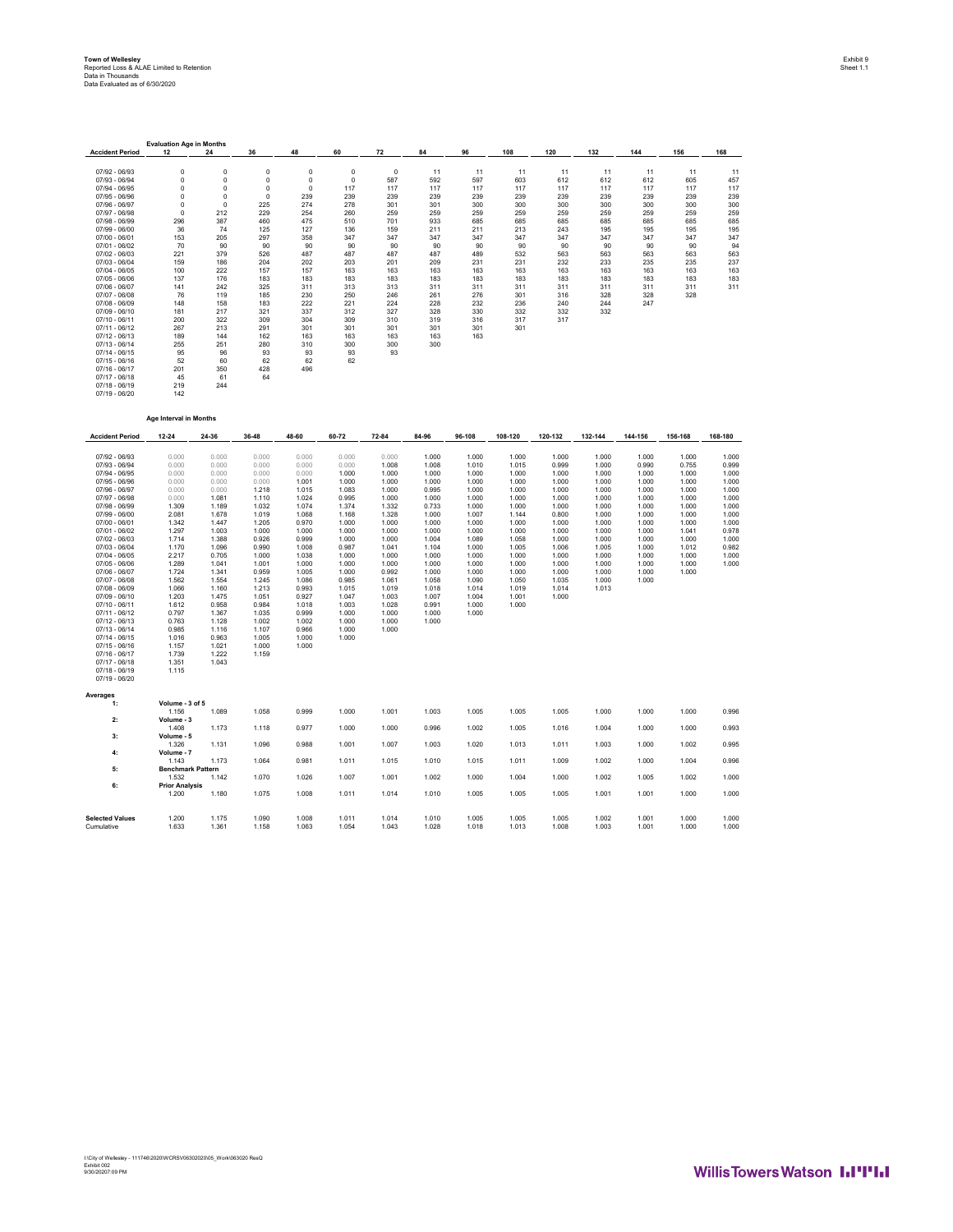| <b>Accident Period</b>                                                                                                                                                                                                                                                                                                                                                                                                                                                                                               | 180                                                                                                               | 192                                                                                                      | 204                                                                                             | 216                                                                                    | 228                                                                           | 240                                                                  | 252                                                         | 264                                                | 276                                       | 288                              | 300                     | 312              | 324            | 336            |
|----------------------------------------------------------------------------------------------------------------------------------------------------------------------------------------------------------------------------------------------------------------------------------------------------------------------------------------------------------------------------------------------------------------------------------------------------------------------------------------------------------------------|-------------------------------------------------------------------------------------------------------------------|----------------------------------------------------------------------------------------------------------|-------------------------------------------------------------------------------------------------|----------------------------------------------------------------------------------------|-------------------------------------------------------------------------------|----------------------------------------------------------------------|-------------------------------------------------------------|----------------------------------------------------|-------------------------------------------|----------------------------------|-------------------------|------------------|----------------|----------------|
| 07/92 - 06/93<br>07/93 - 06/94<br>07/94 - 06/95<br>07/95 - 06/96<br>07/96 - 06/97<br>07/97 - 06/98<br>07/98 - 06/99<br>07/99 - 06/00<br>$07/00 - 06/01$<br>07/01 - 06/02<br>$07/02 - 06/03$<br>07/03 - 06/04<br>07/04 - 06/05<br>$07/05 - 06/06$<br>07/06 - 06/07<br>$07/07 - 06/08$<br>$07/08 - 06/09$<br>07/09 - 06/10<br>$07/10 - 06/11$<br>$07/11 - 06/12$<br>$07/12 - 06/13$<br>$07/13 - 06/14$<br>07/14 - 06/15<br>$07/15 - 06/16$<br>$07/16 - 06/17$<br>$07/17 - 06/18$<br>$07/18 - 06/19$<br>$07/19 - 06/20$ | 11<br>456<br>117<br>239<br>300<br>259<br>685<br>195<br>347<br>92<br>563<br>233<br>163<br>183                      | 11<br>432<br>117<br>239<br>300<br>259<br>685<br>195<br>347<br>92<br>563<br>233<br>163                    | 11<br>432<br>117<br>239<br>300<br>259<br>685<br>195<br>347<br>92<br>563<br>233                  | 11<br>432<br>117<br>239<br>300<br>259<br>685<br>195<br>347<br>92<br>563                | 11<br>432<br>117<br>239<br>300<br>259<br>685<br>195<br>348<br>92              | 11<br>432<br>117<br>239<br>300<br>259<br>685<br>195<br>348           | 11<br>432<br>117<br>239<br>300<br>259<br>685<br>195         | 11<br>432<br>117<br>239<br>300<br>259<br>685       | 11<br>432<br>117<br>239<br>300<br>259     | 11<br>432<br>117<br>239<br>300   | 11<br>432<br>117<br>239 | 11<br>432<br>117 | 11<br>432      | 11             |
| <b>Accident Period</b>                                                                                                                                                                                                                                                                                                                                                                                                                                                                                               | 180-192                                                                                                           | 192-204                                                                                                  | 204-216                                                                                         | 216-228                                                                                | 228-240                                                                       | 240-252                                                              | 252-264                                                     | 264-276                                            | 276-288                                   | 288-300                          | 300-312                 | 312-324          | 324-336        | 336-Ult        |
|                                                                                                                                                                                                                                                                                                                                                                                                                                                                                                                      |                                                                                                                   |                                                                                                          |                                                                                                 |                                                                                        |                                                                               |                                                                      |                                                             |                                                    |                                           |                                  |                         |                  |                |                |
| 07/92 - 06/93<br>07/93 - 06/94<br>07/94 - 06/95<br>07/95 - 06/96<br>07/96 - 06/97<br>07/97 - 06/98<br>07/98 - 06/99<br>07/99 - 06/00<br>$07/00 - 06/01$<br>07/01 - 06/02<br>$07/02 - 06/03$<br>07/03 - 06/04<br>$07/04 - 06/05$<br>$07/05 - 06/06$<br>07/06 - 06/07<br>$07/07 - 06/08$<br>07/08 - 06/09<br>$07/09 - 06/10$<br>$07/10 - 06/11$<br>07/11 - 06/12<br>$07/12 - 06/13$<br>$07/13 - 06/14$<br>$07/14 - 06/15$<br>$07/15 - 06/16$<br>07/16 - 06/17<br>$07/17 - 06/18$<br>$07/18 - 06/19$<br>$07/19 - 06/20$ | 1.000<br>0.947<br>1.000<br>1.000<br>1.000<br>1.000<br>1.000<br>1.000<br>1.000<br>1.000<br>1.000<br>1.000<br>1.000 | 1.000<br>1.000<br>1.000<br>1.000<br>1.000<br>1.000<br>1.000<br>1.000<br>1.000<br>1.000<br>1.000<br>1.000 | 1.000<br>1.000<br>1.000<br>1.000<br>1.000<br>1.000<br>1.000<br>1.000<br>1.000<br>1.000<br>1.000 | 1.000<br>1.000<br>1.000<br>1.000<br>1.000<br>1.000<br>1.000<br>1.000<br>1.000<br>1.000 | 1.000<br>1.000<br>1.000<br>1.000<br>1.000<br>1.000<br>1.000<br>1.000<br>1.000 | 1.000<br>1.000<br>1.000<br>1.000<br>1.000<br>1.000<br>1.000<br>1.000 | 1.000<br>1.000<br>1.000<br>1.000<br>1.000<br>1.000<br>1.000 | 1.000<br>1.000<br>1.000<br>1.000<br>1.000<br>1.000 | 1.000<br>1.000<br>1.000<br>1.000<br>1.000 | 1.000<br>1.000<br>1.000<br>1.000 | 1.000<br>1.000<br>1.000 | 1.000<br>1.000   | 1.000          |                |
| Averages<br>1:                                                                                                                                                                                                                                                                                                                                                                                                                                                                                                       |                                                                                                                   |                                                                                                          |                                                                                                 |                                                                                        |                                                                               |                                                                      |                                                             |                                                    |                                           |                                  |                         |                  |                |                |
| 2:                                                                                                                                                                                                                                                                                                                                                                                                                                                                                                                   | 1.000                                                                                                             | 1.000                                                                                                    | 1.000                                                                                           | 1.000                                                                                  | 1.000                                                                         | 1.000                                                                | 1.000                                                       | 1.000                                              | 1.000                                     | 1.000                            | 1.000                   | 1.000            | 1.000          | 1.000          |
| 3:                                                                                                                                                                                                                                                                                                                                                                                                                                                                                                                   | 1.000                                                                                                             | 1.000                                                                                                    | 1.000                                                                                           | 1.000                                                                                  | 1.000                                                                         | 1.000                                                                | 1.000                                                       | 1.000                                              | 1.000                                     | 1.000                            | 1.000                   | 1.000            | 1.000          | 1.000          |
| 4:                                                                                                                                                                                                                                                                                                                                                                                                                                                                                                                   | 1.000                                                                                                             | 1.000                                                                                                    | 1.000                                                                                           | 1.000                                                                                  | 1.000                                                                         | 1.000                                                                | 1.000                                                       | 1.000                                              | 1.000                                     | 1.000                            | 1.000                   | 1.000            | 1.000          | 1.000          |
| 5:                                                                                                                                                                                                                                                                                                                                                                                                                                                                                                                   | 1.000                                                                                                             | 1.000                                                                                                    | 1.000                                                                                           | 1.000                                                                                  | 1.000                                                                         | 1.000                                                                | 1.000                                                       | 1.000                                              | 1.000                                     | 1.000                            | 1.000                   | 1.000            | 1.000          | 1.000          |
| 6:                                                                                                                                                                                                                                                                                                                                                                                                                                                                                                                   | 1.003                                                                                                             | 1.004                                                                                                    | 1.000                                                                                           | 1.003                                                                                  | 1.004                                                                         | 1.004                                                                | 1.004                                                       | 1.004                                              | 1.004                                     | 1.004                            | 1.000                   | 1.000            | 1.000          | 1.000          |
|                                                                                                                                                                                                                                                                                                                                                                                                                                                                                                                      | 1.000                                                                                                             | 1.000                                                                                                    | 1.000                                                                                           | 1.000                                                                                  | 1.000                                                                         | 1.000                                                                | 1.000                                                       | 1.000                                              | 1.000                                     | 1.000                            | 1.000                   | 1.000            | 1.000          | 1.000          |
| <b>Selected Values</b><br>Cumulative                                                                                                                                                                                                                                                                                                                                                                                                                                                                                 | 1.000<br>1.000                                                                                                    | 1.000<br>1.000                                                                                           | 1.000<br>1.000                                                                                  | 1.000<br>1.000                                                                         | 1.000<br>1.000                                                                | 1.000<br>1.000                                                       | 1.000<br>1.000                                              | 1.000<br>1.000                                     | 1.000<br>1.000                            | 1.000<br>1.000                   | 1.000<br>1.000          | 1.000<br>1.000   | 1.000<br>1.000 | 1.000<br>1.000 |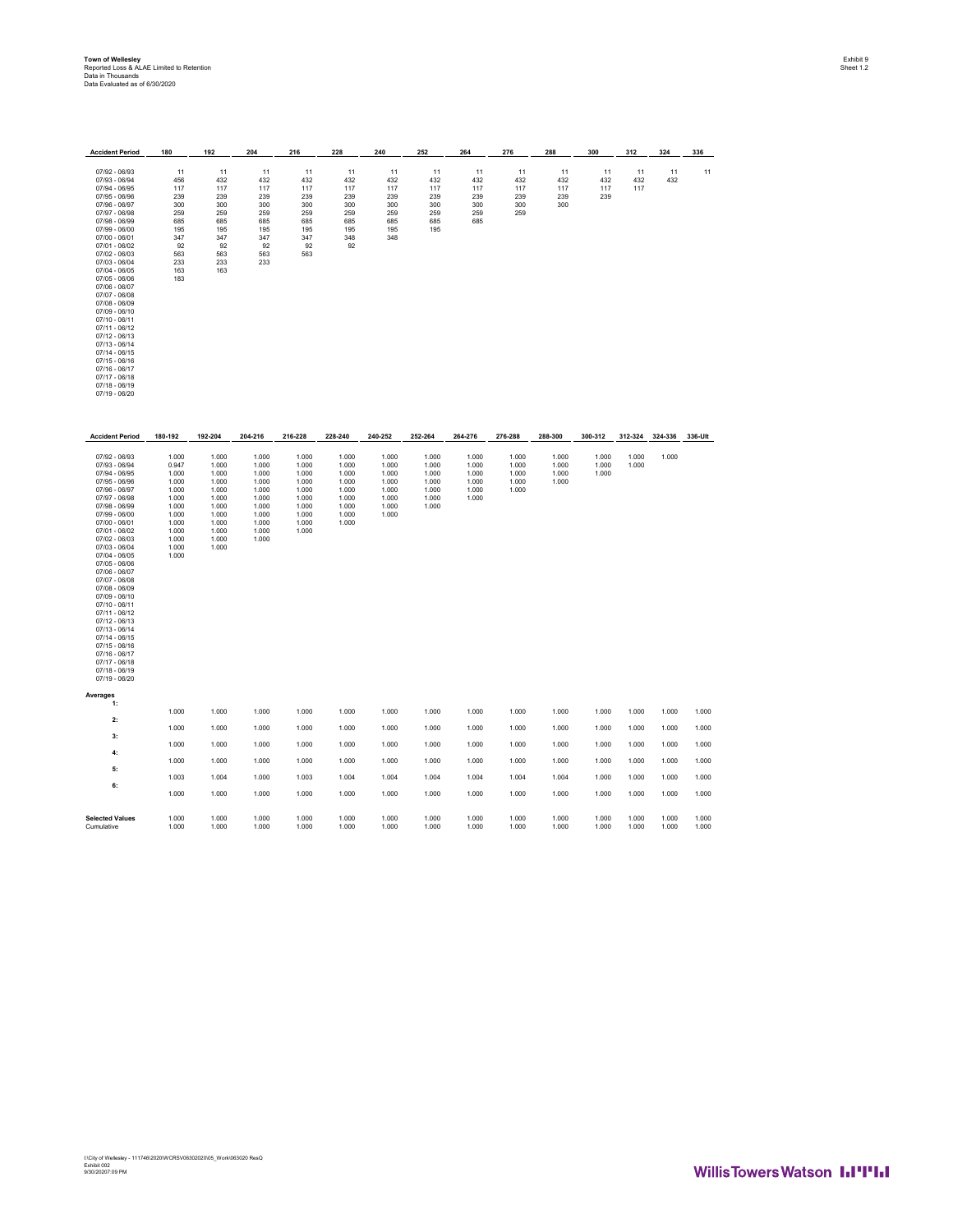### **Town of Wellesley<br>Reported Loss & ALAE Limited to Retention<br>Data in Thousands<br>Data Evaluated as of 6/30/2020**

#### *Divided Difference Interpolation*

| Evaluation<br>Point | <b>Expected Percentage</b> |                | Evaluation<br>Point | <b>Expected Percentage</b> |             |
|---------------------|----------------------------|----------------|---------------------|----------------------------|-------------|
| (Months)            | Developed                  | Undeveloped    | (Months)            | Developed                  | Undeveloped |
| (1)                 | (2)                        | (3)            | (1)                 | (2)                        | (3)         |
| 3                   | 22.61%                     | 77.39%         | 153                 | 99.99%                     | 0.01%       |
| 6                   | 39.84%                     | 60.16%         | 156                 | 100.00%                    | 0.00%       |
| 9                   | 52.45%                     | 47.55%         |                     |                            |             |
| 12                  | 61.23%                     | 38.77%         |                     |                            |             |
| 15                  | 63.93%                     | 36.07%         |                     |                            |             |
| 18                  | 66.92%                     | 33.08%         |                     |                            |             |
| 21                  | 70.14%                     | 29.86%         |                     |                            |             |
| 24                  | 73.48%                     | 26.52%         |                     |                            |             |
| 27                  | 77.07%                     | 22.93%         |                     |                            |             |
| 30                  | 80.42%                     | 19.58%         |                     |                            |             |
| 33                  | 83.53%                     | 16.47%         |                     |                            |             |
| 36                  | 86.34%                     | 13.66%         |                     |                            |             |
| 39                  | 89.34%                     | 10.66%         |                     |                            |             |
| 42                  | 91.56%                     | 8.44%          |                     |                            |             |
| 45                  | 93.11%                     | 6.89%          |                     |                            |             |
| 48                  | 94.11%                     | 5.89%          |                     |                            |             |
| 51                  | 94.27%                     | 5.73%          |                     |                            |             |
| 54                  | 94.45%                     | 5.55%          |                     |                            |             |
| 57                  | 94.65%                     | 5.35%          |                     |                            |             |
| 60                  | 94.86%                     | 5.14%          |                     |                            |             |
| 63                  | 95.06%                     | 4.94%          |                     |                            |             |
| 66                  | 95.30%                     | 4.70%          |                     |                            |             |
| 69                  | 95.59%                     | 4.41%          |                     |                            |             |
| 72                  | 95.90%                     | 4.10%          |                     |                            |             |
| 75                  | 96.27%                     | 3.73%          |                     |                            |             |
| 78                  | 96.62%                     | 3.38%          |                     |                            |             |
| 81                  | 96.94%                     | 3.06%          |                     |                            |             |
| 84                  | 97.25%                     | 2.75%          |                     |                            |             |
| 87                  | 97.56%                     | 2.44%          |                     |                            |             |
| 90                  | 97.82%                     | 2.18%          |                     |                            |             |
| 93                  | 98.04%                     | 1.96%          |                     |                            |             |
| 96                  | 98.22%                     | 1.78%          |                     |                            |             |
| 99                  | 98.34%                     | 1.66%          |                     |                            |             |
| 102                 | 98.47%                     | 1.53%          |                     |                            |             |
| 105                 | 98.59%                     | 1.41%          |                     |                            |             |
| 108                 | 98.71%                     | 1.29%          |                     |                            |             |
| 111                 | 98.82%                     | 1.18%          |                     |                            |             |
| 114                 | 98.94%                     | 1.06%          |                     |                            |             |
| 117                 | 99.07%                     | 0.93%          |                     |                            |             |
| 120                 | 99.20%                     | 0.80%          |                     |                            |             |
| 123                 | 99.37%                     | 0.63%          |                     |                            |             |
| 126<br>129          | 99.50%                     | 0.50%          |                     |                            |             |
|                     | 99.61%                     | 0.39%          |                     |                            |             |
| 132                 | 99.70%                     | 0.30%          |                     |                            |             |
| 135                 | 99.76%                     | 0.24%          |                     |                            |             |
| 138<br>141          | 99.81%                     | 0.19%<br>0.14% |                     |                            |             |
| 144                 | 99.86%<br>99.90%           | 0.10%          |                     |                            |             |
| 147                 | 99.94%                     | 0.06%          |                     |                            |             |
| 150                 | 99.97%                     | 0.03%          |                     |                            |             |
|                     |                            |                |                     |                            |             |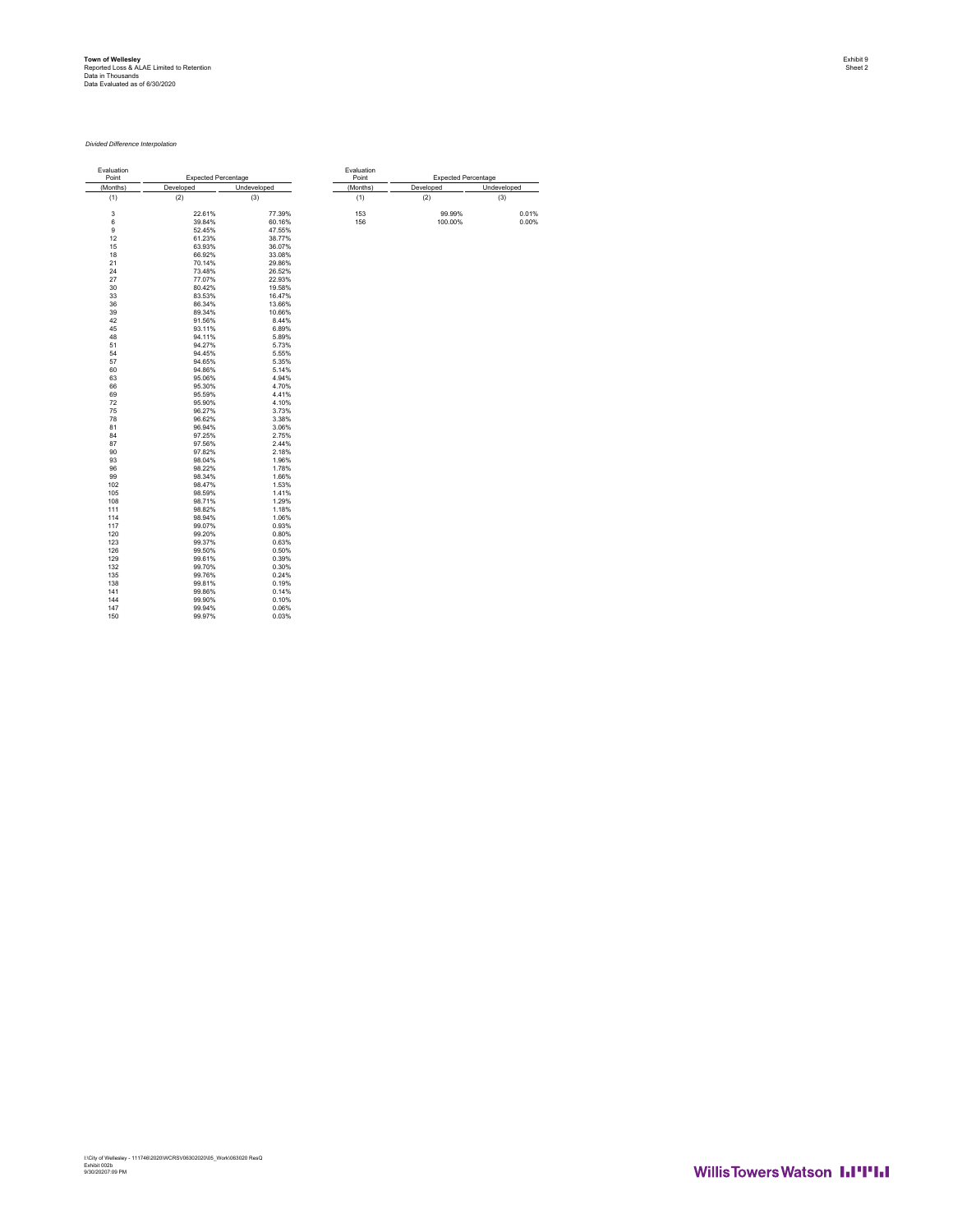| <b>Accident Period</b>             | <b>Evaluation Age in Months</b><br>12 | 24                       | 36                      | 48                    | 60                | 72             | 84             | 96             | 108            | 120            | 132            | 144            | 156            | 168            |
|------------------------------------|---------------------------------------|--------------------------|-------------------------|-----------------------|-------------------|----------------|----------------|----------------|----------------|----------------|----------------|----------------|----------------|----------------|
|                                    |                                       |                          |                         |                       |                   |                |                |                |                |                |                |                |                |                |
| 07/92 - 06/93                      | 0                                     | $\circ$                  | 0                       | 0                     | $\mathsf 0$       | $\mathbf 0$    | 43             | 43             | 43             | 43             | 43             | 43             | 43             | 43             |
| 07/93 - 06/94<br>07/94 - 06/95     | $\pmb{0}$<br>$\Omega$                 | $\pmb{0}$<br>$\mathbf 0$ | $\Omega$<br>$\mathbf 0$ | $\pmb{0}$<br>$\Omega$ | $\mathsf 0$<br>85 | 99<br>85       | 99<br>85       | 99<br>85       | 99<br>85       | 99<br>85       | 99<br>85       | 99<br>85       | 99<br>85       | 99<br>85       |
| 07/95 - 06/96                      | $\pmb{0}$                             | $\mathbf 0$              | $\mathsf 0$             | 107                   | 107               | 107            | 107            | 107            | 107            | 107            | 107            | 107            | 107            | 107            |
| 07/96 - 06/97                      | $\mathbf 0$                           | $\Omega$                 | 109                     | 110                   | 110               | 110            | 110            | 110            | 110            | 110            | 110            | 110            | 110            | 110            |
| 07/97 - 06/98                      | $\mathbf 0$                           | 101                      | 101                     | 101                   | 101               | 101            | 101            | 101            | 101            | 101            | 101            | 101            | 101            | 101            |
| 07/98 - 06/99                      | 91                                    | 97<br>91                 | 97                      | 98<br>91              | 98                | 98             | 98             | 98<br>91       | 98             | 98             | 98<br>91       | 98             | 98             | 98             |
| 07/99 - 06/00<br>07/00 - 06/01     | 89<br>100                             | 102                      | 91<br>102               | 102                   | 91<br>102         | 91<br>102      | 91<br>102      | 102            | 91<br>102      | 91<br>102      | 102            | 91<br>102      | 91<br>102      | 91<br>102      |
| 07/01 - 06/02                      | 80                                    | 81                       | 81                      | 81                    | 81                | 81             | 81             | 81             | 81             | 81             | 81             | 81             | 81             | 81             |
| $07/02 - 06/03$                    | 101                                   | 102                      | 102                     | 102                   | 102               | 102            | 102            | 102            | 102            | 102            | 102            | 102            | 102            | 102            |
| $07/03 - 06/04$                    | 91                                    | 94                       | 95                      | 95                    | 95                | 95             | 95             | 95             | 95             | 95             | 95             | 95             | 95             | 95             |
| 07/04 - 06/05<br>$07/05 - 06/06$   | 73<br>76                              | 76<br>80                 | 76<br>80                | 76<br>80              | 76<br>80          | 76<br>80       | 76<br>80       | 76<br>80       | 76<br>80       | 76<br>80       | 76<br>80       | 76<br>80       | 76<br>80       | 76<br>80       |
| 07/06 - 06/07                      | 77                                    | 81                       | 82                      | 82                    | 82                | 82             | 82             | 82             | 82             | 82             | 82             | 82             | 82             | 82             |
| 07/07 - 06/08                      | 67                                    | 68                       | 68                      | 68                    | 68                | 68             | 68             | 68             | 68             | 68             | 68             | 68             | 68             |                |
| 07/08 - 06/09                      | 71                                    | 74                       | 74                      | 74                    | 74                | 74             | 74             | 74             | 74             | 74             | 74             | 74             |                |                |
| $07/09 - 06/10$<br>07/10 - 06/11   | 92<br>106                             | 93<br>106                | 93<br>106               | 93<br>106             | 93<br>106         | 93<br>106      | 93<br>106      | 93<br>106      | 93<br>106      | 93<br>106      | 93             |                |                |                |
| $07/11 - 06/12$                    | 72                                    | 73                       | 73                      | 73                    | 73                | 73             | 73             | 73             | 73             |                |                |                |                |                |
| $07/12 - 06/13$                    | 63                                    | 64                       | 64                      | 64                    | 64                | 64             | 64             | 64             |                |                |                |                |                |                |
| $07/13 - 06/14$                    | 74                                    | 76                       | 76                      | 76                    | 76                | 76             | 76             |                |                |                |                |                |                |                |
| $07/14 - 06/15$<br>$07/15 - 06/16$ | 70<br>61                              | 70<br>65                 | 70<br>66                | 70<br>66              | 70<br>66          | 70             |                |                |                |                |                |                |                |                |
| $07/16 - 06/17$                    | 72                                    | 74                       | 74                      | 74                    |                   |                |                |                |                |                |                |                |                |                |
| $07/17 - 06/18$                    | 82                                    | 83                       | 83                      |                       |                   |                |                |                |                |                |                |                |                |                |
| 07/18 - 06/19                      | 110                                   | 111                      |                         |                       |                   |                |                |                |                |                |                |                |                |                |
| $07/19 - 06/20$                    | 69                                    |                          |                         |                       |                   |                |                |                |                |                |                |                |                |                |
|                                    | Age Interval in Months                |                          |                         |                       |                   |                |                |                |                |                |                |                |                |                |
| <b>Accident Period</b>             | 12-24                                 | 24-36                    | 36-48                   | 48-60                 | 60-72             | 72-84          | 84-96          | 96-108         | 108-120        | 120-132        | 132-144        | 144-156        | 156-168        | 168-180        |
|                                    |                                       |                          |                         |                       |                   |                |                |                |                |                |                |                |                |                |
| 07/92 - 06/93                      | 0.000                                 | 0.000                    | 0.000                   | 0.000                 | 0.000             | 0.000          | 1.000          | 1.000          | 1.000          | 1.000          | 1.000          | 1.000          | 1.000          | 1.000          |
| 07/93 - 06/94                      | 0.000                                 | 0.000                    | 0.000                   | 0.000                 | 0.000             | 1.000          | 1.000          | 1.000          | 1.000          | 1.000          | 1.000          | 1.000          | 1.000          | 1.000          |
| 07/94 - 06/95<br>07/95 - 06/96     | 0.000<br>0.000                        | 0.000<br>0.000           | 0.000<br>0.000          | 0.000<br>1.000        | 1.000<br>1.000    | 1.000<br>1.000 | 1.000<br>1.000 | 1.000<br>1.000 | 1.000<br>1.000 | 1.000<br>1.000 | 1.000<br>1.000 | 1.000<br>1.000 | 1.000<br>1.000 | 1.000<br>1.000 |
| 07/96 - 06/97                      | 0.000                                 | 0.000                    | 1.009                   | 1.000                 | 1.000             | 1.000          | 1.000          | 1.000          | 1.000          | 1.000          | 1.000          | 1.000          | 1.000          | 1.000          |
| 07/97 - 06/98                      | 0.000                                 | 1.000                    | 1.000                   | 1.000                 | 1.000             | 1.000          | 1.000          | 1.000          | 1.000          | 1.000          | 1.000          | 1.000          | 1.000          | 1.000          |
| 07/98 - 06/99                      | 1.066                                 | 1.000                    | 1.010                   | 1.000                 | 1.000             | 1.000          | 1.000          | 1.000          | 1.000          | 1.000          | 1.000          | 1.000          | 1.000          | 1.000          |
| 07/99 - 06/00<br>07/00 - 06/01     | 1.022<br>1.020                        | 1.000<br>1.000           | 1.000<br>1.000          | 1.000<br>1.000        | 1.000<br>1.000    | 1.000<br>1.000 | 1.000<br>1.000 | 1.000<br>1.000 | 1.000<br>1.000 | 1.000<br>1.000 | 1.000<br>1.000 | 1.000<br>1.000 | 1.000<br>1.000 | 1.000<br>1.000 |
| $07/01 - 06/02$                    | 1.013                                 | 1.000                    | 1.000                   | 1.000                 | 1.000             | 1.000          | 1.000          | 1.000          | 1.000          | 1.000          | 1.000          | 1.000          | 1.000          | 1.000          |
| 07/02 - 06/03                      | 1.010                                 | 1.000                    | 1.000                   | 1.000                 | 1.000             | 1.000          | 1.000          | 1.000          | 1.000          | 1.000          | 1.000          | 1.000          | 1.000          | 1.000          |
| $07/03 - 06/04$                    | 1.033                                 | 1.011                    | 1.000                   | 1,000                 | 1.000             | 1.000          | 1.000          | 1.000          | 1.000          | 1.000          | 1.000          | 1.000          | 1.000          | 1.000          |
| 07/04 - 06/05<br>07/05 - 06/06     | 1.041<br>1.053                        | 1.000<br>1.000           | 1.000<br>1.000          | 1.000<br>1.000        | 1.000<br>1.000    | 1.000<br>1.000 | 1.000<br>1.000 | 1.000<br>1.000 | 1.000<br>1.000 | 1.000<br>1.000 | 1.000<br>1.000 | 1.000<br>1.000 | 1.000<br>1.000 | 1.000<br>1.000 |
| 07/06 - 06/07                      | 1.052                                 | 1.012                    | 1.000                   | 1.000                 | 1.000             | 1.000          | 1.000          | 1.000          | 1.000          | 1.000          | 1.000          | 1.000          | 1.000          |                |
| 07/07 - 06/08                      | 1.015                                 | 1.000                    | 1.000                   | 1.000                 | 1.000             | 1.000          | 1.000          | 1.000          | 1.000          | 1.000          | 1.000          | 1.000          |                |                |
| 07/08 - 06/09<br>$07/09 - 06/10$   | 1.042<br>1.011                        | 1.000<br>1.000           | 1.000<br>1.000          | 1.000<br>1.000        | 1.000<br>1.000    | 1.000<br>1.000 | 1.000<br>1.000 | 1.000<br>1.000 | 1.000<br>1.000 | 1.000          | 1.000          |                |                |                |
| $07/10 - 06/11$                    | 1.000                                 | 1.000                    | 1.000                   | 1.000                 | 1.000             | 1.000          | 1.000          | 1.000          | 1.000          | 1.000          |                |                |                |                |
| 07/11 - 06/12                      | 1.014                                 | 1.000                    | 1.000                   | 1.000                 | 1.000             | 1.000          | 1.000          | 1.000          |                |                |                |                |                |                |
| $07/12 - 06/13$                    | 1.016                                 | 1.000                    | 1.000                   | 1.000                 | 1.000             | 1.000          | 1.000          |                |                |                |                |                |                |                |
| $07/13 - 06/14$                    | 1.027                                 | 1.000                    | 1.000<br>1.000          | 1.000                 | 1.000             | 1.000          |                |                |                |                |                |                |                |                |
| $07/14 - 06/15$<br>$07/15 - 06/16$ | 1.000<br>1.066                        | 1.000<br>1.015           | 1.000                   | 1.000<br>1.000        | 1.000             |                |                |                |                |                |                |                |                |                |
| $07/16 - 06/17$                    | 1.028                                 | 1.000                    | 1.000                   |                       |                   |                |                |                |                |                |                |                |                |                |
| $07/17 - 06/18$                    | 1.012                                 | 1.000                    |                         |                       |                   |                |                |                |                |                |                |                |                |                |
| $07/18 - 06/19$<br>07/19 - 06/20   | 1.009                                 |                          |                         |                       |                   |                |                |                |                |                |                |                |                |                |
|                                    |                                       |                          |                         |                       |                   |                |                |                |                |                |                |                |                |                |
| Averages<br>1:                     | Volume - 3 of 5                       |                          |                         |                       |                   |                |                |                |                |                |                |                |                |                |
|                                    | 1.015                                 | 1.000                    | 1.000                   | 1.000                 | 1.000             | 1.000          | 1.000          | 1.000          | 1.000          | 1.000          | 1.000          | 1.000          | 1.000          | 1.000          |
| 2:                                 | Volume - 3                            |                          |                         | 1.000                 |                   |                |                | 1.000          |                |                |                |                |                | 1.000          |
| 3:                                 | 1.015<br>Volume - 5                   | 1.005                    | 1.000                   |                       | 1.000             | 1.000          | 1.000          |                | 1.000          | 1.000          | 1.000          | 1.000          | 1.000          |                |
|                                    | 1.020                                 | 1.003                    | 1.000                   | 1.000                 | 1.000             | 1.000          | 1.000          | 1.000          | 1.000          | 1.000          | 1.000          | 1.000          | 1.000          | 1.000          |
| 4:                                 | Volume - 7                            |                          |                         |                       |                   |                |                |                |                |                |                |                |                |                |
| 5:                                 | 1.021<br><b>Prior Analysis</b>        | 1.002                    | 1.000                   | 1.000                 | 1.000             | 1.000          | 1.000          | 1.000          | 1.000          | 1.000          | 1.000          | 1.000          | 1.000          | 1.000          |
|                                    | 1.025                                 | 1.005                    | 1.000                   | 1.000                 | 1.000             | 1.000          | 1.000          | 1.000          | 1.000          | 1.000          | 1.000          | 1.000          | 1.000          | 1.000          |
|                                    |                                       |                          |                         |                       |                   |                |                |                |                |                |                |                |                |                |
| <b>Selected Values</b>             |                                       | 1.004                    | 1.000                   | 1.000                 | 1.000             | 1.000          |                | 1.000          | 1.000          | 1.000          | 1.000          | 1.000          |                |                |
| Cumulative                         | 1.021<br>1.025                        | 1.004                    | 1.000                   | 1.000                 | 1.000             | 1.000          | 1.000<br>1.000 | 1.000          | 1.000          | 1.000          | 1.000          | 1.000          | 1.000<br>1.000 | 1.000<br>1.000 |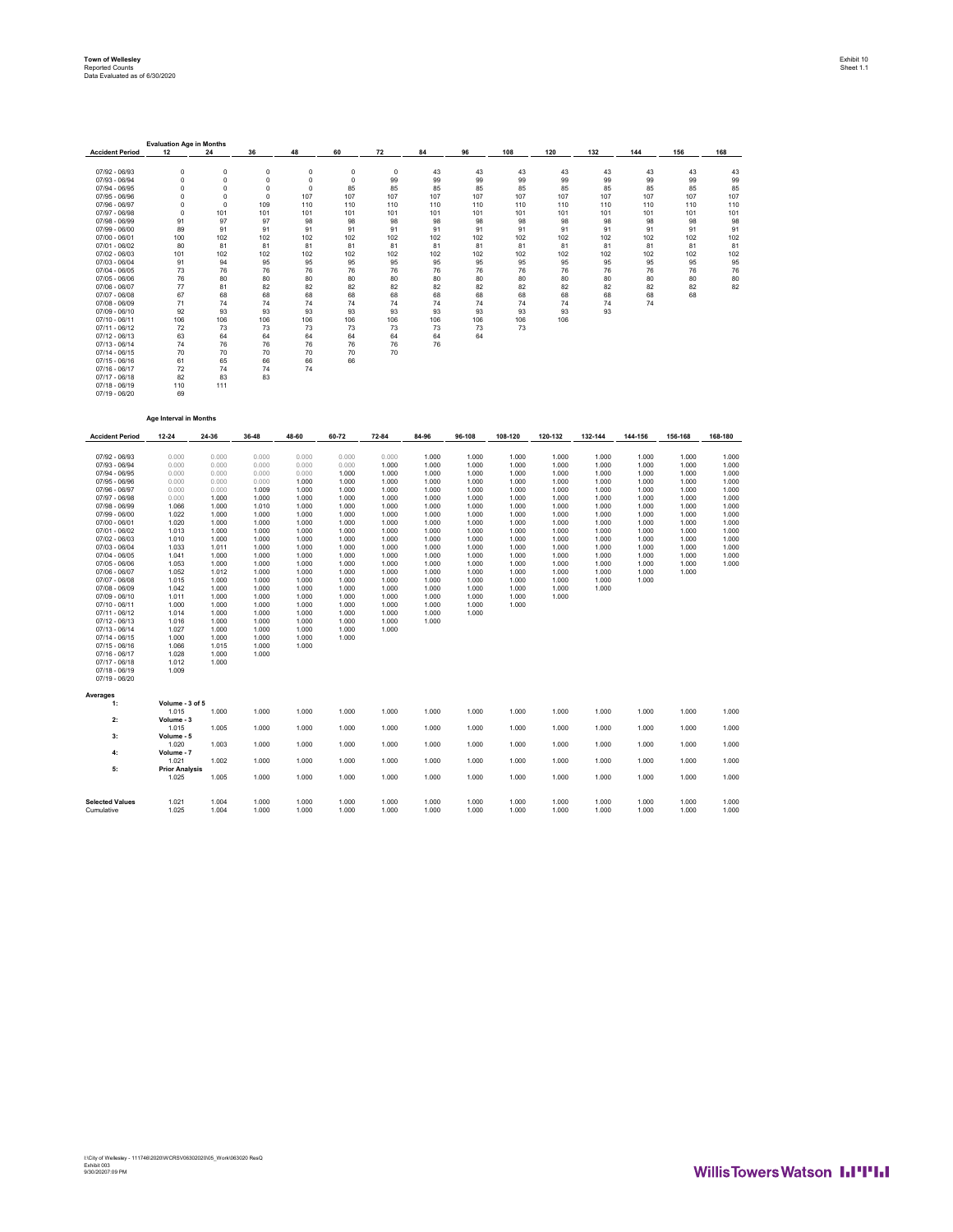| <b>Accident Period</b>                                                                                                                                                                                                                                                                                                                                                                                                                                                                                             | 180                                                                                                               | 192                                                                                                      | 204                                                                                             | 216                                                                                    | 228                                                                           | 240                                                                  | 252                                                         | 264                                                | 276                                       | 288                              | 300                     | 312            | 324            | 336            |
|--------------------------------------------------------------------------------------------------------------------------------------------------------------------------------------------------------------------------------------------------------------------------------------------------------------------------------------------------------------------------------------------------------------------------------------------------------------------------------------------------------------------|-------------------------------------------------------------------------------------------------------------------|----------------------------------------------------------------------------------------------------------|-------------------------------------------------------------------------------------------------|----------------------------------------------------------------------------------------|-------------------------------------------------------------------------------|----------------------------------------------------------------------|-------------------------------------------------------------|----------------------------------------------------|-------------------------------------------|----------------------------------|-------------------------|----------------|----------------|----------------|
| 07/92 - 06/93<br>07/93 - 06/94<br>07/94 - 06/95<br>07/95 - 06/96<br>07/96 - 06/97<br>07/97 - 06/98<br>07/98 - 06/99<br>$07/99 - 06/00$<br>07/00 - 06/01<br>$07/01 - 06/02$<br>$07/02 - 06/03$<br>07/03 - 06/04<br>$07/04 - 06/05$<br>$07/05 - 06/06$<br>07/06 - 06/07<br>07/07 - 06/08<br>07/08 - 06/09<br>07/09 - 06/10<br>07/10 - 06/11<br>$07/11 - 06/12$<br>$07/12 - 06/13$<br>07/13 - 06/14<br>$07/14 - 06/15$<br>$07/15 - 06/16$<br>$07/16 - 06/17$<br>$07/17 - 06/18$<br>$07/18 - 06/19$<br>07/19 - 06/20   | 43<br>99<br>85<br>107<br>110<br>101<br>98<br>91<br>102<br>81<br>102<br>95<br>76<br>80                             | 43<br>99<br>85<br>107<br>110<br>101<br>98<br>91<br>102<br>81<br>102<br>95<br>76                          | 43<br>99<br>85<br>107<br>110<br>101<br>98<br>91<br>102<br>81<br>102<br>95                       | 43<br>99<br>85<br>107<br>110<br>101<br>98<br>91<br>102<br>81<br>102                    | 43<br>99<br>85<br>107<br>110<br>101<br>98<br>91<br>102<br>81                  | 43<br>99<br>85<br>107<br>110<br>101<br>98<br>91<br>102               | 43<br>99<br>85<br>107<br>110<br>101<br>98<br>91             | 43<br>99<br>85<br>107<br>110<br>101<br>98          | 43<br>99<br>85<br>107<br>110<br>101       | 43<br>99<br>85<br>107<br>110     | 43<br>99<br>85<br>107   | 43<br>99<br>85 | 43<br>99       | 43             |
| <b>Accident Period</b>                                                                                                                                                                                                                                                                                                                                                                                                                                                                                             | 180-192                                                                                                           | 192-204                                                                                                  | 204-216                                                                                         | 216-228                                                                                | 228-240                                                                       | 240-252                                                              | 252-264                                                     | 264-276                                            | 276-288                                   | 288-300                          | 300-312                 | 312-324        | 324-336        | 336-Ult        |
| 07/92 - 06/93<br>07/93 - 06/94<br>07/94 - 06/95<br>07/95 - 06/96<br>07/96 - 06/97<br>07/97 - 06/98<br>07/98 - 06/99<br>07/99 - 06/00<br>07/00 - 06/01<br>$07/01 - 06/02$<br>07/02 - 06/03<br>$07/03 - 06/04$<br>$07/04 - 06/05$<br>07/05 - 06/06<br>07/06 - 06/07<br>07/07 - 06/08<br>07/08 - 06/09<br>07/09 - 06/10<br>$07/10 - 06/11$<br>$07/11 - 06/12$<br>$07/12 - 06/13$<br>$07/13 - 06/14$<br>$07/14 - 06/15$<br>$07/15 - 06/16$<br>$07/16 - 06/17$<br>$07/17 - 06/18$<br>$07/18 - 06/19$<br>$07/19 - 06/20$ | 1.000<br>1.000<br>1.000<br>1.000<br>1.000<br>1.000<br>1.000<br>1.000<br>1.000<br>1.000<br>1.000<br>1.000<br>1.000 | 1.000<br>1.000<br>1.000<br>1.000<br>1.000<br>1.000<br>1.000<br>1.000<br>1.000<br>1.000<br>1.000<br>1.000 | 1.000<br>1.000<br>1.000<br>1.000<br>1.000<br>1.000<br>1.000<br>1.000<br>1.000<br>1.000<br>1.000 | 1.000<br>1.000<br>1.000<br>1.000<br>1.000<br>1.000<br>1.000<br>1.000<br>1.000<br>1.000 | 1.000<br>1.000<br>1.000<br>1.000<br>1.000<br>1.000<br>1.000<br>1.000<br>1.000 | 1.000<br>1.000<br>1.000<br>1.000<br>1.000<br>1.000<br>1.000<br>1.000 | 1.000<br>1.000<br>1.000<br>1.000<br>1.000<br>1.000<br>1.000 | 1.000<br>1.000<br>1.000<br>1.000<br>1.000<br>1.000 | 1.000<br>1.000<br>1.000<br>1.000<br>1.000 | 1.000<br>1.000<br>1.000<br>1.000 | 1.000<br>1.000<br>1.000 | 1.000<br>1.000 | 1.000          |                |
| Averages<br>1:                                                                                                                                                                                                                                                                                                                                                                                                                                                                                                     |                                                                                                                   |                                                                                                          |                                                                                                 |                                                                                        |                                                                               |                                                                      |                                                             |                                                    |                                           |                                  |                         |                |                |                |
| 2:                                                                                                                                                                                                                                                                                                                                                                                                                                                                                                                 | 1.000                                                                                                             | 1.000                                                                                                    | 1.000                                                                                           | 1.000                                                                                  | 1.000                                                                         | 1.000                                                                | 1.000                                                       | 1.000                                              | 1.000                                     | 1.000                            | 1.000                   | 1.000          | 1.000          | 1.000          |
| 3:                                                                                                                                                                                                                                                                                                                                                                                                                                                                                                                 | 1.000<br>1.000                                                                                                    | 1.000<br>1.000                                                                                           | 1.000<br>1.000                                                                                  | 1.000<br>1.000                                                                         | 1.000<br>1.000                                                                | 1.000<br>1.000                                                       | 1.000<br>1.000                                              | 1.000<br>1.000                                     | 1.000<br>1.000                            | 1.000<br>1.000                   | 1.000<br>1.000          | 1.000<br>1.000 | 1.000<br>1.000 | 1,000<br>1.000 |
| 4:                                                                                                                                                                                                                                                                                                                                                                                                                                                                                                                 | 1.000                                                                                                             | 1.000                                                                                                    | 1.000                                                                                           | 1.000                                                                                  | 1.000                                                                         | 1.000                                                                | 1.000                                                       | 1.000                                              | 1.000                                     | 1.000                            | 1.000                   | 1.000          | 1.000          | 1.000          |
| 5:                                                                                                                                                                                                                                                                                                                                                                                                                                                                                                                 | 1.000                                                                                                             | 1.000                                                                                                    | 1.000                                                                                           | 1.000                                                                                  | 1.000                                                                         | 1.000                                                                | 1.000                                                       | 1.000                                              | 1.000                                     | 1.000                            | 1.000                   | 1.000          | 1.000          | 1.000          |
| <b>Selected Values</b><br>Cumulative                                                                                                                                                                                                                                                                                                                                                                                                                                                                               | 1.000<br>1.000                                                                                                    | 1.000<br>1.000                                                                                           | 1.000<br>1.000                                                                                  | 1.000<br>1.000                                                                         | 1.000<br>1.000                                                                | 1.000<br>1.000                                                       | 1.000<br>1.000                                              | 1.000<br>1.000                                     | 1.000<br>1.000                            | 1.000<br>1.000                   | 1.000<br>1.000          | 1.000<br>1.000 | 1.000<br>1.000 | 1.000<br>1.000 |